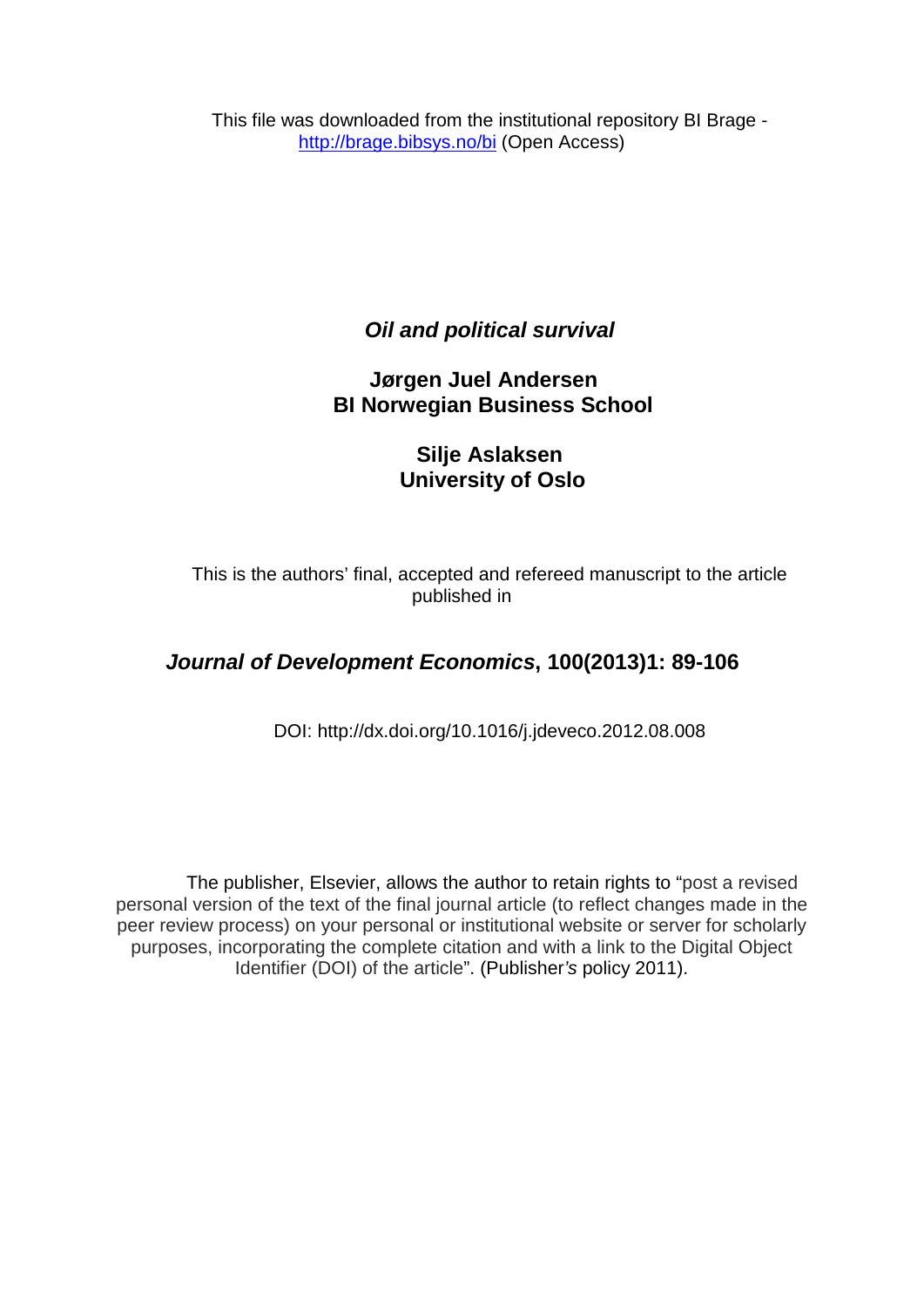# Oil and Political Survival

Jørgen Juel Andersen and Silje Aslaksen

July 4, 2012

#### Abstract

Political economy theories on the "natural resource curse" predict that natural resource wealth is a determining factor for the length of time political leaderships remain in office. Whether resource wealth leads to longer or shorter durations in political office depends on the political incentives created by the natural resources, which in turn depend on the types of institutions and natural resource. Exploiting a sample of more than 600 political leadership durations in up to 152 countries, we find that both institutions and resource types matter for the effect that natural resource wealth has on political survival: (i) wealth derived from natural resources affects political survival in intermediate and autocratic, but not in democratic, polities; and (ii) while oil and non-lootable diamonds are associated with positive effects on the duration in political office, minerals are associated with negative duration effects.

Keywords: Political survival, oil, natural resources, institutions. JEL: D72, H11, Q38

Corresponding author: J¯rgen Juel Andersen, BI Norwegian Business School, Nydalsveien 37, 0442 Oslo, Norway. E-mail: jorgen.j.andersen@bi.no.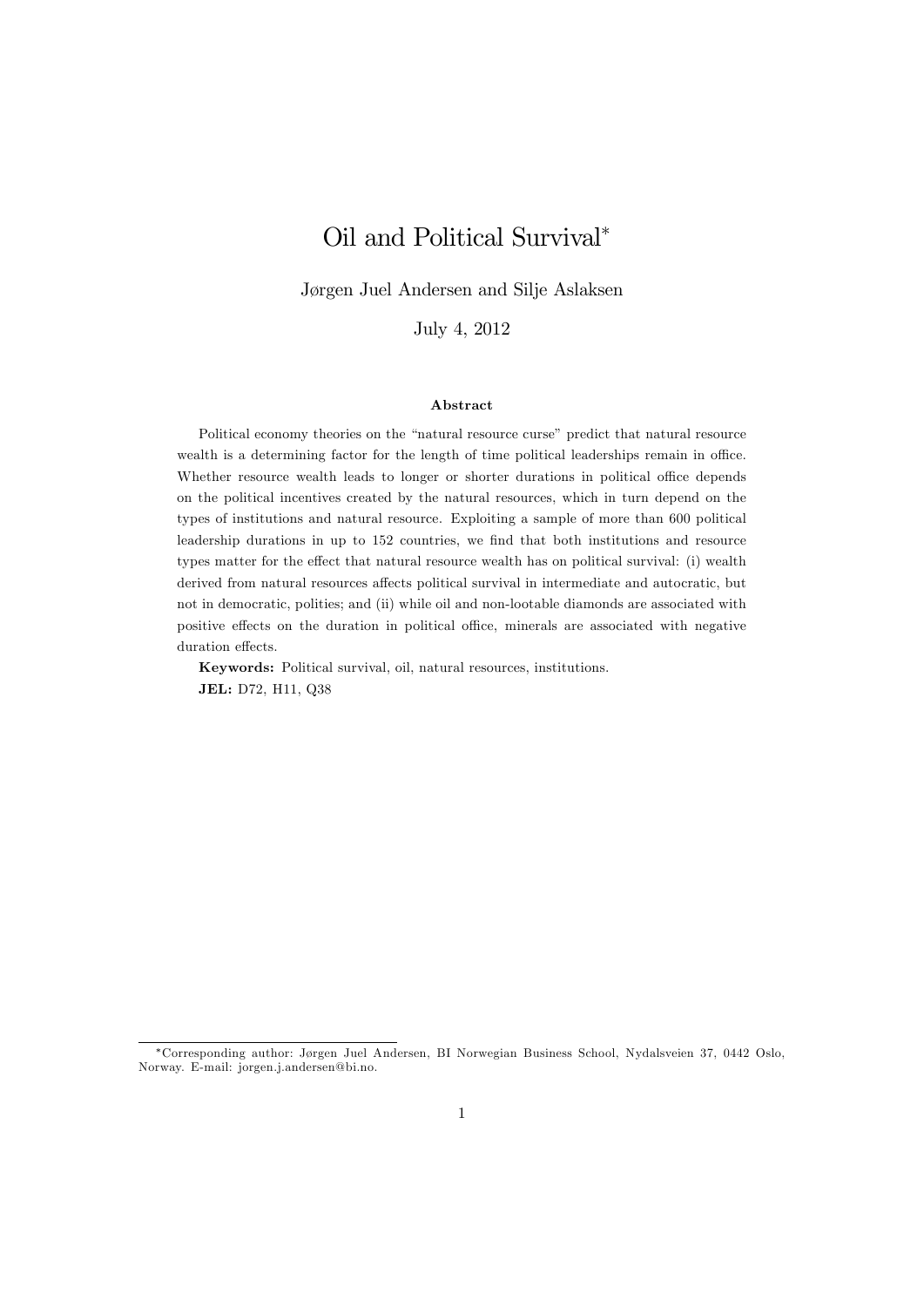# 1 Introduction

Over the last couple of decades, researchers have gathered mounting evidence that wealth derived from natural resources contributes to numerous dysfunctional economic and political outcomes from poor and uneven economic development, to authoritarianism, corruption, and violent conflict. These findings are commonly referred to as "the resource curse".<sup>1</sup> Lately, increasing attention has been drawn to the political incentives triggered by resource booms. In a paper in this journal, Robinson et al.  $(2006, p.447)$  argue that: "... the political incentives that resource endowments generate are the key to understanding whether or not they are a curse."

In most political economy models on the resource curse, a key incentive of political leaders is to stay in power to harvest not only the current, but also the future rents from natural resource extraction. Moreover, resource rents equip political leaders with funds that can be used to increase their chances of surviving in political office, via different forms of patronage or strategic spending, tax cuts, or political oppression.<sup>2</sup> For these reasons we would expect abundance in natural resources to be associated with longer durations in political office.

However, there may also be counteracting forces at work. For example, resource wealth may motivate oppositional groups to seize power, and certain types of natural resources may provide Önancing for the activities of rebel factions.<sup>3</sup> Alternatively, the political leadership may consist of different political elites competing over the rents from holding office.<sup>4</sup> If these two latter mechanisms are relevant, natural resources may be expected to destabilize the political leaderships and lead to shorter durations in office. Finally, the political leaderships may be effectively constrained by different types of institutional arrangements. Whether the relationship between natural resource wealth and political survival is positive, neutral, or negative may, thus, generally depend on the value of the resource rents, the type of resources, and the political and institutional environment.

The relationship between resource wealth and the duration of a political leadership remains mainly theoretical.<sup>5</sup> We aim to fill this gap in the literature by employing the broadest possible sample, given the available data, to investigate this relationship. This leaves us with a sample

<sup>1</sup> See, e.g., Sachs and Warner (1995) on economic development, Ross (2001) on authoritarianism, Bhattacharyya and Hodler (2010) on corruption, and Collier and Hoeffler (2004) on civil war. Van der Ploeg (2011) and Frankel (2010) offer two recent overviews of the empirical and theoretical research on the resource curse.

<sup>2</sup> See Caselli and Cunningham (2009) for a systematic review over how political leadership incentives may be influenced by natural resources, Robinson et al. (2006) and Robinson and Torvik (2005) for different forms of strategic spending, and Ross (2001, 2008) for an overview of the so-called rentier state theory.

 $3$  See, e.g., Collier and Hoeffler (2004), or Lujala (2010).

 $4$ As in, e.g., Acemoglu et al.  $(2004, 2010)$ , and Caselli  $(2006)$ .

<sup>5</sup> Some empirical studies on resource wealth and political survival do exist, but these have typically focused on either particular subgroups of countries, or on specific polity and regime types. Cuaresma et al.  $(2011)$  analyze the relationship between oil and the duration of dictatorships, and Omgba (2009) analyzes the duration in office of chief executives of 26 African countries. Ross (2008) employs a broader sample of 170 countries from 1960 to 2002, but his main focus is on regime survival (e.g. the survival of "authoritarianism" and "democracy") and not on political survival, as in the present study. In a new and complementary study to ours, Wright et al. (2012) document a positive effect of oil wealth on autocratic regime survival using a different methodology (ordinary and conditional logit) and regime duration variable (from Geddes et al. 2012) than we do.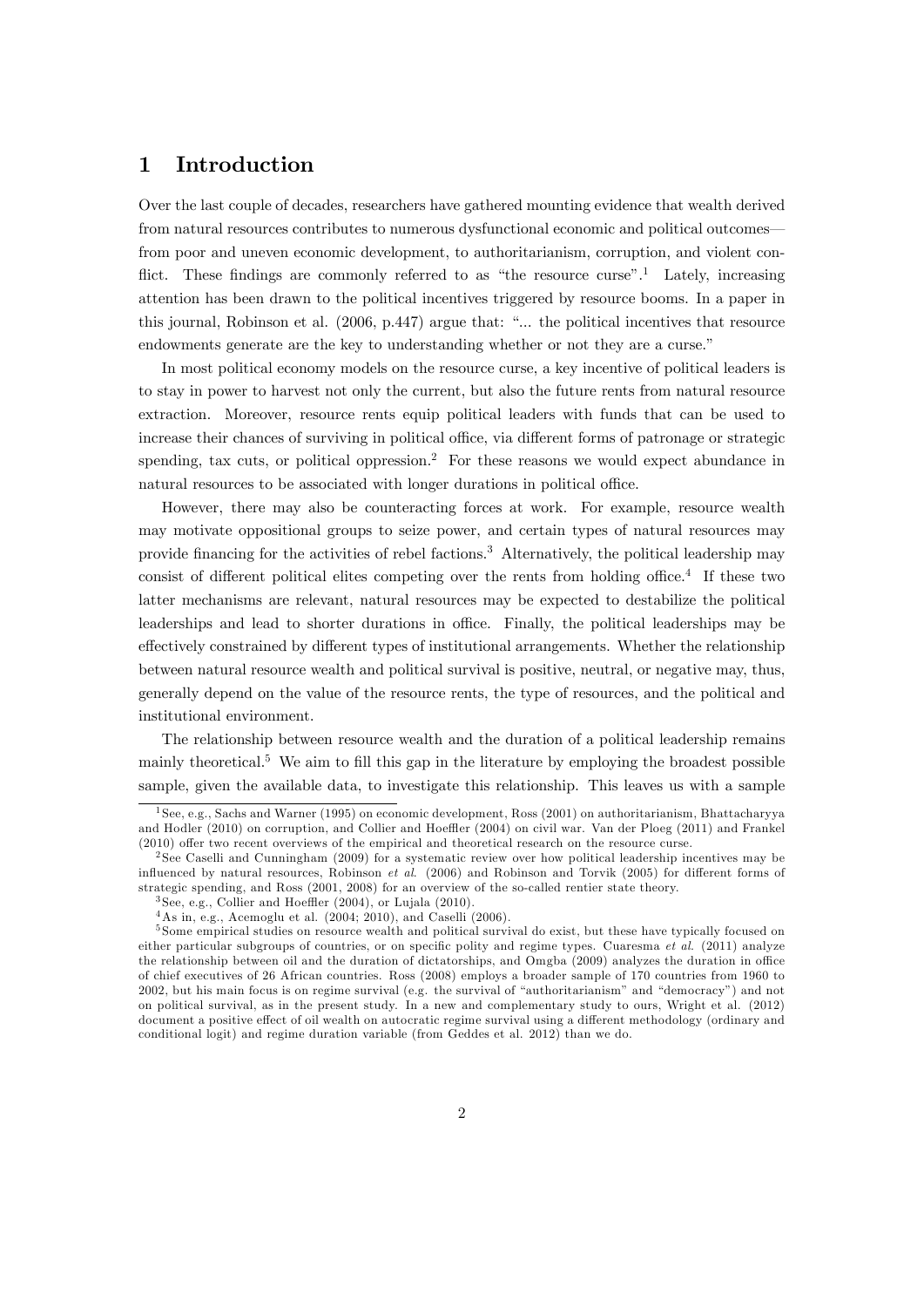of up to 152 countries and 617 leadership durations (henceforth LDs).<sup>6</sup> The natural resource variables that we include in our analysis are various measures of oil income and wealth, mineral rents, and indicators for different types of diamond extraction.

Our empirical results are strongly suggestive that resource endowments matter for political survival. Oil wealth is a particularly important determinant, and its association with political survival can even be seen in the raw data. Figure 1 plots the Kaplan-Meier survival function for oil poor (solid line) and oil rich (dashed line) political leaderships, respectively, and the graph indicates that the average survival rate in political office is higher for the oil rich than for the oil poor political leaderships.<sup>7</sup>



Figure 1: Oil and political survival in the baseline sample of 138 countries and 500 leadership durations.

When we investigate this relationship more rigorously, using survival analysis, our baseline estimates suggest that an increase in the value of oil production in a countryís GDP by one standard deviation increases the expected duration in political office by approximately 10 months on average. The positive and statistically significant association between oil and political survival is robust to using a range of parametric and non-parametric survival models, and to the inclusion of potentially confounding economic, political, demographic and geopolitical factors.

 $6$ We define a leadership duration as the duration in office of the party which has the chief executive, or, in the case where chief executive is not associated with a particular party, the duration in office of the chief executive. The precise definition is provided in Section 3.1.<br>
<sup>7</sup>The Kaplan-Meier suvival estimate is the conditional probability of survival beyond time t, given survival up

<sup>&</sup>lt;sup>7</sup>The Kaplan-Meier suvival estimate is the conditional probability of survival beyond time  $t$ , given survival up until  $t: \hat{S} (t) = \prod_{j \mid t_j \leq t}$  $\left(\frac{n_j-d_j}{n_j}\right)$ ), where  $n_j$  is the number of political leaderships at risk at time  $t_j$  and  $d_j$  is the number of political failures at time  $t_i$ .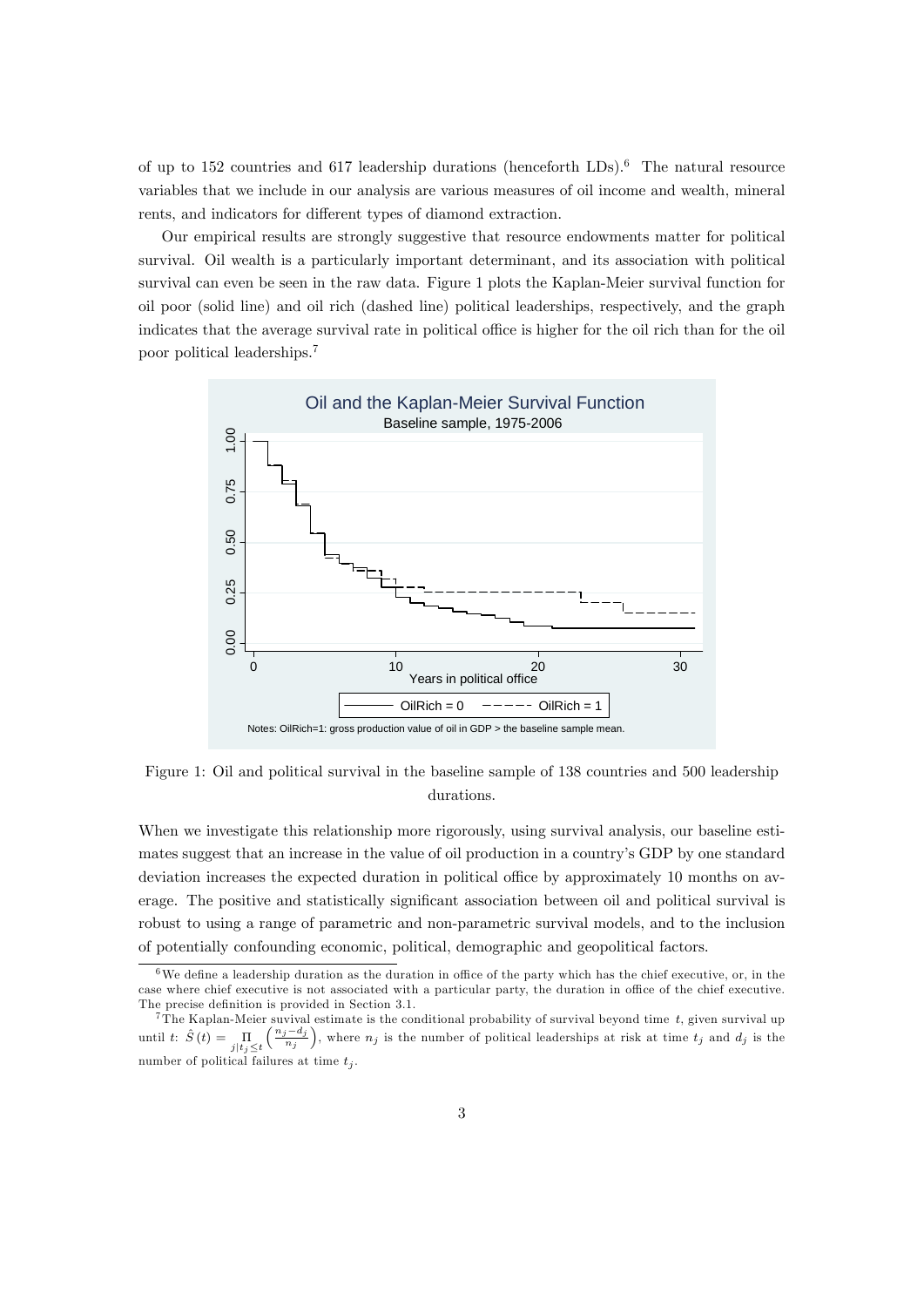The graph in Figure 1 is uninformative about confounding factors, and the baseline estimates may also conceal important nonlinearities in the data. In particular, the theoretical predictions on the political incentives of natural resources are often conditioned on institutional parameters. The political effects of natural resources are expected to be stronger the lower the level of democracy, or, alternatively, the weaker are the constraints on the executive.<sup>8</sup> Additionally, resource type may matter. Because natural resource wealth might facilitate the financing of war, it may make armed conflicts more likely.<sup>9</sup> Moreover, easily accessible and extractable resources, such as minerals and certain types of diamonds, may provide financing for competing elites or rebel groups and thus increase the odds that the incumbent is ousted from political office. Lujala (2010) provides empirical evidence that both the onset and the duration of conflict are positively associated with the accessibility of the resources. The hypothesis that different types of resources may affect social tension and conflict differently is further supported by the finding in Smith (2004) that oil wealth is associated with a lower, not higher, likelihood of civil war and anti-state protests.

Investigating the effects of political institutions and resource types on political survival, both separately and in interaction, we find that both dimensions matter. First, while most of the resource variables are significant determinants of political survival in non-democratic polities, we find no systematic effects within the sample of democratic polities.<sup>10</sup> The pattern in Figure 1 suggesting a positive relationship between oil and political survival is hence exclusively driven by non-democracies. Second, we find that the type of resource matters. Those resource types that are the least technically appropriable, oil and non-lootable diamonds, are positively related to political survival. On the other hand, those resources that are the most technically appropriable, minerals and lootable diamonds, are found to be negatively associated with survival in office.<sup>11</sup> In the light of the insights from the conflict literature, one might thus hypothesize that conflict should be a main mechanisms by which different resource types affect political survival differently. We therefore run a set of regressions where we include conflict variables among the regressors. As expected, the results from these regressions suggest that conflict is negatively related to political survival. However, the resource effects remain significant and, if anything, stronger. Thus, our main results on the effects of resource type do not appear to be exclusively driven by violent conflict.

Our data do not allow us to investigate all the different mechanisms by which different resource types may have different effects for political survival. However, one straightforward interpretation is that different types of resources may be exploited by different groups in the

 $8$ As in, e.g., Robinson *et al.* (2006) and further surveyed in van der Ploeg (2011).

 $9$  See, e.g., Collier and Hoeffler (2004).

 $10$  With respect to institutions, we follow the standard approach to institutional categorization and account for both polity types (democracy, intermediate, autocracy), autocratic regime types (military, single party, personalistic regimes, and monarchies), and, in the sample of democratic polities, constitutional features (e.g., the form of government and the electoral rules).

<sup>&</sup>lt;sup>11</sup> The term "technical appropriability" refers to the physical and economical characteristics of the natural resource. In particular, resources which are easy to extract, very valuable, can be stored, are easily transported, and are easily sold, are characterized as technically appropriable (Boschini et al. 2007).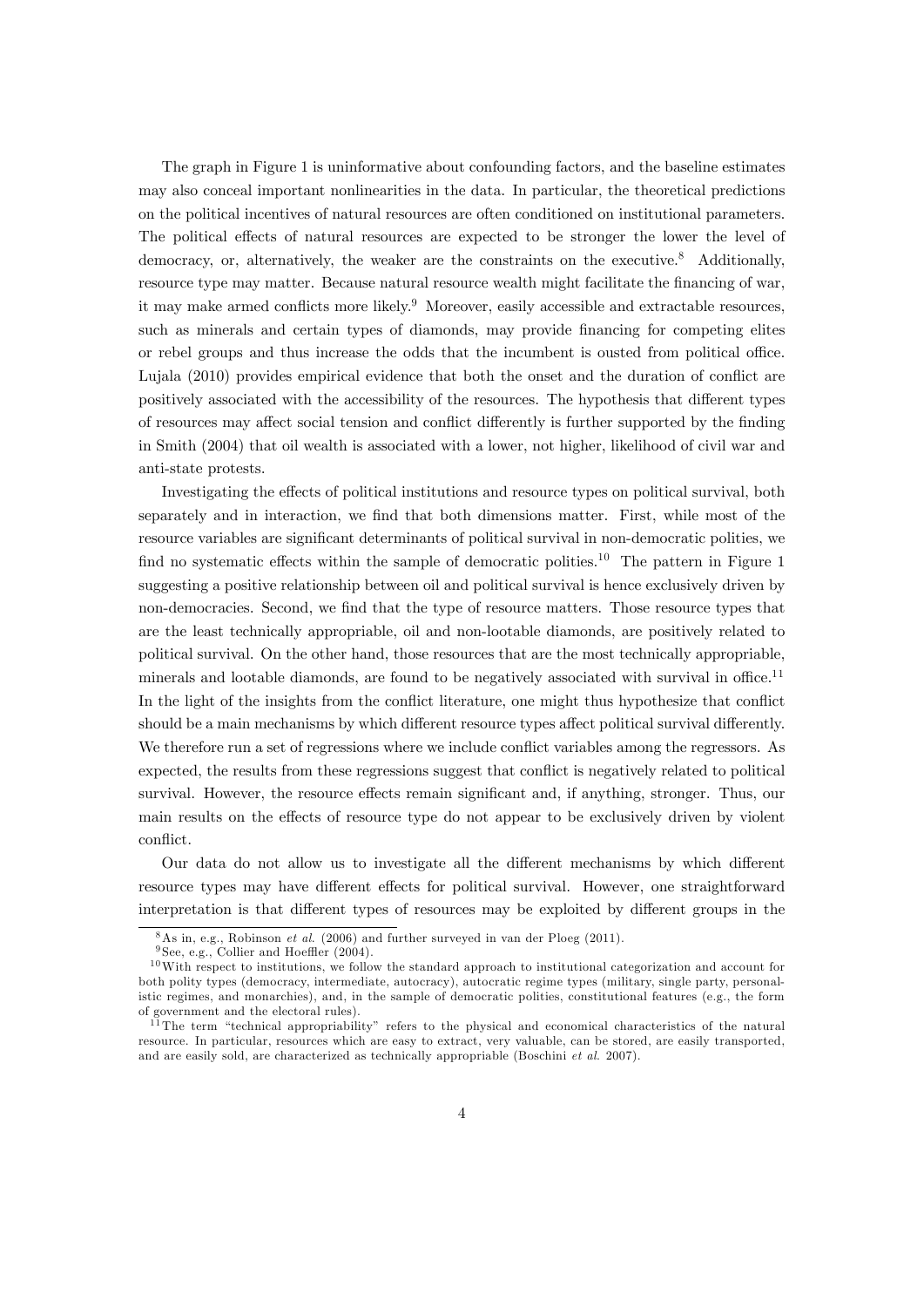population. In particular, resources that are less technically appropriable, such offshore oil and most forms of subsoil oil reservoirs, require a high level of technology and large investments which can only be financed by large companies or governments. These types of resources are also examples of "point source" resources that are typically easier for the government to tax than "diffuse" resources.<sup>12</sup> Other examples of point source resources include natural gas and non-lootable diamonds. On the other hand, the appropriation of more diffuse resources, such as several forms of minerals and lootable diamonds, requires less technology and investments and can more easily be exploited by non-elites. These types of resources can also be more difficult for the government to tax. This is consistent with insights from the conflict literature, where only the technically appropriable resources are associated with violent conflict, arguably via the financing of the activities of rebel groups. However, the funds from the appropriation of diffuse resources may not only finance violent conflict, but could also help sustain other types of political activities by oppositional groups. So, while oil and non-lootable diamonds to a larger extent may be exploited by the political leaderships in power, minerals and lootable diamonds may provide financing for the political activities of the opposition. If this mechanism is relevant, oil and minerals may be expected to exert different effects on the survival in office of the political leaderships, which may explain our findings on the role of resource type.

Measuring political survival is not always straightforward. Past contributions tend to focus on the duration in office of the chief executive or head of state (in authoritarian regimes usually the dictator, in democracies commonly the prime minister or the president).<sup>13</sup> The chief executive's duration in office is, however, in many situations an imperfect measure of the continuity of a faction's political power.<sup>14</sup> We therefore argue that a political leadership duration is better measured by the continuity in power of the party of the chief executive. Hence, we consider a transition of political power to take place when in the following year the chief executive is from a different party. Because this definition is independent of the specific status of the chief executive, it facilitates comparison across different polities and regime types. Importantly, using this measure of a LD, we reduce the likelihood of estimation bias due to specific institutional arrangements, such as the term limit imposed upon the chief executive. We do, however, also investigate the duration in office of the chief executive, and find that our results are not exclusively driven by our specific choice of LD operationalization.

A general concern in empirical comparative politics is endogeneity bias. We take several steps to address this concern. First, the duration in office of a political leadership may reflect endogenous political responses to changes in the resource environment, which in turn might imply endogeneity in the categorization of the LDs into polity types (democratic, intermediate,

 $12$ On the distinction between "point source" resources and "diffuse" resources, see, e.g. Auty (1997) or Boschini et al. (2007). Notice that this distinction is not precise with respect to exactly which types of natural resources belong in which category, and while some types of minerals may be categorized as diffuse resources, others are better defined as point source resources.

<sup>&</sup>lt;sup>13</sup> See, e.g., Cuaresma et al.  $(2011)$ , Ross  $(2008)$ , and Omgba  $(2009)$ .

 $14$  Cheibub and Przeworski (1999) include a discussion of the different sources of bias which may arise from focussing on the transition of chief executive in the study of political survival in democracy.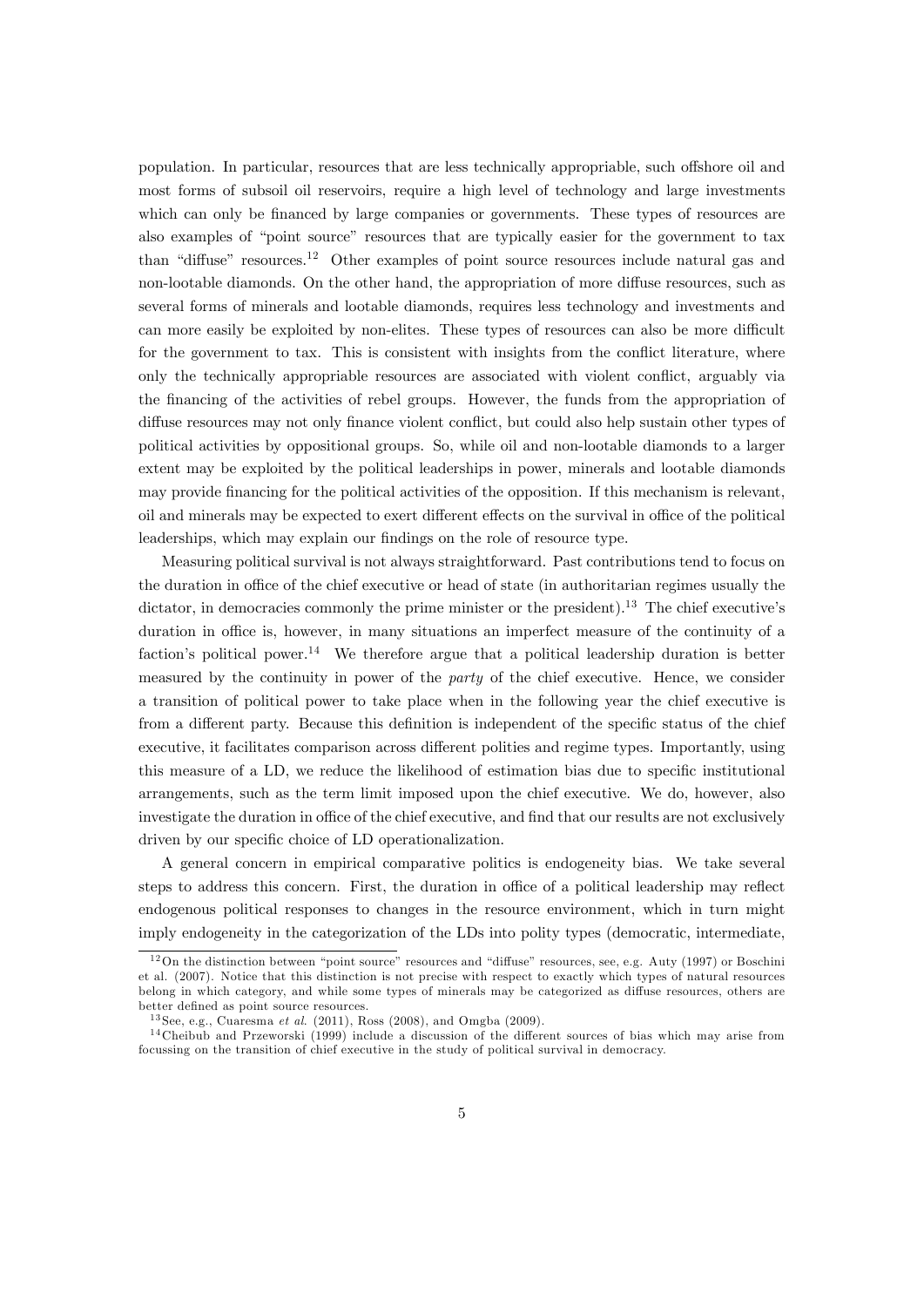or autocratic). We address this concern by basing our categorization of a LD on the institutional performance *prior* to when the chief executive's party assumes office. Hence, the regressions are preconditioned on the inherited institutional environment that a political leadership faces when it enters into political office. Still, one may be concerned that even the inherited set of institutions may be endogenous to the resource environment, since the resource environment is often quite stable over time. We therefore control for institutional characteristics that are known to be associated with the duration in office of political leaderships and at the same time may correlate with the resource environment, such as autocratic regime types, or specific constitutional features. In some regressions we also control for the average duration in office of the political leaderships in the country, as a proxy for potentially omitted factors that correlate with both the resource endowment and political survival. In the sample of autocracies it appears that some regime types, in particular monarchy and personal rule, correlate with the resource environment to such a degree that the effects of the two in some specifications cannot safely be separated. An available interpretation is that the effect of oil on political survival is partly working via the survival of specific types of autocratic institutions. However, in the samples of intermediates and democracies, the main results remain robust to all of these exercises: in intermediate polities, the effect of oil survives even when controlling for the average leadership duration in the country, and in the sample of democratic polities there are no robust resource effects no matter which set of institutional controls we include, or exclude, in the regressions.

Second, the natural resource variables might also be endogenous in our regressions, as officeseeking political leaders—democratic or non-democratic—may be tempted to increase the intensity of exploration and extraction to influence their own probability of staying in office. We address this concern by employing, as a robustness check on our most preferred specification, several alternative measures of oil income and oil wealth. While our baseline variable—the production value of oil in GDP—is the most relevant with respect to theory, it may be more susceptible to endogeneity than other, alternative measures which are less closely aligned with the theoretical models. The results from these robustness exercises suggest that the effect of oil remains qualitatively similar for all of our alternative oil measures.<sup>15</sup> Interestingly, when employing the size of the proven oil reserves per capita (instead of the value of oil production in GDP)—which perhaps may be argued to be the least susceptible to endogeneity concerns the oil effects are even more precisely estimated in both the intermediate and the autocratic subsamples.

Finally, we investigate the robustness of our main results to the inclusion of regional indicators and to a host of alternative model specifications and survival models. The results from these exercises demonstrate that our main results are not driven by any specific region, including the oil rich middle east. Moreover, our main results go through for a large variety of empirical specifications and survival models.

 $15$  The alternative oil measures we employ in our robustness specifications are the value of oil per capita, several predetermined oil measures (dated back to either the entry of the current LD, or to 1970), and the size of the proven oil reserves per capita.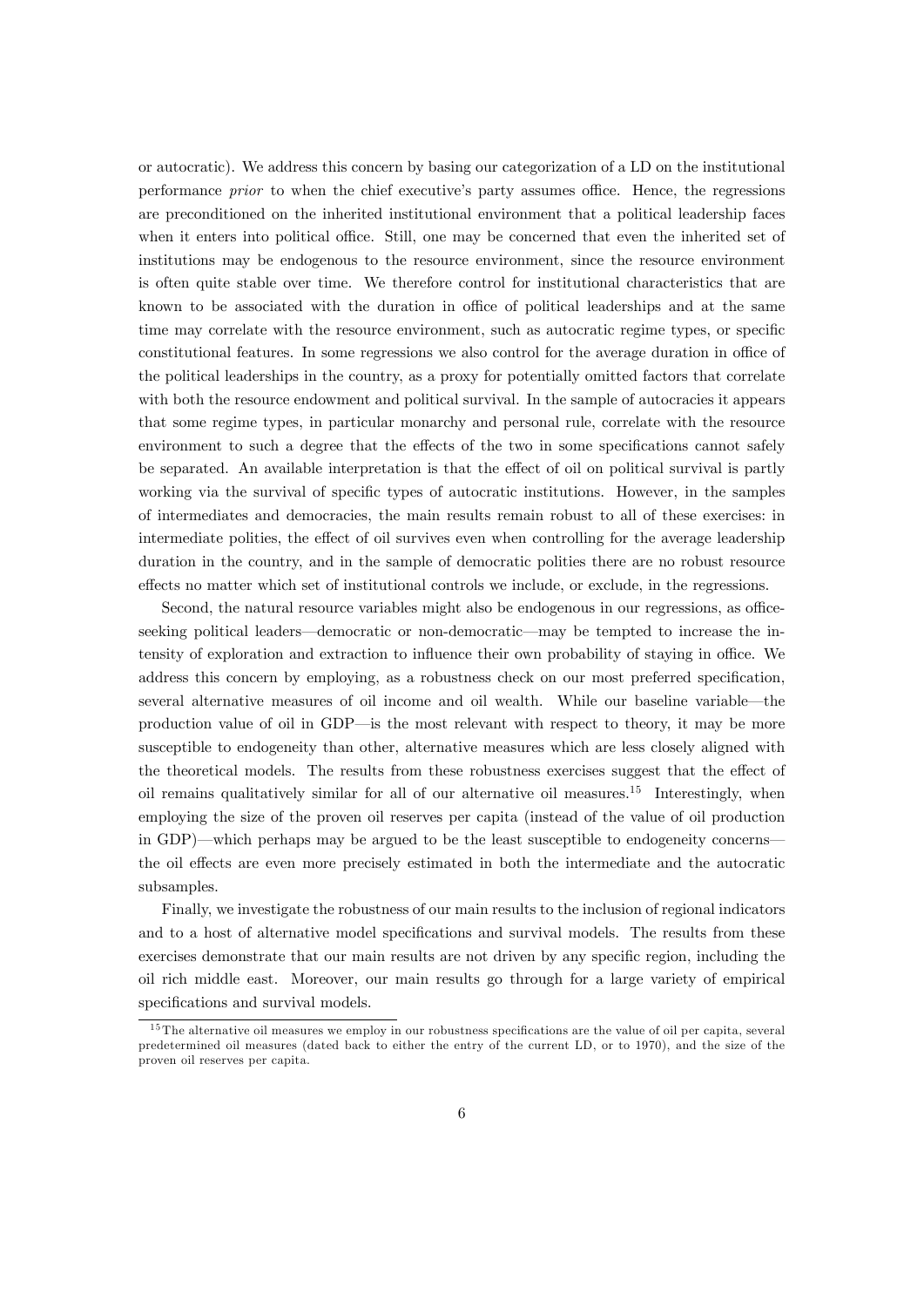The paper proceeds as follows. In the next section, we present a literature review on the arguments that could explain a relationship between political survival and natural resources. In Section 3, we present our empirical design and our data. Section 4 presents and discusses the main results, and Section 5 offers a broad selection of robustness checks. Section 6 concludes.

# 2 Literature review

As discussed in the introduction, there is a large and growing body of theoretical literature that explicitly or implicitly analyze the association between natural resource wealth and political survival. Additionally, some empirical studies do exist, and there is also a well of case studies suggesting that natural resources affect the duration in office of political leaderships. A fullfledged literature review is outside the scope of this paper, so we restrict ourselves to reviewing a representative set of contributions that illustrate the different mechanisms that may be driving our results.

#### 2.1 Theoretical mechanisms

A natural point of departure is the so-called "oil hinders democracy" literature, which dates back to the contribution on rentier states and oil in Iran by Mahdavy  $(1970)^{16}$  One explanation for the "rentier effect" of oil is that governments endowed with an abundance of oil use low tax rates and high public spending to dampen the pressure for democratic reforms. The rentier effect can be decomposed into three related pieces (Ross 2001; 2008): (i) a taxation effect; (ii) a spending effect; and (iii) a group formation effect.<sup>17</sup> Hence, the rentier effect implies that the government takes a strategic action in order to increase its probability of remaining in power.

A different strand of the literature is more concerned with different types of non-democratic regimes. Acemoglu et al. (2004) develop a model where kleptocratic rulers that expropriate the wealth and incomes of their citizens can remain in power without maintaining a significant base of support in society. The success of kleptocrats rests on their ability to use a particular political strategy termed "divide-and-rule" since members of a society need to cooperate in order to depose a kleptocrat. The kleptocrat may undermine such cooperation by using the rents from natural resources to bribe other groups in order to maintain his position.

<sup>&</sup>lt;sup>16</sup> See also Ross (2001); Jensen and Wantechekon (2004); Epstein *et al.* (2006); Ulfelder (2007); Tsui (2010); Gassebner et al. (2008); Dunning (2008); Goldberg et al. (2009); Aslaksen (2010).

 $17$  The taxation effect suggests that when governments derive sufficient revenues from oil, they are likely to tax their populations less heavily. In turn, the population will be less likely to demand accountability from, and representation in, the government. Ross (2008) Önds a strong correlation between a countryís oil rents per capita, and the size of government consumption.

The intuition for the spending effect is that oil wealth may lead to greater spending on patronage, which dampens latent pressures for democratization. Ross (2008) Önds a strong negative correlation between oil rents and taxes on goods, even with country fixed effects.

According to the group formation effect, the government will use its largesse to prevent the formation of social groups which are independent from the state and hence which may be inclined to demand political rights from its government.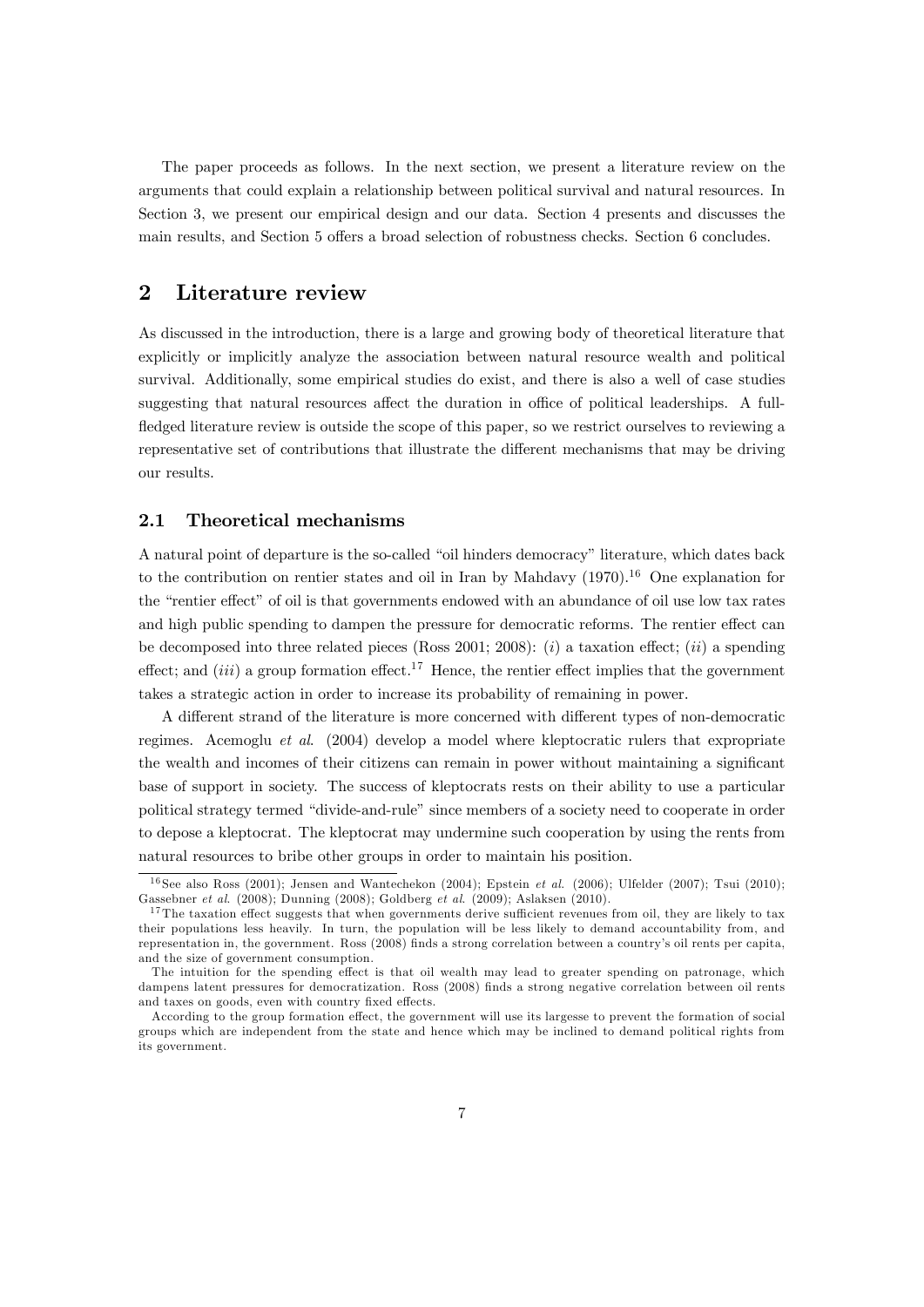Cuaresma et al.  $(2011)$  analyze a setting similar to that used in Acemoglu et al.  $(2004)$ , but propose an alternative mechanism. In their model, which is an extension of Gallego and Pitchik (2004), the autocratic leadership (or dictator) uses the rents from oil extraction for both personal gain and to pay off potential opposition, and chooses the optimal level of oil exploitation accordingly. A group of kingmakers decides whether to stage a coup and establish a new leadership. The model Önds that a higher endowment of natural resources leads to a lower probability of the oppositional group staging a coup d'état.

Military regimes might be characterized by different mechanisms than those used to categorize other types of non-democratic regimes. For example, the military can act as an agent of the elite, but may turn against this group in order to create a regime more in line with the military leaders' objectives. Analyzing the effects of the natural resource endowments in this setting, Acemoglu  $et \ al.$  (2010) show that two opposing effects for non-democratic regimes emerge. On the one hand, more natural resources allow the regime to finance military repression and thus increase the regime's likelihood to persist. On the other hand, the military is more tempted to undertake coups against the oligarchic regime, which decreases the survival likelihood of the existing regime.

A common strand uniting the theories surveyed above is that these caveats mainly apply in a non-democratic political environment. However, natural resource wealth may also be relevant for political survival in democratic polities. Robinson and Torvik (2005) propose a theory on so-called white elephants, which refers to economically inefficient public investments. They demonstrate that the very inefficiency of such projects is what makes them politically appealing. This is particularly so when the ability to commit to inefficient projects critically depends on partisanship. The fact that in the future not all politicians can credibly undertake economically inefficient projects, gives those who can do so a strategic advantage in the present. Natural resource revenues increase the value of being in power, thereby making it more attractive to implement inefficient projects that can give incumbents a strategic advantage in elections.

Employing a similar partisan framework as Robinson and Torvik (2005), Robinson et al. (2006) develop a model in which the incumbent can either consume the resource income or can distribute it as patronage to bias the election outcome in his own favor. In this model, institutions play a central role in the relationship between resource income and political survival. If the economy is characterized by institutions that limit the ability of politicians to engage in clientelism, resource booms should not affect the incumbent's re-election probability.

The theories reviewed above provide several reasons why natural resources might increase the chance of political survival. However, as discussed above, some of these mechanisms could have the reverse effect, particularly when considering the military's incentive to stage a coup (Acemoglu et al. 2010), but also when the resource boom is temporary (Robinson et al. 2006). Additionally, Caselli (2006) develops a model of the natural resource curse which predicts a negative relationship between resource income and political survival. The model's essential idea is that natural resource wealth is more easily appropriated by the governing elites than are other sources of wealth. As a result, countries with large natural resource endowments experience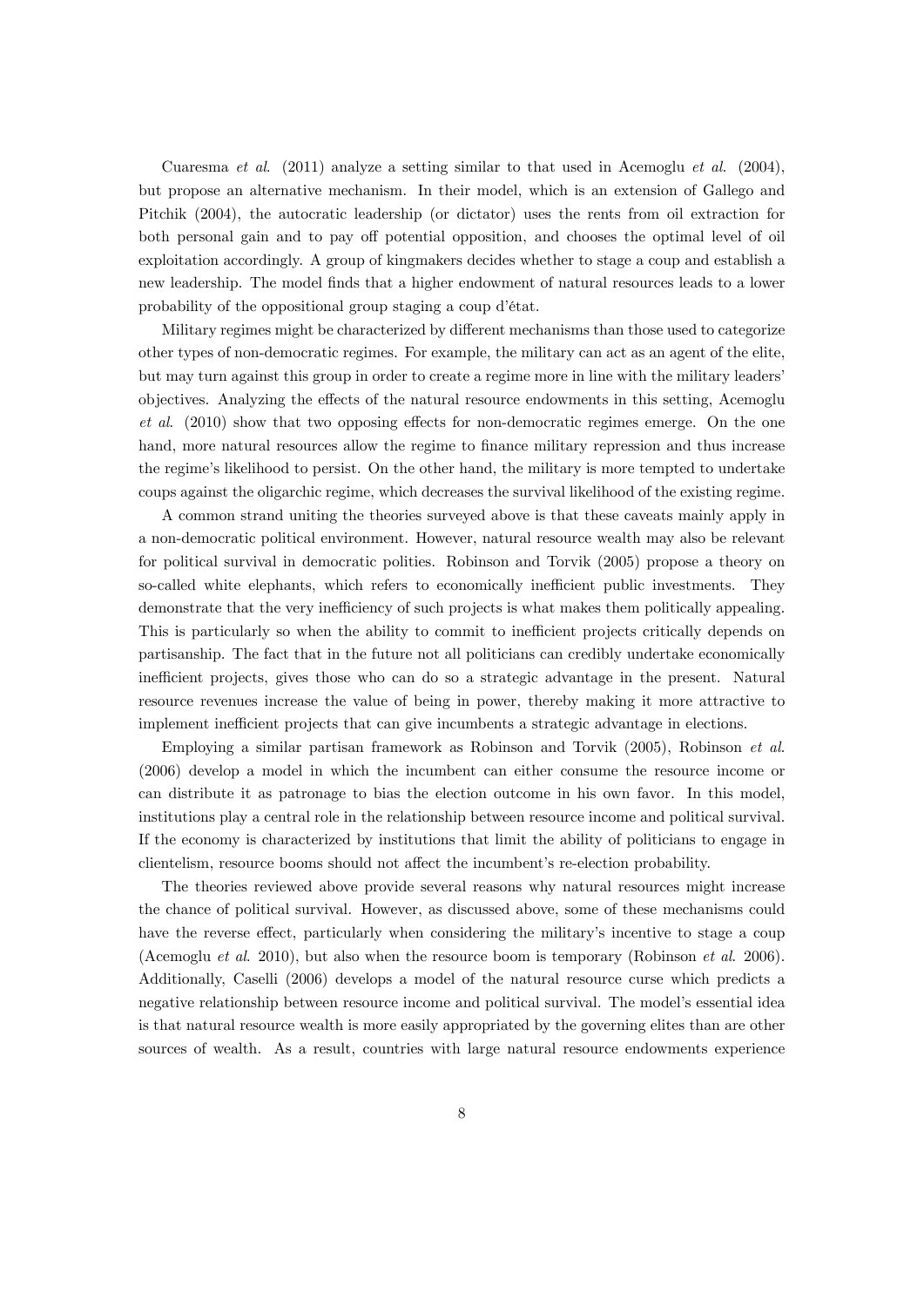frequent power struggles—in the sense that potential challengers have a stronger incentive to replace the existing government by staging a coup or engaging in other forms of forced leadership changes. Hence, in countries with large amounts of natural resources, there will be a greater probability that the government will lose power to challengers.

#### 2.2 Case studies and empirical evidence

In addition to the more formal theoretical and empirical contributions, there is a considerable amount of case study evidence on how natural resource income has been used to maintain power.

Several studies document a pattern of natural resource windfalls leading to an overexpansion of the public sector, and relate these observation to patronage and clientelism. In a study of oil boomís e§ects in Nigeria, Gavin (1993) found that between 1973 and 1987, employment contracted in all sectors except for the service sector which includes government employment. Importantly, this hiring effort was seen as a deliberate policy by the government to stay in power despite an earlier promise to withdraw in 1975. Similarly, in copper-dependent Zambia: ìTo secure power and access to copper income United National Independence Party (UNIP) and the president Kenneth Kaunda in 1972 banned other political parties and put in place a system that favored UNIP members offering employment and power" (Robinson  $et al., 2006, p.$ 464). In Trinidad and Tobago, Auty (1999) blames an overexpanded public sector in response to windfall income for the weak economic performance, and notes that the government share of formal employment reached 50 percent during the period of the resource boom. Ecuador and Venezuela are two additional examples of countries where the public sector has expanded as a result of booms in the price of oil. In Ecuador, numerous governments have made attempts towards Öscal restraint and structural reform, but none has withstood social pressure long enough to significantly alter the country's political economy. According to Eifert *et al.* (2002, p. 13): ì14.5 percent of all oil revenues [in Ecuador] were earmarked directly to the military in 1989; and 67.6 percent were allocated to finance the public wage bill and other programs, notably the rural roads program, a politically important source of patronageî. With regard to Venezuela, Eifert et al.  $(2002, p. 14)$  argue that: "[o]il revenues have shaped Venezuelan politics for decades, creating a rentier state legitimized by patronage and entrenched constituencies whose continued loyalty are attached directly to state expenditures funded by oil rents".

In addition to political equilibrium effects, natural resource endowments may also cause changes in the rules of the political game. Guliyev (2009) discusses several examples of constitutions being manipulated in favor of the survival in office of the political leadership. In particular, there are several examples of strong presidents who eliminated term limits to prolong their hold on power. The 2004 referendum in Belarus (whose state elites depend heavily on Russian oil and gas transit) lifted the two-term limit on President Lukashenko who was in power since 1994. Uzbekistan held two referendums in 1995 and 2002 that extended President Islam Karimovís term. In 2007, Kazakhstanís parliament amended the constitution to lift the term limit on the tenure of President Nazarbayev, who has been in power since the countryís independence in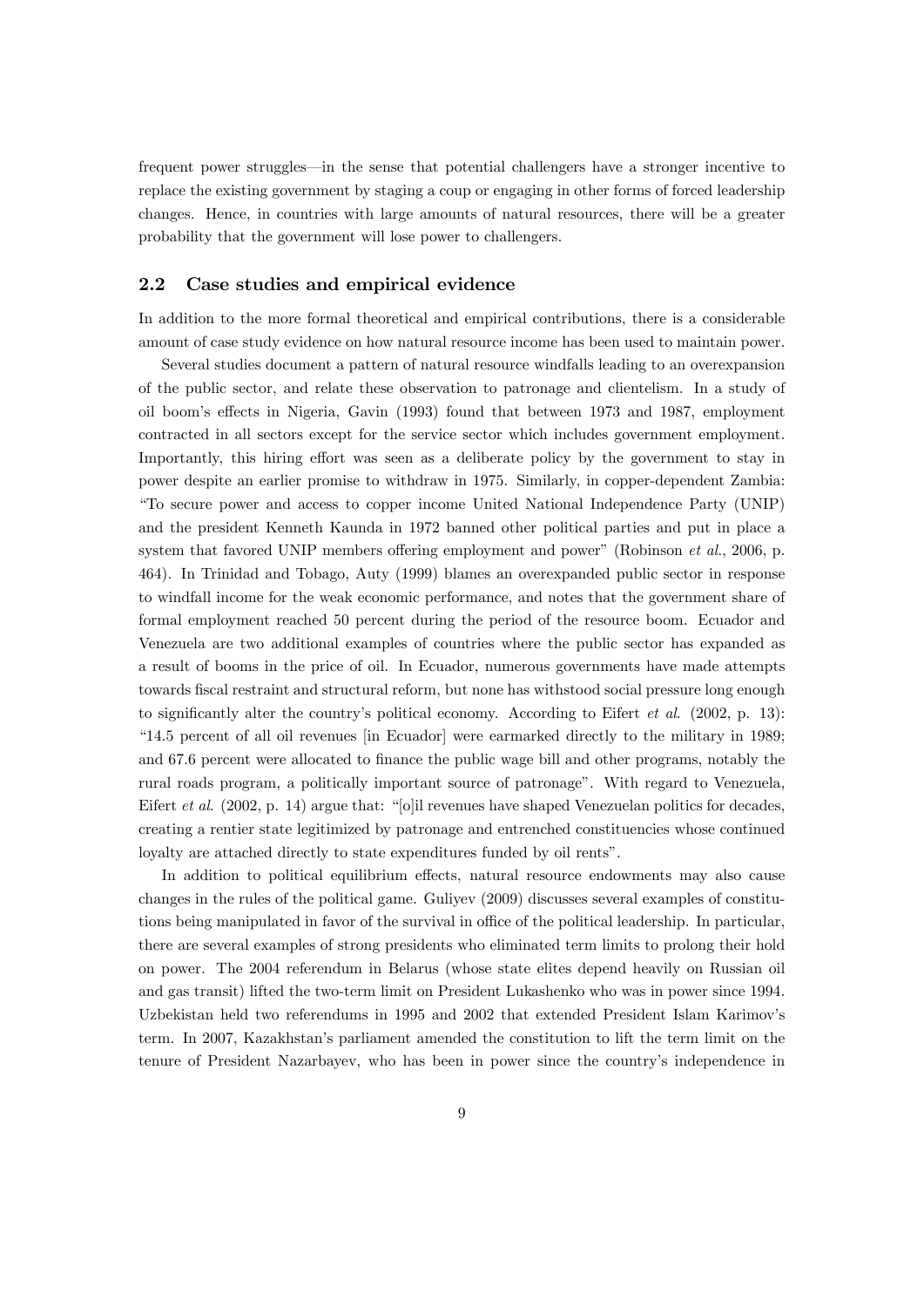1991. In natural gas rich Turkmenistan, the Peopleís Council abolished term limits in 1999 and announced that the now-defunct ruler, Saparmurat Niyazov, would be "president for life"  $(p.3)$ . In Venezuela, Hugo Chavez won approval in the February 2009 referendum for a constitutional amendment that enables him to run for the presidency when his term ends in 2012. In April 2008, President Paul Biya of Cameroon, a commodity-based African economy, had parliament pass a constitutional bill abolishing a two-term limit restriction. The updated legislation made it possible for Mr. Biya to extend his 25-year rule. In November 2008, President Abdelaziz Bouteflika of Algeria also had his two-term restriction abolished. Mr. Bouteflika became president of the country in 1999 and was re-elected in a landslide victory in 2004. After the change, he was able to run for a third time in the presidential race which he won in April 2009 (Guliyev, 2009).

The analysis presented in this paper also relates to an interesting study by Goldberg et al. (2009), which shows, using data from U.S. gubernatorial elections, that the competitiveness of the electoral environment is influenced by resource dependence. Their empirical investigation indicates that the margin of victory in gubernatorial elections and the incumbent governor's share of votes increases the more the state depends on natural resources (measured by oil and coal production as a share of state income).

Finally, a considerable empirical literature links natural resources to the onset of civil conflict (e.g. Fearon and Laitin, 2003; Smith, 2004; Humphreys, 2005; de Soysa and Neumayer, 2007; Lujala, 2010). Particularly interesting given the aim of our study is the work by Lujala (2010), who concentrates on the issue of how rebel access to natural resources affects conflict. Her finding strongly supports the idea that access to natural resources is essential for the funding of violent conflict by rebel groups. According to her study, both onshore (as opposed to offshore) oil production and lootable (as opposed to non-lootable) diamonds increase the risk of conflict onset.

#### 2.3 How the present study relates to the existing literature

Although there are several theories, case studies, and some within-country empirical analyses that discuss how resource income can be linked to political duration, there are few systematic empirical studies of this subject across countries. One exception is Cuaresma *et al.* (2011) who analyze the relationship between oil endowments and the duration of dictatorships. They use the Archigos database developed by Goemans et al. (2009) to calculate how long dictators remain in power. Their main result is that a high oil endowment significantly increases the duration of a dictatorship for both a relatively large subsample as well as a sample of the most terrifying dictators.

In a more restricted sample, Omgba (2009) analyzes the duration in office of the heads of state of 26 African countries. The study is suggestive of a positive link between oil rents and the duration in office of African leaders, but other mineral rents are not found to exhibit the same stabilizing effects.

Ross (2008) analyzes the relationship between oil and leadership durations in a broader group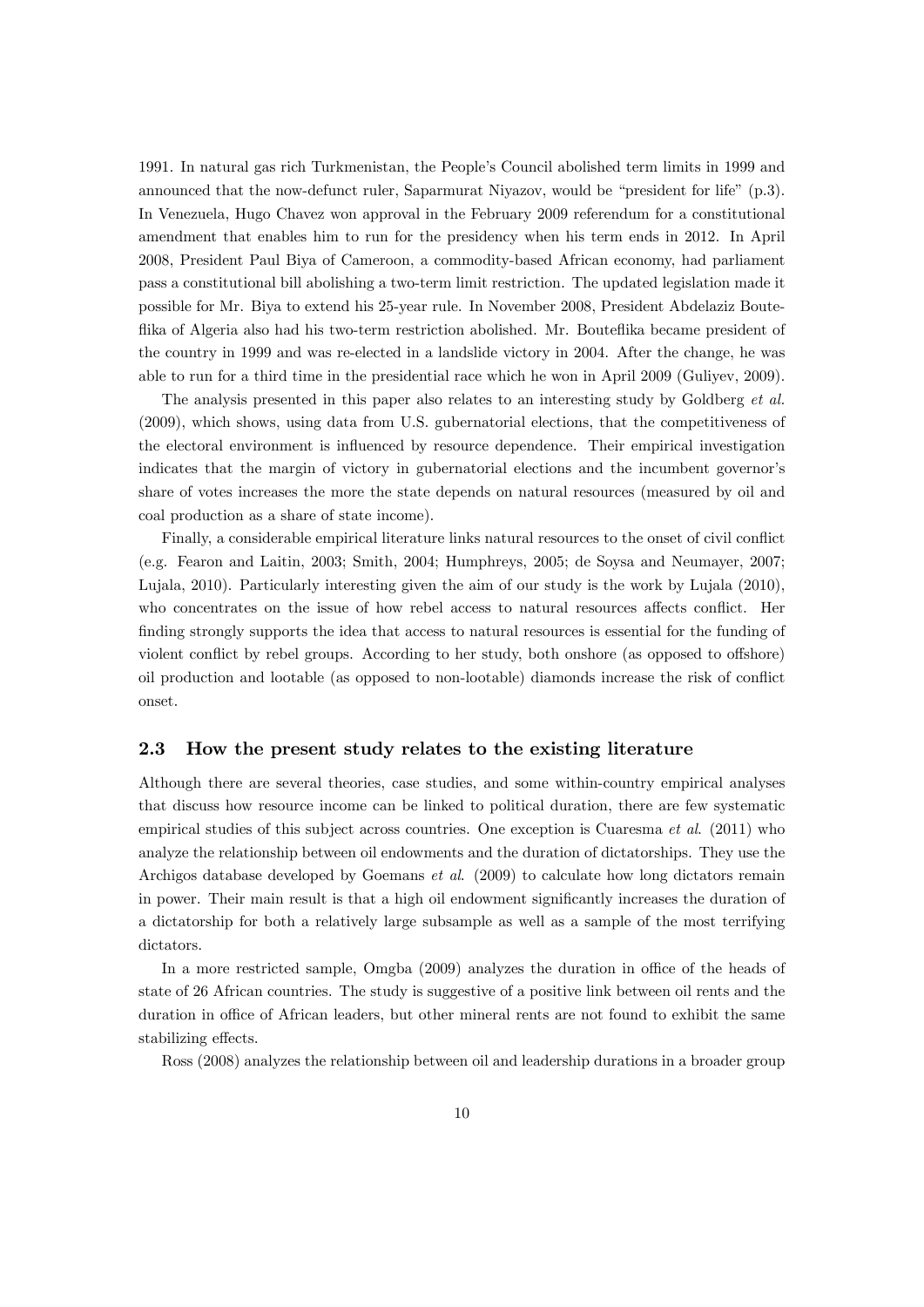of countries. To identify the transition from one leader to the next, he also relies on the Archigos database, which identifies the term in office of a country's effective leader. He finds that across different income and regional categories, leaders in oil-producing countries last longer. Ross further separates the effects of oil rents on duration between authoritarian states and democratic states, and his results indicate that while oil revenues reduces the likelihood that an autocratic leader will depart office, oil wealth has no effect on the longevity of democratic leaders.

Smith (2004) and Ulfelder (2007) both analyze the association between natural resource wealth and political survival. However, their focus is on the duration of autocracy as such, and not on the duration in office of political leaderships. Both studies rely on the Polity dataset (Marshall and Jaggers, 2009) to measure regime type, and both studies find that resource wealth, and in particular oil and energy measures, impede transitions to democracy.<sup>18</sup> Our study complements these studies and suggests a mechanism by which oil may impede democratic transitions—namely by allowing non-democratic leaderships to stay longer in political office. The relevance of this mechanism is supported by recent evidence in Wright et al.  $(2012)$  who, using different variants of the logit model and a different definition of leadership survival than we do, document that oil wealth positively affects the likelihood that autocratic leaderships remain in power.

Our approach differs from the papers reviewed above along several dimensions. First, we interpret leadership duration differently. While Cuaresma *et al.*  $(2011)$ , Ross  $(2008)$ , and Omgba (2009) all analyze the duration of individual leaders, our focus is on the duration of the political party in power. Our duration variable is thus how many years the chief executive's party has been in office.<sup>19</sup> Second, we include different types of natural resources to allow for the possibility that technically appropriable (or lootable) and non-technically appropriable (or non-lootable) resources affect duration differently. We also address potential endogeneity problems in the regression analysis by employing predetermined oil production volumes and proven oil reserves rather than contemporaneous oil rents. Third, we incorporate a larger number of countries and split the data into subgroups according to institutional, constitutional and/or regime differences. Since countries differ so dramatically along these dimensions, we consider it naïve to assume that the natural resource variables will have the same effect on duration across different group of countries. Therefore we control for institutional, constitutional, and/or regime characteristics in some specifications and analyze each subgroup separately in others.

# 3 Data and empirical model

#### 3.1 Leadership duration

To construct entry and exit of political parties in power, we use the Database on Political Institutions, henceforth DPI (Beck *et al.*, 2001; Keefer, 2007).<sup>20</sup> The dependent variable in our

<sup>&</sup>lt;sup>18</sup> Both Smith (2004) and Ulfelder (2007) rely on a binary dependent variable to identify democratic transitions.  $19$  See Section 3 for details.

 $^{20}$ The version of the DPI that we rely on here goes from 1975 to 2006, and covers all independent countries with populations above 100.000.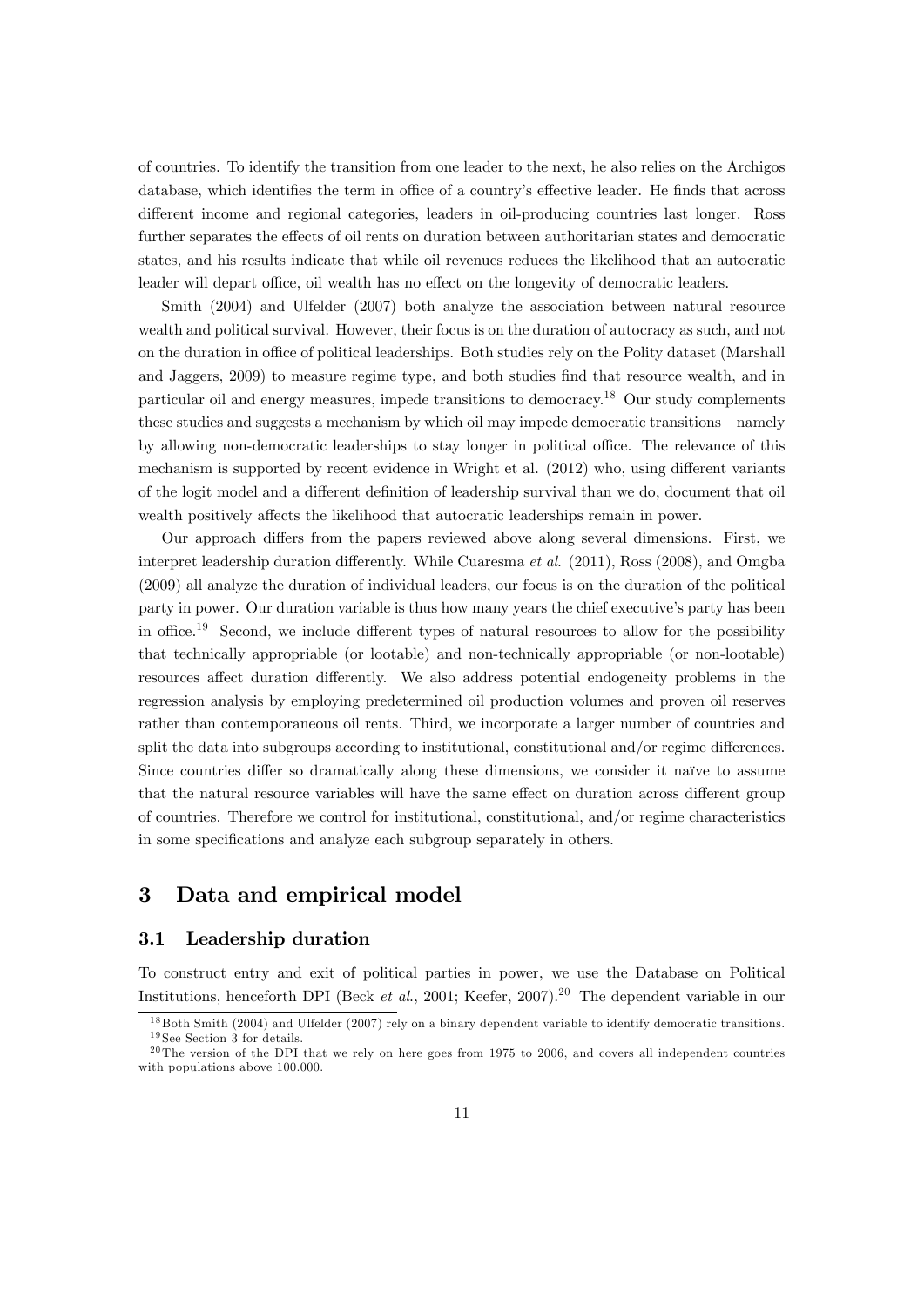analysis is a binary one indicating whether the chief executive's party is removed from power in a given year.<sup>21</sup> We consider a political change to have occurred when in the following year the chief executive belongs to a different party.

There are several reasons why we prefer this definition of a LD. First, prime ministers in a parliamentary systems have less power relative to the members of their respective parties and coalitions. Moreover, in presidential systems there are usually rules regarding the number of terms a president can serve. Hence, in many cases observing a change in a countryís chief executive does not reflect the incumbent party's loss in electoral support, but is more the result of constitutional rules or party preferences.<sup>22</sup> Therefore we believe that in democratic polities it is more appropriate to look at the dominant political party's duration in office, rather than relying on the duration in office of their individual leaders.

Second, political parties are often regionally or ethnically oriented. This might cause groups within a population to benefit at the expense of others if the party that represents their region or their ethnic group is in office. $23$ 

Finally, in non-democratic contexts, looking at individual leaders' term in office might be problematic if we want to determine the effect of natural resource income on LD. For instance, when Raúl Castro assumed the duties of President of the Council of State in Cuba due to his brother Fidel Castro's illness, we believe that this did not represent a transition that can be explained by economic factors. According to the definitions in previous studies (e.g., in Cuaresma et al. 2011, Ross 2008, and Omgba 2009) this transition would be considered the end of a LD in Cuba, while according to our definition the end of a LD in Cuba would take place when the chief executive no longer belongs to the communist party (i.e., the Partido Comunista de Cuba, PCC).<sup>24</sup>

There are changes in chief executive within the same party that perhaps represent a change in leadership that is due to an individual's leadership style or particular economic conditions.<sup>25</sup> So we are aware that our classification of leadership change is not perfect in all cases, but we believe that it is superior to ignoring the political parties of the leaders holding office and instead

 $2<sup>1</sup>F$ or the complete list of variable definitions and sources, see the online Data appendix at: http://www.bi.edu/research/academic-homepage/?ansattid=a0810301.

 $22$  See Cheibub and Przeworski (1999) for a discussion along these lines.

<sup>&</sup>lt;sup>23</sup> Consider for example the case of Sierra Leone, where the Sierra Leone People's Party gets its support from the south and east and the Mende ethnic group. Its main opponents, the All People's Congress Party, gets its support from the north and west and the Temne ethnic group (Robinson and Torvik, 2008). According to our definition it would not have been a leadership change in Sierra Leone in 2007 if Sierra Leone People's Party candidate Solomon Berewa had defeated the All Peopleís Congress Party candidate Ernest Bai Koroma although it would have been a change of president (from Ahmad Tejan Kabbah to Solomon Berewa).

<sup>&</sup>lt;sup>24</sup>Other example of a non-democratic change in chief executive that according to our definition do not represent a leadership change includes when Ismail Omar Guelleh succeeded his uncle Hassan Gouled Aptidon on May 8, 1999 in Djibouti when his uncle retired and when Daniel arap Moi succeeded Jomo Kenyatta after his death on August 22, 1978 in Kenya. According to our definition, a leadership change did not occur in Kenya until Kenya African National Unions (KANU) candidate Uhuru Kenyatta was defeated by Mwai Kibaki and thus ending nearly 40 years of post-independence KANU rule.

 $^{25}$  For example, in Paraguay in 1989, February 2, to the surprise of many, and with the backing of the United States, Rodríguez launched a coup against Stroessner. The coup quickly succeeded, with Stroessner fleeing the country within days (Mora, 1998). Both Stroessner and Rodríguez belonged to the Colorado Party, and hence this episode does not qualify as a leadership change according to our definition.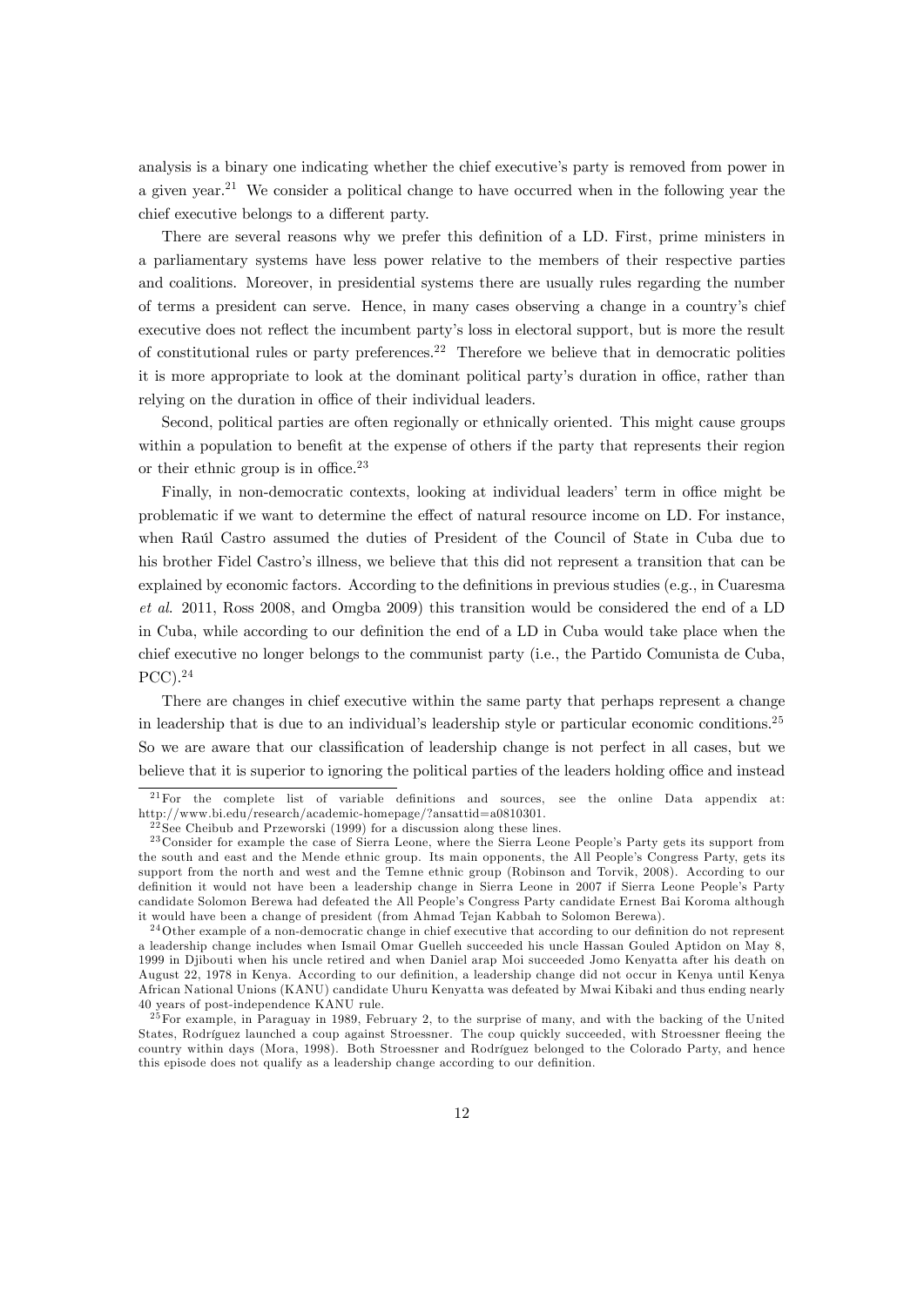regarding only individual leaders. There are also cases where the chief executive is not associated with a specific party, but is an independent candidate, a military leader, or a hereditary king. In these cases we have no choice but to use their individual term in office as our duration variable.

In our data, the observed period referring to a LD is the date that the chief executive's party rose to power, for which the duration in office is indexed in the DPI. In duration (or survival) models, the process observed may have begun at different dates for various parties present in the sample. By construction, the observations are brought back to January 1 of each year. We restrict our attention to regimes that started in 1975 or later. The year 2006 marks the end of all observation periods. To construct a LD, we primarily use the variable PRTYIN from DPI. The variable PRTYIN is how long the chief executive's party has been in office. Years are counted when the party of the chief executive was in power as of January 1 or was elected but had not yet taken office as of January 1. If a country made a transition from being colony to being an independent nation, the leadership tenure is dated to start at independence. The variable PRTYIN is missing if there are no political parties, if the chief executive is independent of party affiliation, or if the "party" is the army in the case of a military regime. In these cases we use the variable YRSOFFC to construct the LDs. YRSOFFC refers to how many years the chief executive (not party of chief executive) has been in office.

#### 3.2 Natural resources variables

The natural resource measures that we employ correspond to oil, diamonds, and minerals. Information on oil production and prices are from the World Bank's Adjusted Net Savings (ANS) dataset. Our main oil variable, Oil, is oil income as percentage of GDP (GDP data is from World Development Indicators, henceforth WDI).<sup>26</sup>

In some specifications oil income is measured per capita instead of as percentage of GDP (Oil per capita). We also use alternative variables for oil revenues in order to minimize the potential endogeneity of oil extraction. There is always a concern that some political leaders extract more oil for political reasons, and that any relationship between oil income and duration might partly capture this endogenous effect. Therefore in some specifications we use production volume from the year prior to the start of a new leadership tenure instead of current oil production. The variable *Oil last failure* is equal to oil production the year prior to the start of the current leadership, times the current oil price, and measured as percentage of current GDP. We also use oil production in 1970 (the WBís Adjusted net savings dataset starts in 1970) instead of current oil production, and  $Oil 1970$  is equal to oil production in 1970 times the current oil price, also measured as percentage of current GDP. Finally we employ proven oil reserves per capita (Oil reserves) as robustness check on the other oil variables (data on proven oil reserves are from EIA).

 $^{26}$ Oil income equals oil production multiplied by oil price. Oil production is oil production volume in tons. Missing values are replaced by zero if the country does not produce oil domestically. We have consulted Petrodata (Lulia et al., 2007), Energy Information Administration (EIA), and BP Statistical Review of World Energy June 2008.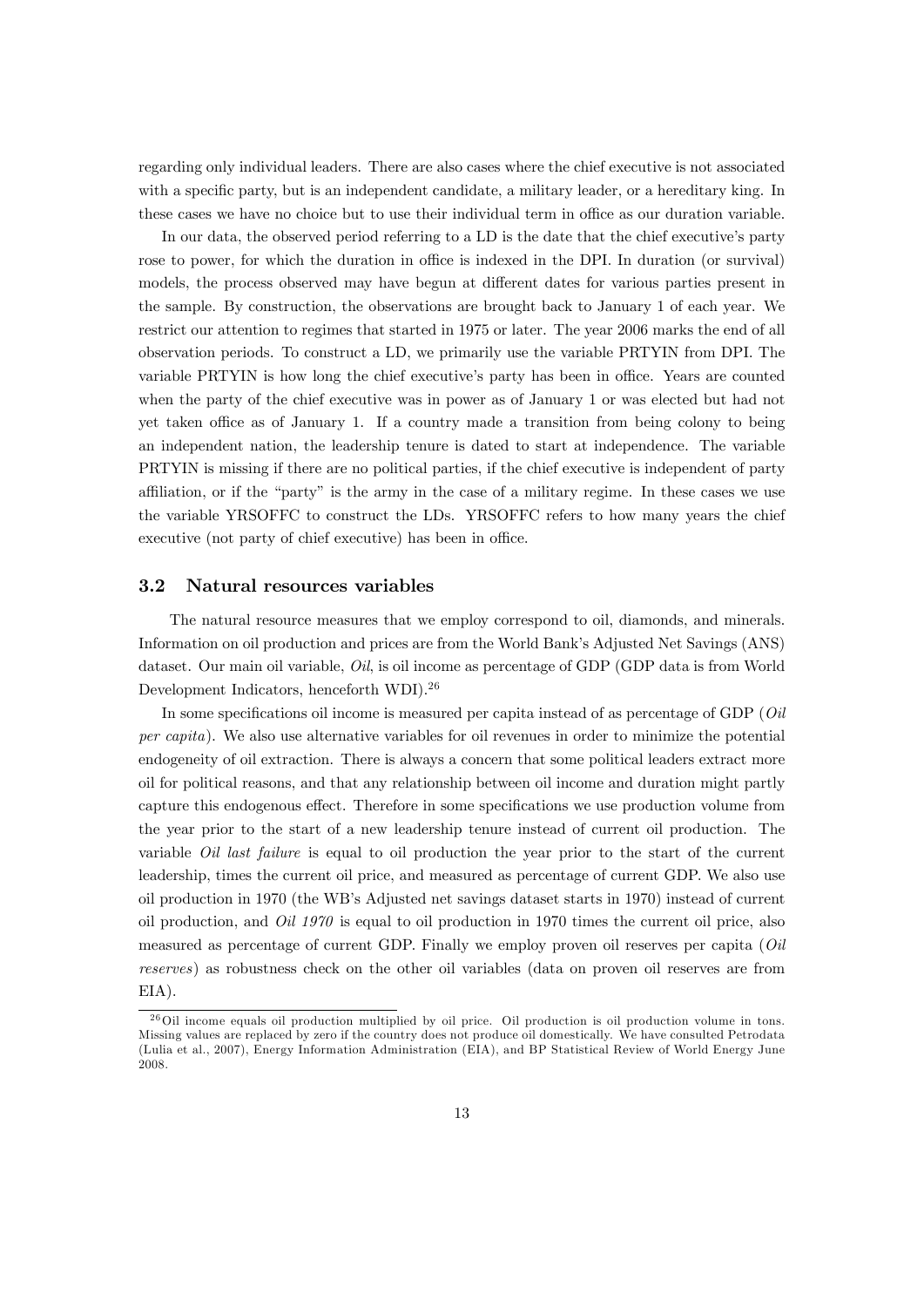The Minerals variable is from the WDI and equals the product of unit resource rents and the physical quantities of minerals extracted as a percentage in GNI. The minerals included are bauxite, copper, iron, lead, nickel, phosphate, tin, zinc, gold, and silver.

The information on diamonds and classification into lootable diamonds and non-lootable diamonds are from the Gilmore *et al.* (2005) dataset which offers a comprehensive list of all known diamond deposits throughout the world. In our analysis, the variable Lootable Diamonds is a dummy variable for the existence of lootable diamond deposits with known production, and the variable Non-lootable Diamonds is a dummy variable for the existence of non-lootable diamond deposits with known production.

#### 3.3 Institutions

We use several different institutional variables to classify the LDs into different polity types and institutional subcategories. Our baseline polity type split is based on the POLITY score the year before the leadership tenure started (Marshall and Jaggers, 2009). We categorize as ìDemocraticî those LDs with a POLITY score greater than 5 when last leadership ended. The LDs are categorized as "Intermediate" if they have a POLITY score between  $-5$  and 5 when last leadership ended. Finally, LDs with a POLITY score lower than -5 when last leadership ended are categorized as "Autocratic".

The POLITY score is compounded of five subindices, of which two have been argued to reflect the level of violent conflict in society (Vreeland 2008). Hence, the use of this index to categorize the LDs could potentially reflect one of the proposed mechanisms relating the natural resource variables to political survival. In order to check whether our results are driven by endogenous LD categorization, we employ two alternative institutional variables that are robust to this critique. First, we employ the combined index proposed by Vreeland (2008) called the X-POLITY index, which is compounded by three of the subindices in the POLITY index: XCONST, XRCOMP, and XROPEN (see the Web appendix in Vreeland, 2008, for details). Second, we employ the XCONST index, since this is the most used institutional subindex of the POLITY IV indices and has the straightforward interpretation of decision rules that constrain the political actions of the chief executive (Marshall and Jaggers, 2009). With respect to the X-POLITY index, which has the range  $[-6,7]$ , we employ the wide threshold prescribed by Vreeland (2008) in order to categorize the LDs, which correspond to  $-3$  and 4 on the X-POLITY index.<sup>27</sup> With respect to the XCONST index, which has the range [-3,4], we use the thresholds -1 and 2, as proposed by Vreeland (2008).

In addition to dividing the LDs into polity types based on the institutional indices described above, we also use the three institutional indices as separate controls in the respective regressions, and in some regressions also in interaction with the resource variables. We continue using the polity scores prior to the entry of the LDs in order to reduce problems with endogeneity. To

 $27$  We have also experimented with the range  $[-2,3]$ , however, this implied too few observations in the intermediate category to make meaningful inference.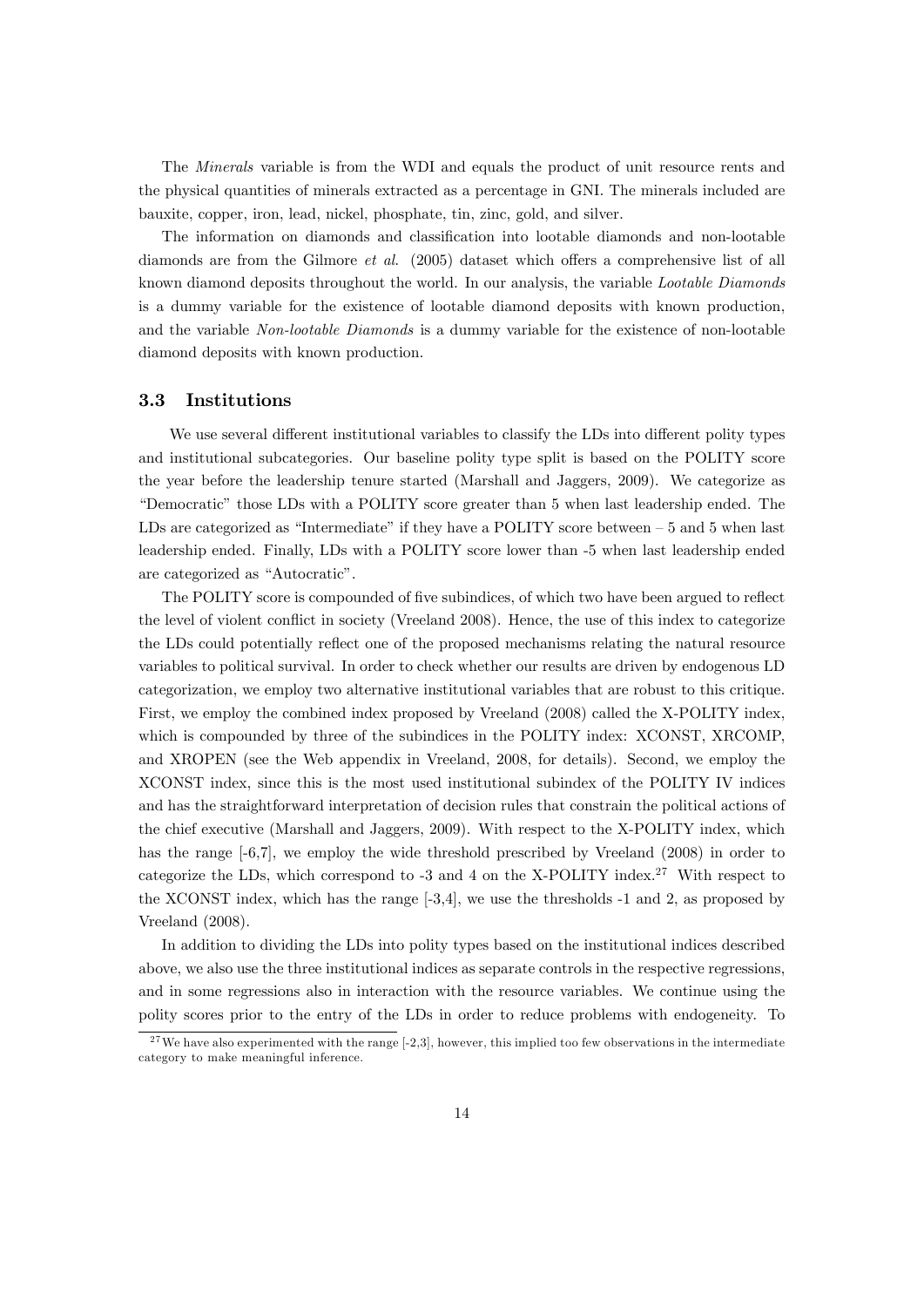facilitate interpretation of the estimates, we normalize all the indices to the range [0,1] and rename these normalized indices to Polity[0,1], Xpolity[0,1], and Xconst[0,1], respectively.<sup>28</sup>

We further classify the democratic LDs according to their constitutions, as either presidential form of government (Presidential) or parliamentary form of government (Parliamentary), and as majoritarian (Majoritarian) or proportional electoral systems (Proportional). Finally, the autocratic regimes are classified into Single party regimes, Personal rule, Military regimes and Monarchies. Notice that all LDs are classified according to the regime type they were characterized by at entry (i.e., upon taking power). This is done to avoid endogeneity in the classification due to potential effects the resource variables might have on the institutional variables. So if, for instance, the political leadership changed character from being a parliamentary to being a presidential system, or from being a military regime to being a single-party regime within one LD, the whole leadership tenure is classified as a parliamentary or a military regime.

#### 3.4 Control variables

It has been argued that political stability, and therefore the duration of political leadership, depends on the economic environment in which the leader acts (Lipset 1960). In our baseline specifications we always include (log of) GDP per capita ( $GDP$  per capita), the growth rate of GDP (Economic growth), and the age-dependency ratio (Dependency ratio) as variables to capture the countryís economic and demographic environment.

The development of sound economic conditions is often associated with the size of a country. The literature on the viability of countries tends to find that large countries are sustainable in economic terms (Robinson 1960). On the other hand, governability of countries seems to become more difficult in large countries (Cuaresma *et al.* 2011). We include (log of) population (Population) as a proxy for country size.

In some specifications, we also include a set of economic policy variables (depending on data availability):  $Gov't$  exp., Education exp., Inflation, and Trade (from WDI). For democratic regimes, we include several controls for the political environment in which the leadership operates, including a dummy variable indicating if the political leadership controls all legislative houses when it assumes power (*Exec's party all houses*); party fractionalization in the legislature when it enters power (*Party fract. in legislature*); the number of years left in the chief executive's current term before a new election must be called (Years left in current term) (all based on WDI). Additionally, we include a variable for the age of democracy (*Democratic age*), which is the fraction of years between 1800 and 2006 the country has been an uninterrupted democracy, given that the country was also an independent nation (uninterrupted democracy means an uninterrupted string of positive yearly values of the variable polity IV until the end of the sample). Hence if a country has had an uninterrupted string of positive yearly values of the

<sup>&</sup>lt;sup>28</sup>We have also experimented with the Polcon index (Henisz, 2002) as an alternative measure of institutional constraints on the executive. The results were very similar as with the other three indices and are not reported in the text. The results from using the Polcon index can be made available upon request.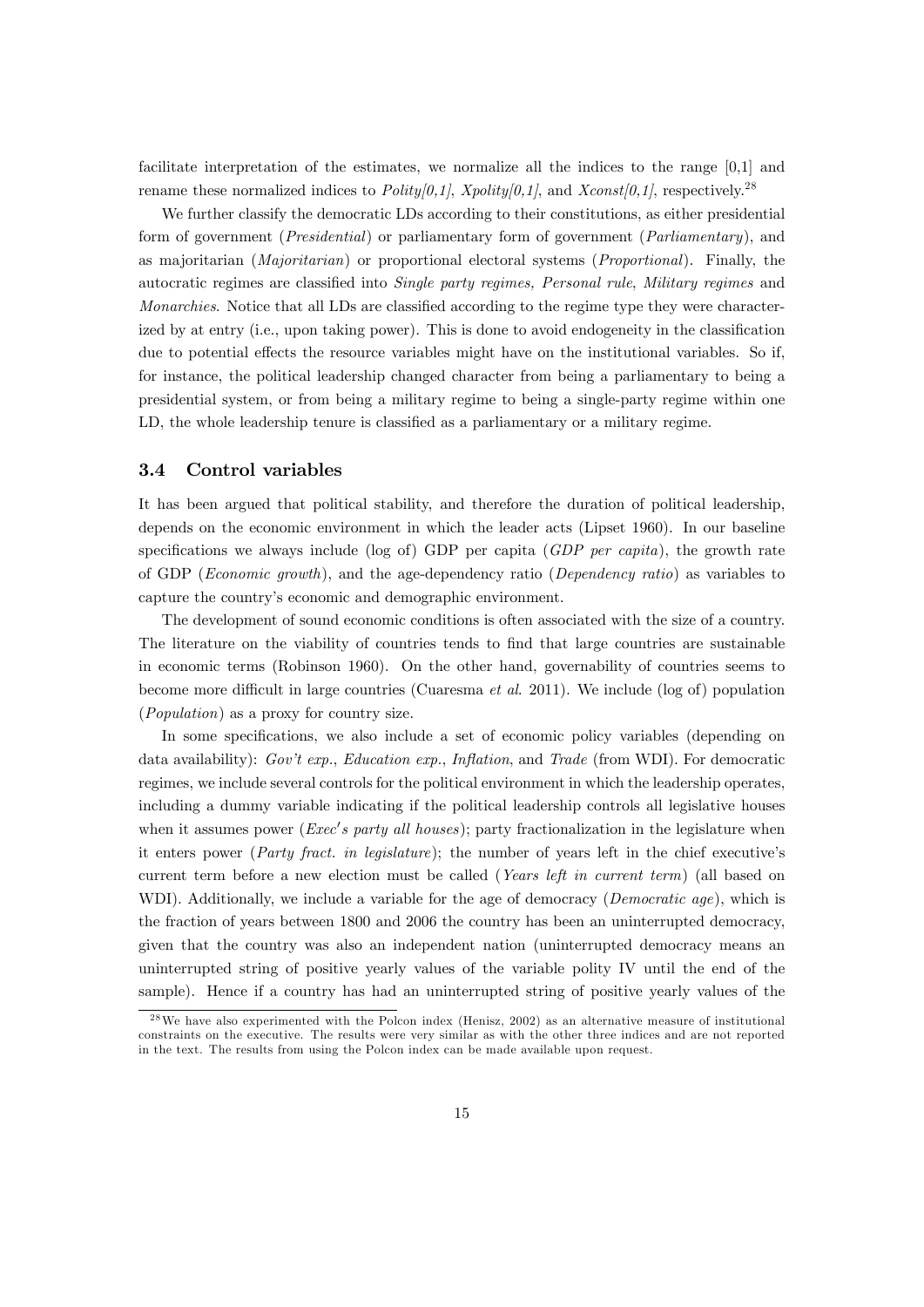Polity score from 1800 to 2006 they get a rating of one, and if a country does not have a positive value of the POLITY in 2006 it gets a rating of zero.

#### 3.5 Nelson-Aalen hazard estimates

There is a wide variety of survival models to choose from, and the choice of empirical model generally depends on the properties of the data. In order to assess the properties of our data, we first estimate the (Nelson-Aalen) hazard function for the full sample and examine its properties graphically.<sup>29</sup> Figure 1 in the Introduction graphs the Kaplan-Meier survival estimate for the whole sample of LDs, and distinguishes between those where oil production as a percent of GDP is 1 percent or more at the onset of the LD  $($ "OilRich=1" $)$ ), and those less dependent on oil  $\degree$  ("OilRich=0"). In order to assess the monotonicity of the underlying hazard function, we graph in Figure 2 the corresponding Nelson-Aalen (smoothed) hazard function.



Figure 2: Oil and the political hazard rate in the baseline sample.

The graph indicates a non-monotonic baseline hazard function, where the hazard rate is first increasing and then decreasing, both for the oil intensive and non-oil intensive LDs.

As reviewed in Section 2, the political economy of oil is likely to depend on the level of democracy. In figures 3 and 4, we break the sample into democratic and non-democratic polity types (based on the POLITY index, as discussed in Section 3.3).

<sup>29</sup>The Nelson-Aalen hazard function is estimated using the following estimator,  $\hat{h}(t) = b^{-1} \sum_{j=1}^{D} K_t \Delta \hat{H}(t_j)$ , where  $\Delta \widehat{H}\left(t_{j}\right) = \widehat{H}\left(t_{j}\right) - \widehat{H}\left(t_{j-1}\right), \widehat{H}\left(t_{j}\right) = \sum\limits_{j|t_{j} \leq t}$  $\frac{d_j}{n_j}$ , and  $n_j$  is the number at risk at time  $t_j$ ,  $d_j$  is the number of failures at  $t_i$ , and the sum is over all distinct failure times less than or equal to t. The variable  $K_t$  refers to the kernel function and  $b$  is the bandwidth of the kernel smoother. The specific choice of kernel smoother is not essential for the general empirical pattern; in the Ögures, we employ the Gaussian kernel smoother but we have also experimented with the Epanechnikov kernel smoother, and with a bandwidth that minimizes the mean integrated square error of a Gaussian distribution.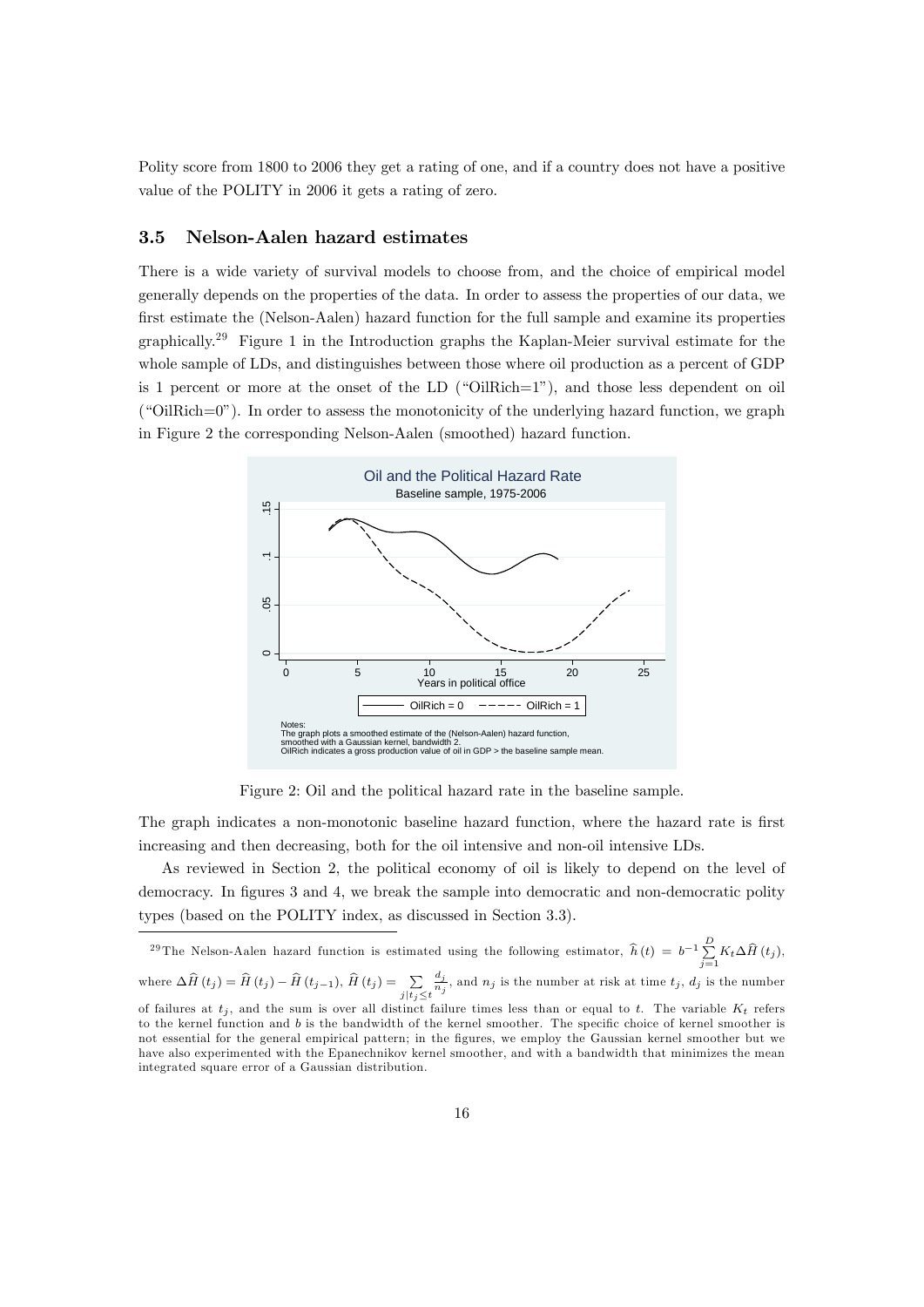

Figure 3: Oil and the political hazard rate in democratic polities.



Figure 4: Oil and the political hazard rate in non-democratic polities.

The graphs in figures 3 and 4 are suggestive that the effect of oil may depend on level of democracy, and we investigate this institutional dependency in much more detail below. Here, our primary interest is in the properties of the hazard function, and the Ögures are indicative of a hazard rate that first increases and then decreases, independent of institutional categorization.<sup>30</sup> Thus, the probability of the current government or the chief executive being ousted appears to be relatively low immediately after an election (or after a non-democratic transition of executive power), then it increases, and finally it decreases for governments and executives that succeed in staying in power for a sufficiently long period of time.

 $30$  Section 3.6 investigates the properties of the survival function more rigorously.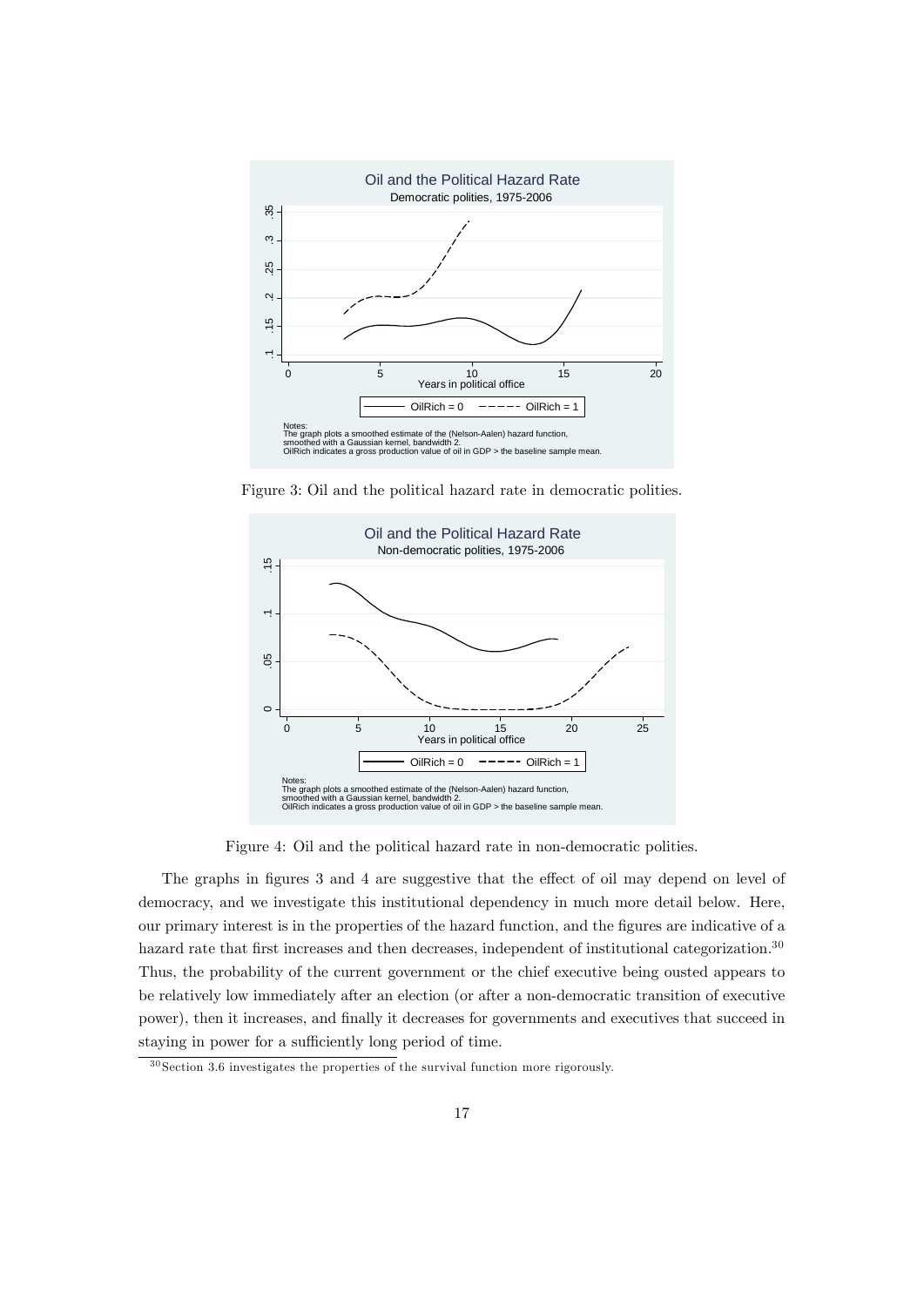#### 3.6 Model selection and the log-normal survival model

Several classes of survival models are consistent with the hazard functions graphed out in Figures  $2-4$ , such as the semi-parametric Cox model and a variety of parametric survival models. Given that the proper distributional assumptions are made, parametric analysis is more efficient than non-parametric- or semi-parametric models because prospective periods without leadership failures are also informative (Cleves *et al.*, 2002). Hence, if a parametric survival model can be robustly Ötted to the data, such a model is preferred over semi-parametric and nonparametric models.

We base our choice of parametric survival model on the Akaike (AIC) and the Bayesian Information Criteria (BIC), where lower test values indicate a better fit to the data.<sup>31</sup> The test results are consistent with our interpretation of the graphed hazard functions in Figures 1–3, and indicate that the non-monotonic survival models (i.e. the log-logistic, the log-normal, and the gamma models) are associated with lower values of the AIC and the BIC statistics than the monotonic models.<sup>32</sup> Additionally, the log-normal model performs better than the log-logistic model, and weakly better than the gamma model. Employing the law of parsimony, the lognormal model is preferred over the gamma model since it relies on fewer parameters. In the continuation, we thus base our main inference on the log-normal survival model, and employ the other models as robustness checks on the main specification.

To facilitate interpretation of the parameter estimates displayed in the ensuing tables, consider the following, simple representation of the log-normal survival model,

$$
\tau_j = e^{-\mathbf{x}_j \boldsymbol{\beta}} t_j,\tag{1}
$$

where  $\tau_j$ <sup> $\tau$ </sup>Lognormal  $(\beta_0, \sigma)$ , and where  $t_j$  is time at risk for the j'th LD. The associated cumulative distribution function is given by  $F(t_j|\mathbf{x}_j) = \Phi\left(\frac{\ln t_j - (\beta_0 + \mathbf{x}_j)\beta}{\sigma}\right)$  . We can thus express the survival function as

$$
S(t_j|\mathbf{x}_j) = 1 - \Phi\left(\frac{\ln t_j - (\beta_0 + \mathbf{x}_j)\beta}{\sigma}\right). \tag{2}
$$

The parameter vector  $\beta$  can be interpreted by rearranging equation (1) such that

$$
\ln(t_j) = \beta_0 + \mathbf{x}_j \boldsymbol{\beta} + u_j,\tag{3}
$$

where  $u_i^N(0, \sigma)$ . Using equation (3), we can express the expected time to failure as

$$
E(t_j|\mathbf{x}_j) = e^{\beta_0} e^{\mathbf{x}_j \beta}.
$$
\n(4)

In equation (4), the time to failure at the onset of a LD is equal to the product of the baseline

<sup>&</sup>lt;sup>31</sup> The AIC is defined as  $AIC = -2ln(L) + 2k$ , while the BIC is  $BIC = -2ln(L) + ln(N)k$ . In both formulas,  $L$  is the likelihood estimate, k is the model's degrees of freedom, and N is the number of observations.

 $3<sup>32</sup>$ The test results can be found in Table OA1 in the Online Appendix to "Oil and Political Survival" at: http://www.bi.edu/research/academic-homepage/?ansattid=a0810301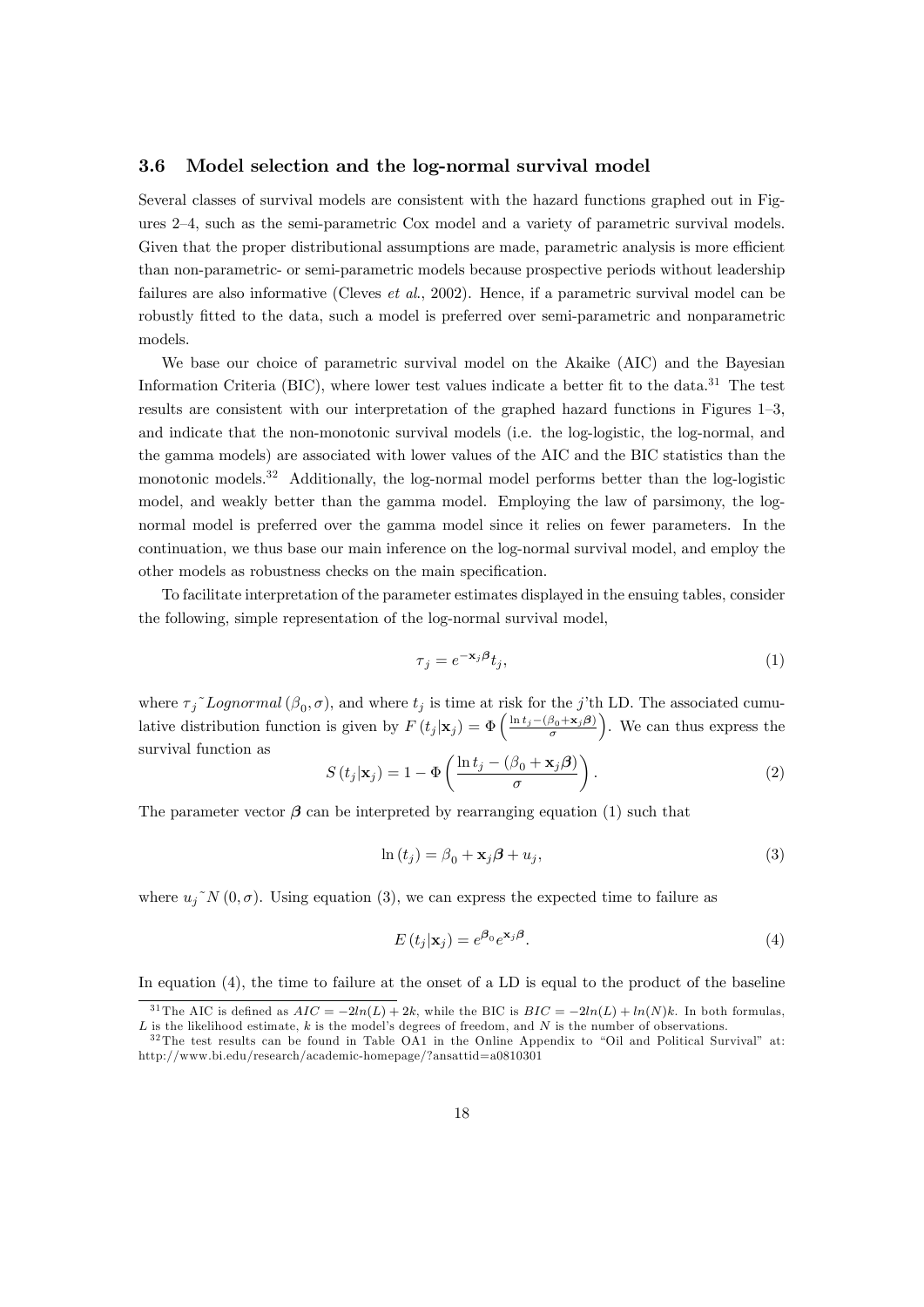failure time,  $e^{\beta_0}$ , and the natural base e raised to the power of a linear combination of the vector of regressors,  $\mathbf{x}_j \boldsymbol{\beta}$ . The term  $e^{\beta_k}$  then has the simple interpretation of the *time ratio* of variable  $x_{ik}$ , and expresses the factor by which the time to failure shifts if there is a one unit change in  $x_{jk}$ , conditional on the characteristics  $\mathbf{x}_{jk}$ , and on the remaining parameters  $\beta_{-k}$ .

Some covariates may be time-varying within the LDs, while others may be constant. The value of oil production, for example, vary both across and within LDs, while features of the political institutions may be constant throughout. Whenever a time-varying covariate changes within a LD, the change induces an acceleration (or deceleration) of the predicted *remaining* time to failure, as indicated by the  $\beta$ -estimate of that covariate. Notice that this feature has consequences for the interpretation of the estimates of time-varying covariates. In particular, if a covariate has an autoregressive lag-structure, the interpretation of its respective  $\beta$ -coefficient is not straightforward, because one would need to take into account the endogenous adjustment of that variable. In the case of our main oil variables this should, however, not constitute a major concern. It is generally found in the literature that annual oil prices, and in particular within the time window of the present analysis, approximate the properties of a random walk.<sup>33</sup> Hence, changes in the value of oil production which are induced by changes in the international price of oil, should not be subject to autocorrelation, and hence should be interpreted as permanent, rather than transitory, shocks.<sup>34</sup>

#### 4 Results

#### 4.1 Baseline regressions

Table 1 reports the results from employing the log-normal model on our preferred baseline sample of up to 138 countries and 500 LDs that start in 1975 or later. Additionally, the table also reports estimates based on the full sample with all available countries and LDs (152 countries, 617 LDs), and on the sample of LDs that are excluded from the baseline sample due to data availability (117 LDs from equally many countries).<sup>35</sup>

As discussed in Section 3.1, the baseline vector of explanatory variables contains four classes of variables: natural resource variables, an index of institutional performance, economic variables, and demographics. We introduce the explanatory variables successively, beginning with our

 $33$  See, e.g., Kline (2008), Hamilton (2008) and Acemoglu et.al. (2008).

 $34$ Our baseline specification employs current value of oil production as percentage in GDP as the main oil variable. Hence, some of the variation in this variable will be attributed to variation in the levels of oil production and GDP. Although oil prices, due to their volatile nature, constitute the main source of variation in our baseline oil variable, the variable may be autocorrelated due to the influence of the other components, which could affect the interpretation of the associated time ratio estimates. To address this issue, as well as other potential sources of biases, we experiment with alternative operationalizations of the oil intensity variable in which the within LD variation in the oil measure is exclusively derived from fluctuations in the oil price. The results from these robustness exercises are presented and discussed in Section 5.

<sup>&</sup>lt;sup>35</sup>As discussed in Section 3.1, our preferred empirical identification strategy implies conditioning on initial conditions, which constrains the baseline sample to include LDs starting no earlier than 1975 and onwards. We discuss the robustness of our main results with regard to model choice in Section 5.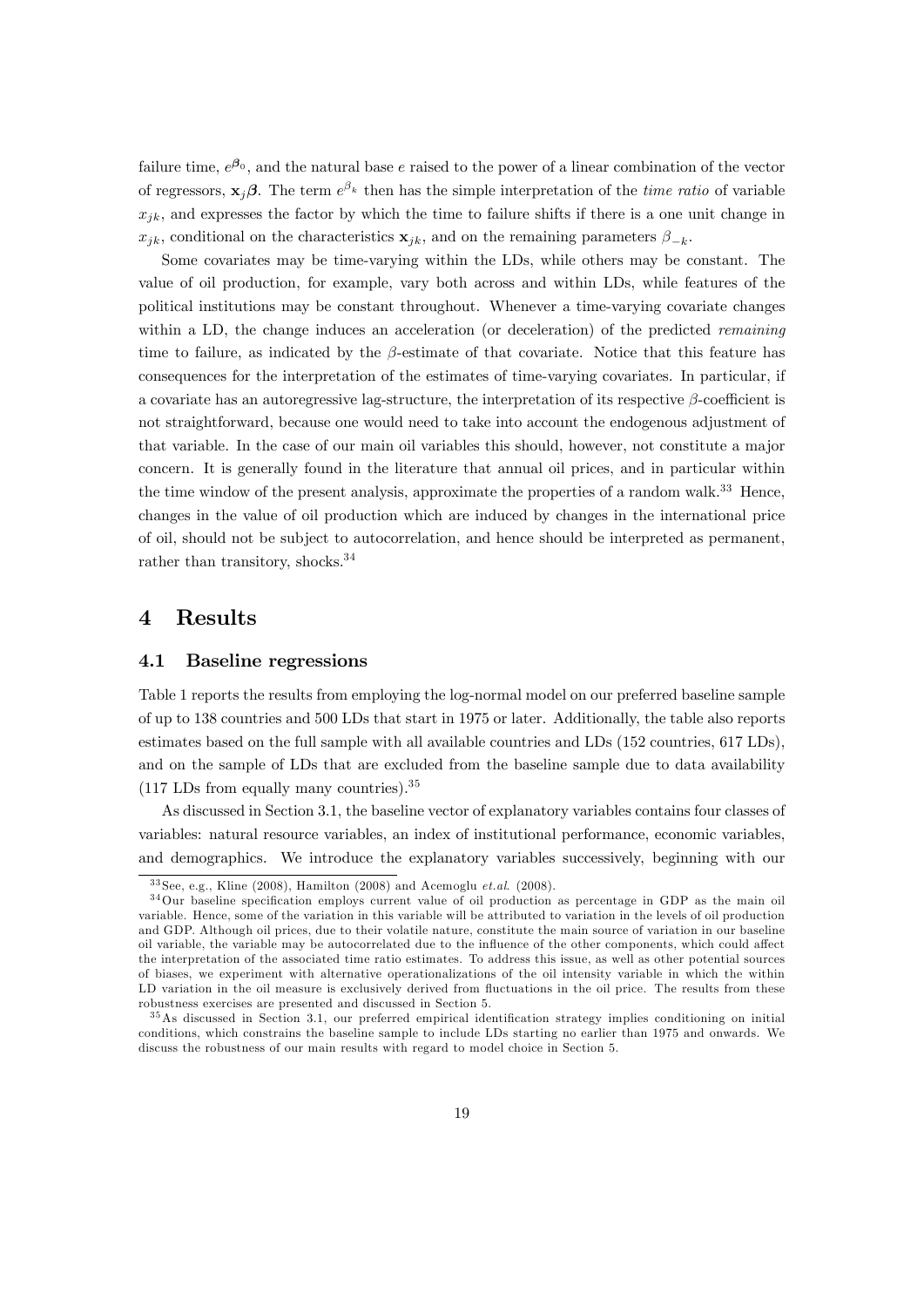primary variable of interest, the value of oil production in GDP.

[Table 1 about here]

Column 1 in Table 1 reports the time ratio estimate of the value of oil production in GDP,  $Oil$ , when all other covariates are excluded. The time ratio estimate of  $Oil$  of 1.011 is significant at the 10 percent level, implying that a 1-percentage point increase in the value of oil production in GDP is associated with an average increase in the duration of the current political leadership of 1.1 percent. Notice that the magnitude of this estimate is substantial: the estimate suggests that a random LD increasing its value of oil production in GDP by one standard deviation (13.95 percent in GDP) is expected to increase its time to failure by 16.5 percent, which amounts to roughly 10 months at the onset of the LD (from 4.95 to 5.77 years).<sup>36</sup>

We introduce the battery of baseline controls successively in columns  $(2)-(5)$  of Table 1. Notably, the estimate of Oil remains stable in the range  $1.011-1.012$  throughout. If anything, adding more controls makes the effect of oil in GDP stronger, both in terms of its time ratio estimate and in terms of statistical significance (in column  $(5)$ , the p-value of the *Oil* variable is .007; not reported in the table). We interpret this as an indication that the effect of  $Oil$  does not appear to be significantly confounded with any of the included covariates.

In column  $(2)$ , additional natural resource measures are added to the specification to investigate whether there is a distinction between resource value and resource type. The variable Minerals measures the net value of mineral production (net of production costs), as a percentage in GDP. As minerals commonly are classified as "technically appropriable" as opposed to, for example, oil and non-lootable diamonds, we might expect this variable and the dummy variable Lootable Diamonds, to be associated with shorter LDs. The estimates in tables  $(2)-(5)$  provide some support for the hypothesis that technically appropriable natural resources are associated with shorter durations than the mean, and vice versa: *Minerals* are associated with time ratio estimates that are smaller than one throughout, while the time ratio estimates of Non-lootable Diamonds are in all regressions larger than one. Both Minerals and Non-lootable Diamonds are significant at the  $10$  percent level in Column  $(5)$ , which is the most demanding regression in the baseline sample in Table 1. The variable *Lootable Diamonds*, however, is never significant, and its effect can hence not be separated from the excluded category of LDs without any diamonds.

The regressions in Columns  $(3)-(5)$  employ the baseline set of control variables. The only two variables which are statistically significant in the regressions are per capita growth, Economic growth, and the log of the population size, *Population*. When the chief executive's party experiences a higher rate of economic growth, the expected time to failure increases. Additionally, LDs in a country with a larger population size are more frequently replaced. However, neither the polity score  $(Polity[0,1])$ , the level of GDP per capita (GDP per capita), or the demographic composition (Dependency ratio) are associated with statistically significant effects. The regressions in columns  $(3)-(5)$  thus suggest that several of the control variables, and perhaps

<sup>&</sup>lt;sup>36</sup> The time ratio is calculated as  $(1.011)^{13.95} \approx 1.165$ , which further translates into time (months) as follows:  $4.95*0.165*12\approx9.80$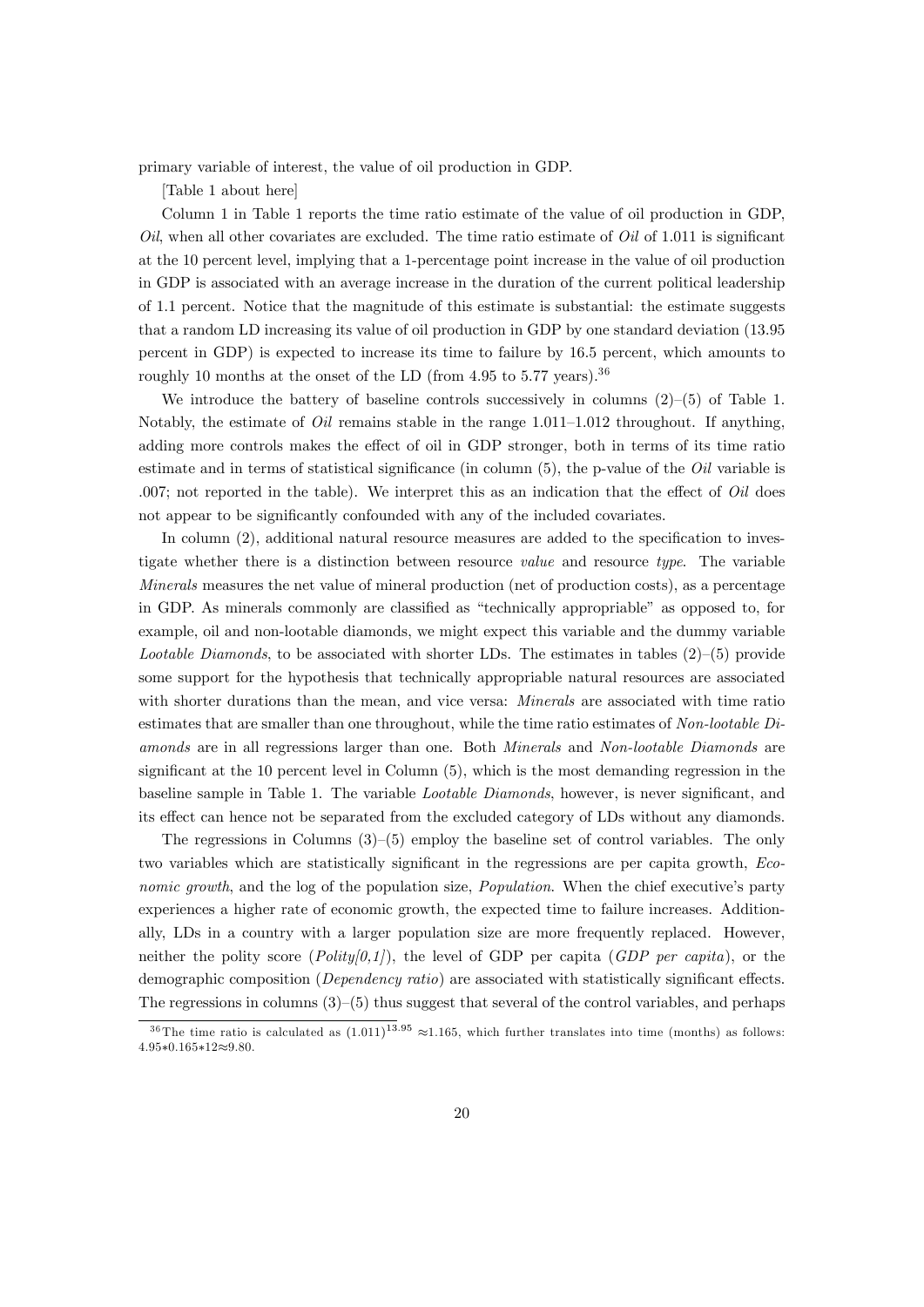most notably the level of income and the democratic performance, appear inessential for political leadership survival. As will be shown below, however, these aggregated patterns hide heterogenous, nonlinear effects across the different polity types, suggesting that the baseline controls are still relevant. Moreover, the inclusion of the baseline set of controls in the regressions in Table 1 do indeed increase the overall explanatory power of the model, by increasing the log-likelihood by some 6–7 percent (from  $\sim$  -580 to  $\sim$  -545, comparing Column (2) and (5)).

### 4.2 Sampling and censoring

The oil variables from the ANS dataset dates back to 1970, while the DPI, from which we construct the LDs and most of our political and institutional covariates, dates back to 1975. This effectively constrains our preferred baseline sample to the 1975–2006 period. This, however, also introduces a potential selection problem. In particular, one might worry that our selected baseline sample introduces a systematic bias due to a systematic correlation between the survival times in political office and the oil intensity of the excluded LDs. Indeed, from the summary statistic in Table A1, it is clear that the excluded LDs are associated with both a higher value of oil in GDP, as well as a longer survival time, than the corresponding mean values. Thus, based on the summary statistic in Table A1, one might expect the baseline time ratio estimates of Oil to be downward biased (towards a time ratio estimate of one).

The regressions reported in columns  $(6)-(11)$  in Table 1 assess the severity of this potential selection problem. Columns  $(6)-(8)$  report regression results on the full sample, which also includes the LDs which began prior to 1975. Additionally, columns  $(9)$ – $(11)$  report the results from exclusively employing the sample of LDs that are excluded from our baseline sample. The number of LDs excluded is between 106–117 (one LD per country), depending on the number of controls included in the regression model. The regression results indicate that, if anything, and as expected, the baseline regressions are likely to underestimate the true time ratio parameter associated with the *Oil* variable: In all but one regression (Column  $(11)$ ), the time ratio estimates in the full and excluded samples are higher than in the baseline sample. In the continuation, when we base our inference exclusively on the baseline sample, the time ratio estimates should thus be interpreted with this potential downward selection bias in mind.

Restricting the sample to LDs which begin in 1975 or later implies that we avoid problems of left-censoring, since our dataset is complete with regard to the onset of all LDs included. For the same reason of completeness, interval censoring is also not a concern. For the observations that are right-censored, meaning all LDs which end after 2006, the censored failure times are mechanically replaced by the estimated survival function, which should not constitute a source of bias as long as the censoring is not correlated with our covariates of interest.<sup>37</sup>

<sup>&</sup>lt;sup>37</sup>The statistical software package (Stata/SE version 12.0) performs this substitution by default. Although censoring might not be a concern, truncation could potentially be, due to the relatively few 14-15 countries in which we never observe a political failure. In particular, this would be a concern if the properties of the underlying survival function are different for these countries/LDs, and if these properties are correlated with  $Oil$ . In this specific case, the correlation would necessarily be positive, implying that the time ratio estimates of Oil in columns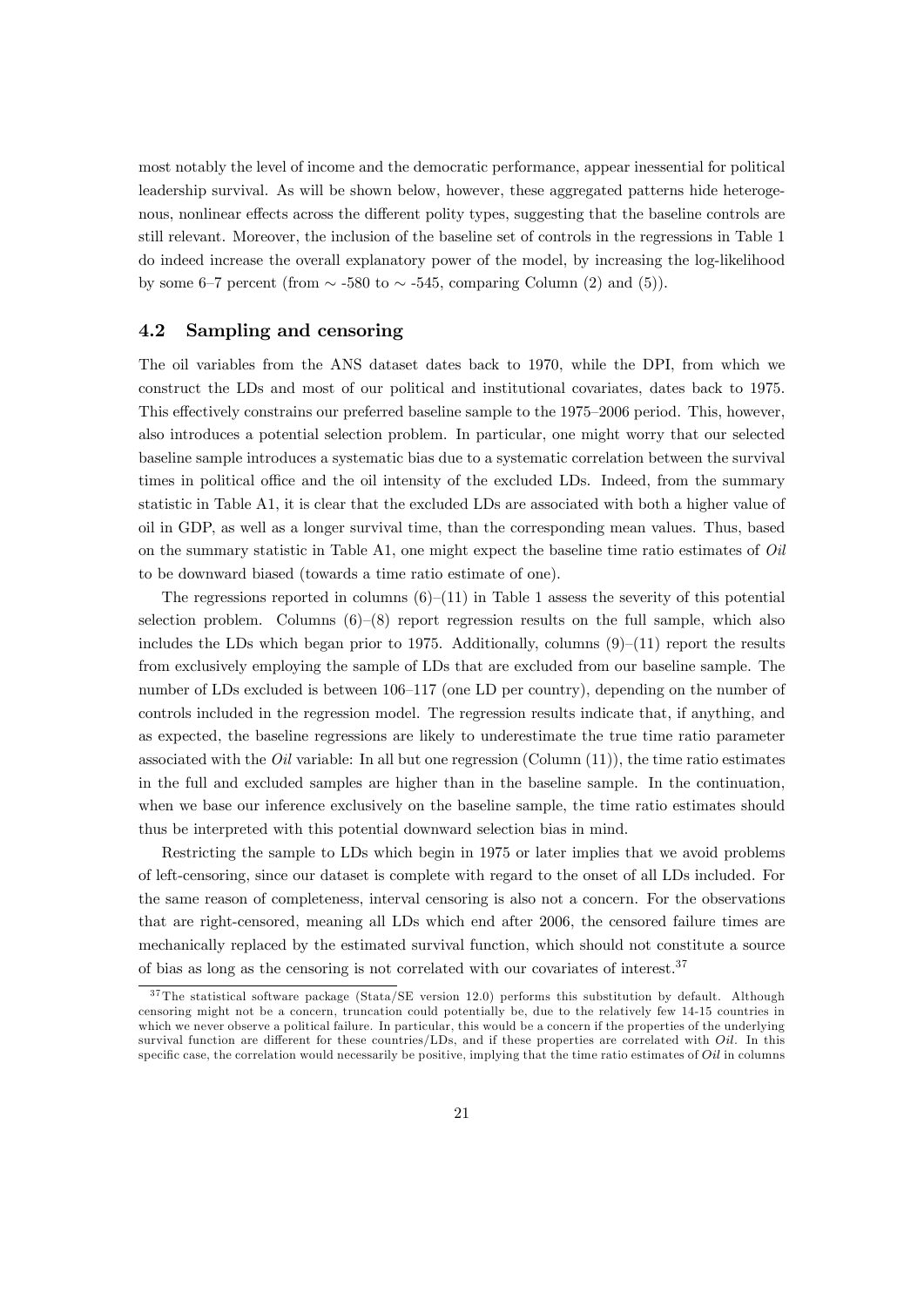#### 4.3 Institutional nonlinearities

Our Öndings so far indicate that oil in particular, but also diamonds and mineral production, are systematically associated with political parties' duration in office. As discussed in the Introduction and in the Literature review, however, the resource effects are likely to depend on the overall quality of the democratic institutions. In this section, we investigate this possibility by interacting the resource variables with the different indices of the level of democracy and the constraints on the executive. As discussed in Section 3.1, we use the polity scores prior to the onset of a LD rather than current polity scores. This is to avoid that the institutional variables we condition the resource effects on are influenced by endogenous responses by the current political regime to the resource environment, which would systematically bias our estimates of the resource effects.

In Table 2 we report the results from employing the three normalized institutional variables Polity[0,1], Xpolity[0,1], and Xconst[0,1] in separate regressions. First, we employ the three indices in interaction with the resource variables (indicated by "Scale" in the table), and, second, we use the three indices to construct an indicator for LDs that were non-democratic at the onset (Nondem=1 if non-democratic, Nondem=0 if democratic) which we, in turn, interact with the resource measures (indicated by "Nondem" in the table).

The results in Table 2 are strongly suggestive that the resource effects are contingent on the inherited level of democracy and constraints on the executive. The value of oil production in GDP is a statistically significant determinant of political survival whenever the level of democracy and the constraints on the executive were low at the onset of the LD, i.e., when the values of Polity[0,1], Xpolity[0,1], and Xconst[0,1] are close to zero, or when Nondem=1. Since the estimated interaction effects are negative (with regression estimates lower than one), the resource effects are smaller the more democratic are the institutions, or, for the  $Xconst[0,1]$  index, the more institutionally constrained is the executive. The estimates are indicative that the effect of  $Oil$  completely disappears if the institutional performance is at the maximum, that is, when any of Polity[0,1], Xpolity[0,1], and Xconst[0,1] are equal to one. Similarly, the effect is close to zero when the *Nondem* indicator is turned off (i.e. when  $Nondem=0$ ).

The results appear robust to the set of included controls. Considering the full specifications in Columns  $(2), (3), (5), (6), (8)$  and  $(9)$ , the time ratio estimates on *Oil* range from 1.015 to 1.026. This implies that for the LDs with the lowest scores on any of the three indices  $(= 0)$ , a one standard deviation increase in  $Oil$  gives an increase in the expected duration of the political leadership of between 13.7 and 25.6 months. Hence, according to these estimates, Oil exerts a positive and significant effect on the survival in political office if the LD is sufficiently nondemocratic at the onset.

With regard to the three additional resource measures, we find significant effects only for

 $(6)-(11)$  are downward biased. Again, this would, if anything, imply a downward bias in our baseline estimates. Since the sample of truncated LDs constitutes at most  $2-3\%$  (14–15 out of 571–617 LDs) of the full sample, the extent of downward bias, if any, is likely inessential.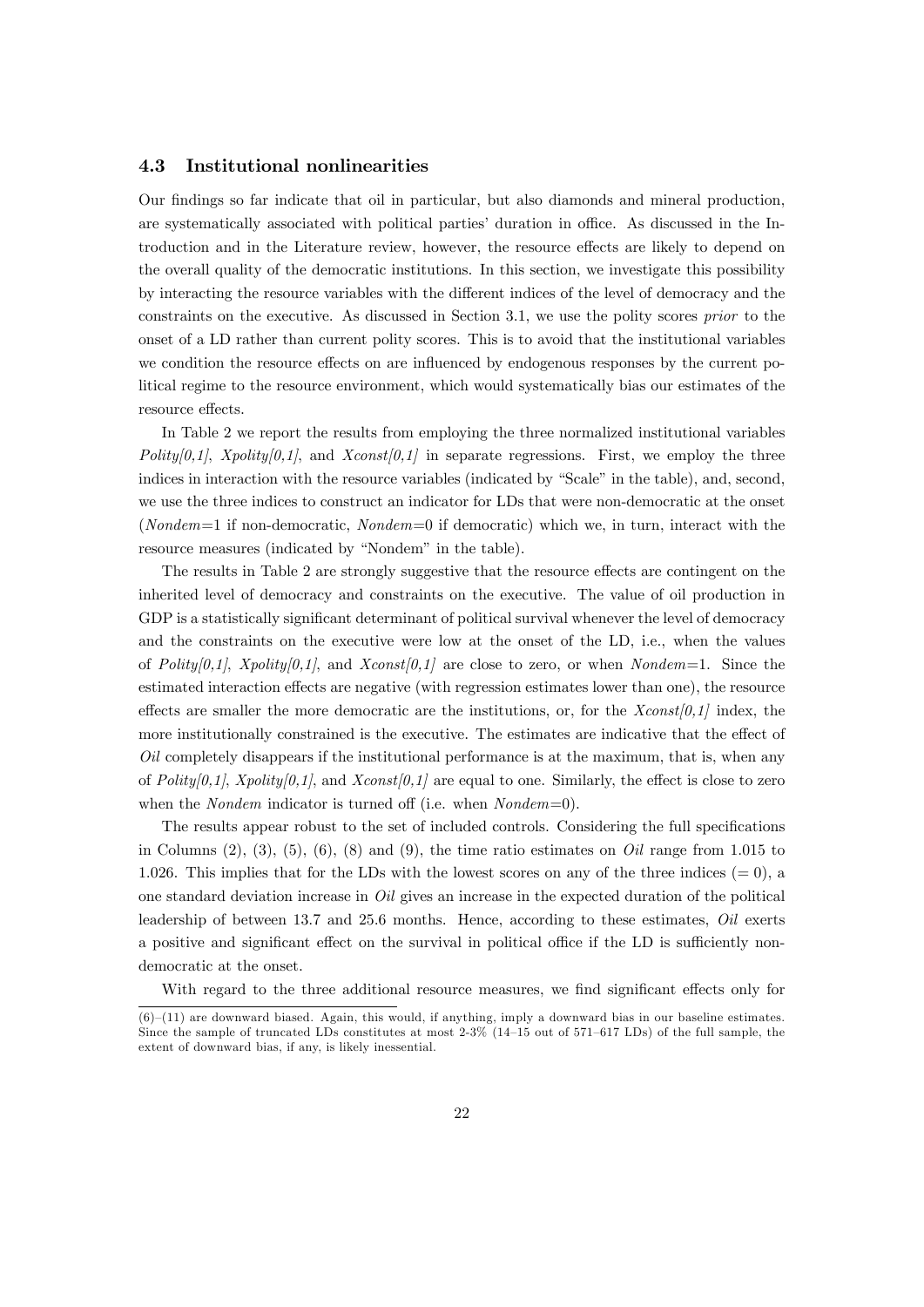minerals. As with oil, the effects of minerals seem to depend on institutional performance; the estimates suggest that only those LDs with the worst set of democratic institutions are affected. However, the results in Table 2 suggest that the effect of minerals is opposite to the effect of oil in the sense that mineral incomes tend to shorten, rather than lengthen, the expected duration in political office. The time ratio estimates on *Minerals* for the least democratic LDs are in the range 0.862 to 0.915, which implies that a one standard deviation increase in *Minerals* gives a reduction in the expected time to failure of between 17.3 and 11.1 months, respectively. The negative effect of mineral rents is thus also substantial.

The results in Table 2 are in line with existing evidence (Omgba 2008) showing that it is only oil, and not other minerals, that prolongs the duration of state leaders in Africa. One possible explanation for this result, according to Omgba (2008), is that oil requires massive financial investment and considerable production technology. To ensure the profitability of these investments, investors are tempted to give their support to political leaders with whom the contracts were initially negotiated, thereby reducing the risk of losing the property rights that may accompany a change in leadership. Omgba (2008) also highlights that the tensions on the international oil market have global repercussions, adding a strategic aspect that other mining products do not have. Of course these mechanisms might also be driving some of the results in our sample, and might explain why  $Oil$  always is associated with a statistically and economically significant effect on the duration in political office among the non-democratic polities.

Taken together, the evidence in Table 2 strongly suggests that the political economy of natural resources is dependent on the polity type as identified by the level of the democratic institutions and the constraints on the executive. There is evidence that oil exerts a positive effect and minerals a negative effect on political survival if the LDs are non-democratic at the onset. Moreover, the effects are weaker the more democratic is the institutions, and even completely vanishes for the most democratic polities.

A potential weakness with the way we explore institutional nonlinearities in the regressions in Table 2, is that we do not allow also other economic, political, and demographic variables to have different effects depending on the overall performance of the (inherited) set of democratic institutions. In the next sections we therefore investigate institutional nonlinearities by allowing the parameters of all of the included set of resource variables and controls to vary by polity type. In particular, we divide the LDs into three categories based on the democratic institutions and the constraints on the executive prior to the onset of the LDs.<sup>38</sup>

#### 4.4 Democratic polities

The above results indicate that the levels of oil and mineral income do not matter for political survival in the sample of democratic LDs. In the regressions reported in Table 3, we investigate these effects in more detail on different samples of democratic LDs, as categorized by the three institutional indices  $Poly[0,1],$  Xpolity $[0,1],$  and Xconst $[0,1].$  In addition, we control for a

<sup>&</sup>lt;sup>38</sup> The institutional categorization is detailed out in Section 3.3.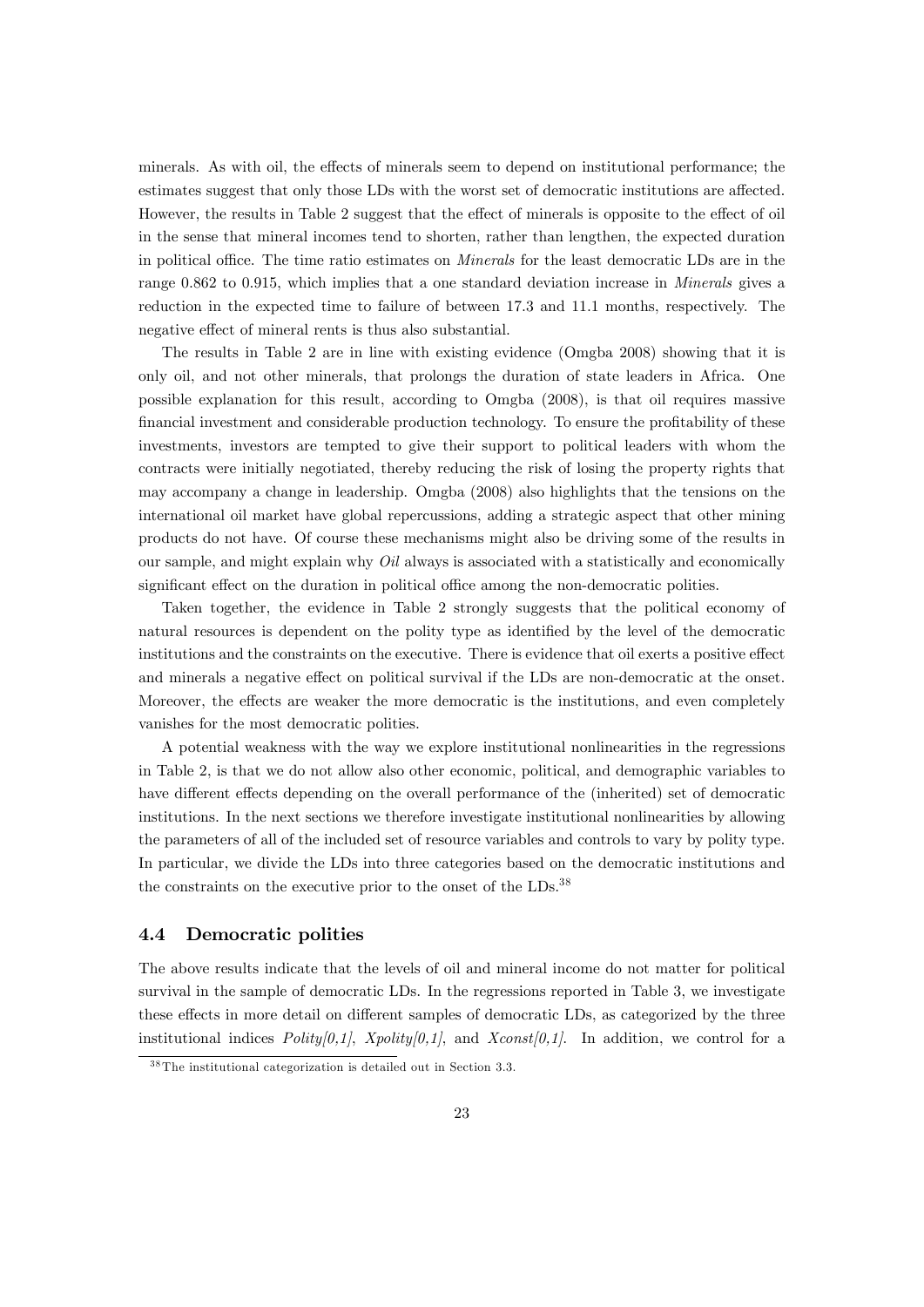number of political, institutional and economic variables that are either specific to democratic polities, or that are only available for this category of LDs.

[Table 3 about here]

The main message to take away from Table 3 is that adding more controls does not materially affect the estimate of the  $Oil$  variable. With the exception of Column (3),  $Oil$  remains not statistically significant throughout—if anything,  $Oil$  is associated with a negative effect. Hence, oil income appears unrelated to political survival in the democratic polities. Turning to the other resource variables, the positive effect of *Lootable Diamonds* that appeared in Table 2 is not robust to the inclusion of additional economic and policy variables in Columns  $(4)-(6)$ . *Minerals*, on the other hand, is only significant when the additional economic and policy variables are included. The few statistically significant effects of *Lootable Diamonds* and *Minerals* that we occasionally observe in Table 3 are thus not empirically robust and most likely reflect the influence of outlying observations in single regressions in specific subsamples.

The non-effect of the natural resource variables could in principle be a result of the model specification—however this is not likely to be the case. First, the model is indeed capable of capturing the effects of other covariates, which affect the duration in political office in the expected ways. For example, institutional quality exerts a negative effect on duration throughout the regressions; in better democracies the duration in office is on average shorter. Moreover, the more years a leader has left of his current term in office, the longer is the expected survival in office of his/her political party. Also, not surprisingly, the expected duration in political office is higher in presidential forms of governments.<sup>39</sup> Finally, if the executive's party controls all houses the expected duration in political office is longer, while party fractionalization in the legislative bodies is negative for political survival. The age of a democracy and the electoral system are never significant. The remaining economic and political variables (estimates not reported in the table) are, for the most part, not significant.

In columns  $(6)$  through  $(8)$ , we employ a specification where we control for the average duration (Average Duration) of the LDs in a country. Including a measure of the average leadership duration in the country will proxy for the effects of all variables—observables and unobservables that might be omitted from the regression specifications and that correlate with the duration in office of political leaderships. If the natural resource endowments affect political survival via predetermined (to the current political leadership) institutions and regime types, the effect of the resource variables should, if anything, be downward biased when controlling for observed and predetermined institutional characteristics/regime types and/or the average duration measure. As expected, the *Average duration* variable is highly significant and positively correlated with the survival in political office, indicating that there are country specific effects (variables), not captured by our included resource variables and the set of baseline controls, that are positively associated with the expected duration in office of the political leaderships. With the exception

<sup>&</sup>lt;sup>39</sup> The finding that presidential regimes have a stronger tendency to political deadlock and longer durations is consistent with key insights in the literature, as argued by, e.g., Cheibub  $et \ al.$  (2002), and, in a more recent theory contribution, Robinson and Torvik (2008).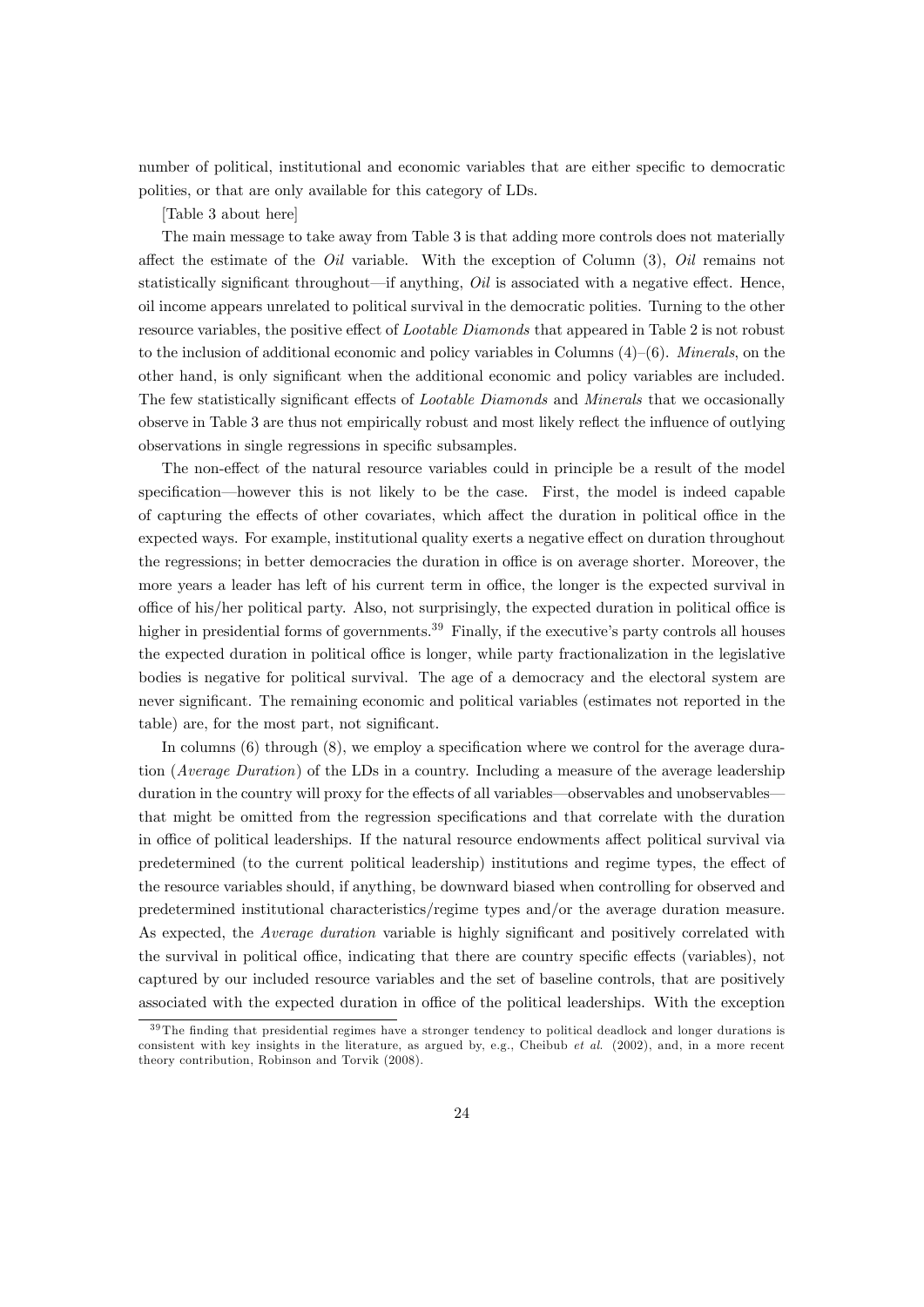of Lootable diamonds that occasionally have a positive and statistically significant time ratio estimate, the resource variables remain statistically insignificant throughout.

In conclusion, the regressions reported in Table 3 confirm that most of the constitutionaland contextual variables that are being added successively into the specifications are robust determinants of political survival in democratic polities, with the expected effects. However, the introduction of these variables have virtually no effect on the estimate of our main variable of interest: the time ratio estimate  $Oil$  is relatively stable and statistically insignificant throughout.

#### 4.5 Intermediate polities

The nonlinear effects of oil and minerals documented in Table 2 suggest that the resource variables may affect political survival not only in the least democratic LDs, but also among the polities with intermediate scores on the polity and constraints on the executive indices. In this section we investigate in more detail the effect of the resource variables on the subsample of intermediate LDs, which amounts to 98 LDs, 72 failures and 56 countries when employing the POLITY categorization, and 112 LDs, 80 failures and 59 countries when employing the X-POLITY categorization.<sup>40</sup> By our categorizations, compared to democratic polities the intermediate polities suffer from worse overall democratic performance at the onset of the LDs. Democratic performance also correlates with economic performance, as indicated in Table A1, and the intermediate LDs are the poorest performing economies in our sample. In the sample of intermediate LDs the level of real GDP per capita is about one-eighth of the level in the democratic LDs, and onefourth the level found in the autocratic LDs. As the availability and quality of macro data often is associated with economic performance, the potential vector of controls that can be applied in the intermediate regressions is strongly limited. However, some additional controls are available, and in Table 4 we add these successively to the baseline specification.

In Table 4, first notice that the baseline specification in column  $(1)$  suggests strong and statistically significant effects of all resource variables. Moreover, the effects on political survival are in accordance with our priors: the least technically appropriable resources (Oil and Non-lootable Diamonds) are associated with positive effects; the more technically appropriable resources (*Lootable Diamonds* and *Minerals*) are associated with negative effects. Adding additional controls for openness to trade, the size of government adds little to the explanatory power of the model (the Log pseudolikelihood increases by some  $3-4$  percent) and the resource effects remain relatively stable throughout.

Because the available set of controls is quite limited for the intermediate category of LDs, one may worry that the resource effects reflect omitted country specific variables. Moreover, the omitted variables may even be influenced by the resource measures. For example, oil may affect the political regime type, which in turn affects the expected duration in office of the parties of the chief executives. In order to address this concern, we control for the average duration in office of

 $40$  Notice that the regressions when employing the XCONST categorization and the baseline specification did not converge in the intermediate sample.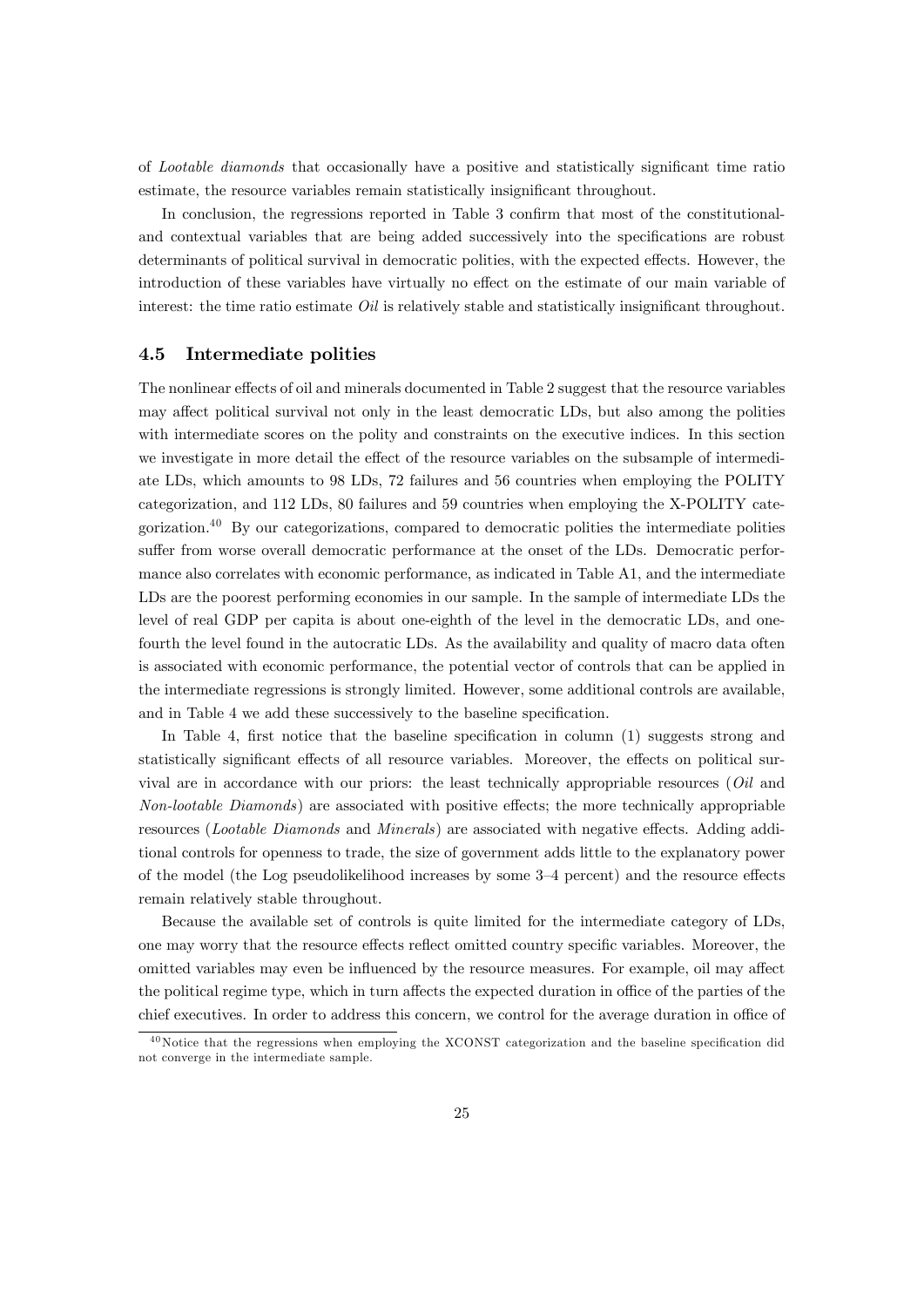a political leadership in the countries. Since the average duration in office of a political leadership may correlate with oil, we might expect the time ratio estimates on the resource variables to be downward biased when including the Average Duration variable in the regression. However, considering the time ratio estimates on the resource variables in columns (4) and (5) there is little, if any, indication that this type of endogeneity is driving our results. That is, even when controlling for Average Duration, the time ratio estimates on the resource variables remain quite stable throughout; the only exception is *Lootable Diamonds*, suggesting that the effect of this variable may be confounded with omitted, country specific variables. We thus conclude that with the possible exception of Lootable Diamonds the time ratio estimates of the resource variables in Table 4 not likely reflect unobserved country specific factors excluded from the empirical model.

To sum up our findings for the intermediate polities, we find that natural resource wealth appears to exert a strong effect on political survival. Moreover, the resource type also appears to matter. Oil is the most robust determinant and is associated with longer durations in political o¢ ce, while lootable diamonds and minerals are associated with shorter durations.

#### 4.6 Autocratic polities

Among the three polity categories, the subsample of autocratic polities is the smallest and consists of up to 77 LDs with the POLITY categorization, only 21 LDs with the X-POLITY categorizations, and 72 LDs with the XCONST categorization. As with the two other categories of LDs, we investigate the robustness of the Table 2 regressions by running separate regressions for the autocratic LDs, and by adding more controls. In particular, we account for regime heterogeneity by including indicators for different types of autocratic regimes: Personal rule, Military regime, Single party regime, and Monarchy.

As in the previous two tables, the first column in Table  $5$ , column  $(1)$ , constitutes the baseline specification. Only Oil and Minerals are statistically significant with the expected effects in the baseline regression, however, also the diamonds variables have the expected signs. In Column (2) of Table 5 we add two additional economic controls (trade and ináation) and two policy controls (the size of government, and expenditures spent on education, both measured relative to GDP). Neither of these variables are statistically significant, but their inclusion increases the log pseudolikelihood statistics from -103.2 to -72.3. However, little happens to the natural resource estimates of interest; the time ratio estimate of *Minerals* drops just short of statistical significance (with a p-value of  $0.13$ ; not reported in the table), and the significance, both economically and statistically, of *Oil* is higher when the additional controls are included. The time ratio estimate for Oil increases from 1.029 to 1.047 (with an associated p-value of 0.025; not reported in the table).

We further proceed by investigating the effect of regime type as classified by Geddes  $(1999).<sup>41</sup>$ In columns  $(3)$  -  $(6)$ , we include the different regime indicators separately and find that all

<sup>4 1</sup> See Online Appendix: http://www.bi.edu/research/academic-homepage/?ansattid=a0810301 for details about regime classifications.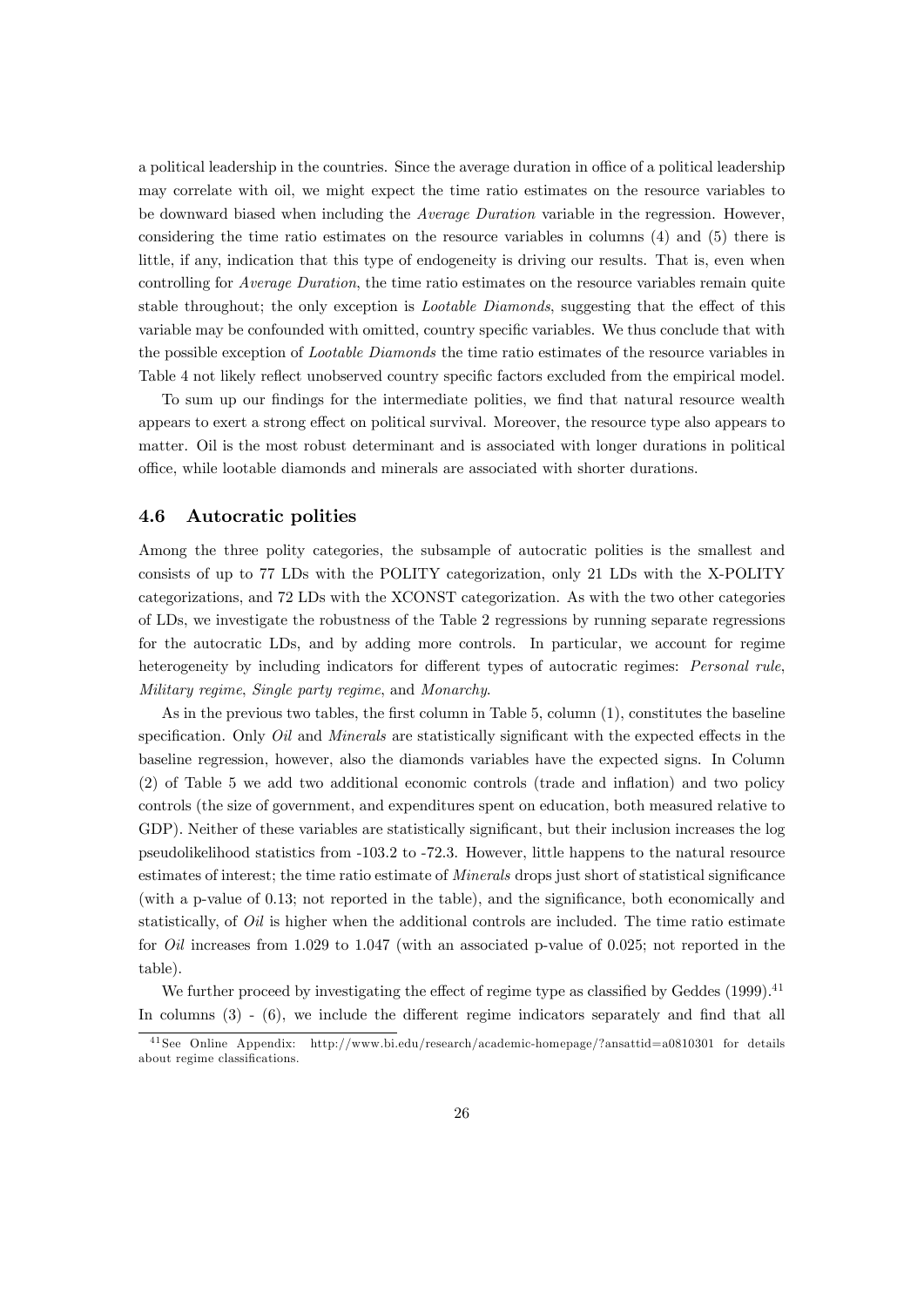except Personal rule have strong explanatory power. We find that Single party regime and Monarchy is associated with longer political durations, and Military regime is associated with shorter durations. A similar pattern emerges when including any combination of three of the four regime types in the regressions (with the fourth regime type being the default category); we hence do not report these results. Importantly, regime type appear to be strongly associated with political survival. Moreover, including indicators for regime type in the regressions reduces the effects of the resource measures, both with respect to the time ratio estimates and with respect to statistical significance.

The results when controlling for autocratic regime types suggest that the effect of the resource variables cannot be statistically separated from the effect of the regime indicators. Notice, however, that since the autocratic regime types themselves may be endogenous in the regressions, these regressions should not be given a causal interpretation. For example, if one mechanism by which oil, or other natural resources, affect political survival in autocracies is by facilitating the survival of monarchies or single party regimes, or if oil destabilizes the political leadership by facilitating military dictatorship—both of which would be consistent with our findings—then the estimated effect of  $Oil$  in these regressions would potentially be strongly biased towards zero. In this case, the estimates in columns (1) and (2), which exlude the potentially endogenous regime indicators, would be closer to the true effect of the resource variables.

As in the intermediate sample, we introduce, in Column (7), the variable *Average Duration* to account for potential omitted, country-specific factors. The time ratio estimate of Average  $Du$ ration is positive and highly significant (with p-values in some of the regressions below .001; not shown in table), indicating that, in the autocratic sample, variation in political survival among the LDs is strongly correlated with unobserved heterogeneity at the country level. When including the Average Duration variable together with any combination of three of the four regime indicators, the Average Duration variable looses its statistical significance and explanatory power in the regressions (results not shown in the table). Moreover, the Average Duration variable is strongly and positively correlated with *Single party regime* and *Monarchy*, and strongly negatively correlated with Military regime, suggesting that Average Duration is indeed a good proxy for these underlying institutional characteristics.<sup>42</sup> Thus, the inclusion of the Average Duration variable in columns  $(7)-(9)$  appears to effectively control for regime heterogeneity. It is thus likely that the Average Duration variable also captures any unobserved cross-country heterogeneity.

Interestingly, the time ratio estimate of  $Oil$  is still always positive, and even statistically significant in one out of the three regressions (Column  $(9)$ ) which include Average Duration, while the effect of *Minerals* is negative and statistically significant in two out of the three regressions (columns  $(7)$  and  $(8)$ ). Thus, even when including our proxy for unobserved country specific heterogeneity, Average Duration, the results indicate that Oil and Minerals are associated with the expected effects. Notice that for similar reasons as with the regime indicators, also the  $Aver$ age Duration variable is likely endogenous. However, even when controlling for Average Duration,

 $42$ The correlation coefficients between Average Duration and Single party regime, Monarchy, and Military regime in the autocratic subsample are 0.20, 0.45, and -0.30, respectively.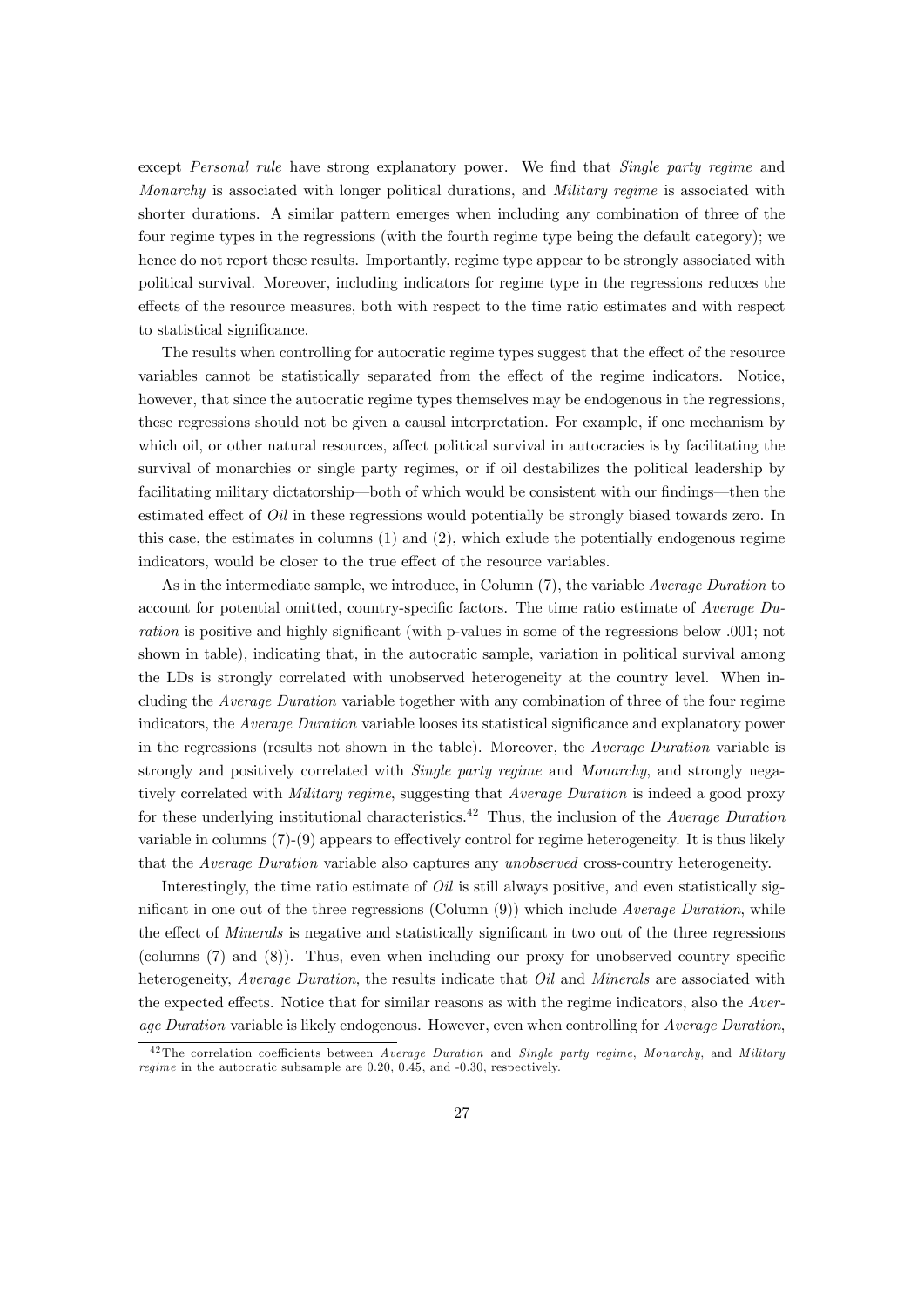the resource effects have the expected signs, albeit weaker than in the baseline regressions.

In conclusion, the value of oil in GDP is strongly correlated with political survival in autocratic polities, and the other resource variables also appear to have similar effects (albeit not statistically significant) as in the intermediate sample. However, the effects are strongly correlated with the different autocratic regime types, and in particular with monarchies and single party regimes. Hence, we cannot safely conclude whether it is the natural resource wealth, directly or indirectly via the autocratic regime types, that have causal effects for political survival, or whether it is the regime types  $per \, se$  that causes the observed effects. Given that the observed natural resource effects in the autocratic regimes are qualitatively similar to the effects in the intermediate polities, and that the resource effects are strongest in the regressions that exlude the potentially endogenous regime indicators and the Average Duration variable, the first explanation seems more plausible than the latter, but, again, the data alone do not allow us to draw this conclusion.

# 5 Robustness and extensions

#### 5.1 Party versus chief executive

In Section 3.1 we argued that the duration in office of the party of the chief executive's is a better measure of the continuation of political power than the duration in office of the chief executive. However, as we also discuss in Section 3.1, making this distinction is not always straightforward, and in some situations following the chief executive's duration may be the preferred choice.

To investigate the robustness of our results with regard to the choice of duration variable, we reran our main regressions from Table 1, Column  $(5)$ , and the first columns in tables  $3-5$ , but now employing the duration in office of the chief executive as the regressand. The results are reported in Table 6, showing that the main results concerning the strong effect of  $Oil$  and the institutional nonlinearities remain. In columns  $(2), (4), (6)$  and  $(8)$  we also control for *Average Duration*, as a proxy for country specific institutions and regime types. One difference when using the chief executive variable as regressand, however, is that Minerals and Non-lootable Diamonds appear to be of less importance than when considering the party of the chief executive.<sup>43</sup>

## 5.2 Endogeneity in the *Oil* variable

The regressions reported in Tables  $1-5$  might not establish causality. First, any variable whether political, policy, or economic is potentially endogenous as these are, at least to some extent, determined in the same political equilibrium as our regressand. This empirical challenge is difficult to solve, and is inherent to most, if not all, empirical cross-country analyses in political

 $43$ One available intuition for this result, which is in line with our argument in Section 3.1, is that the chief executive's party better captures the duration of political power than the chief executive's term in office. Looking at the intermediate LDs, the amount of durations is about 40 percent larger when employing chief executive's duration than when employing duration of the chief executive's party, indicating a higher intraparty turnover of chief executives within this category of LDs relative to the other categories.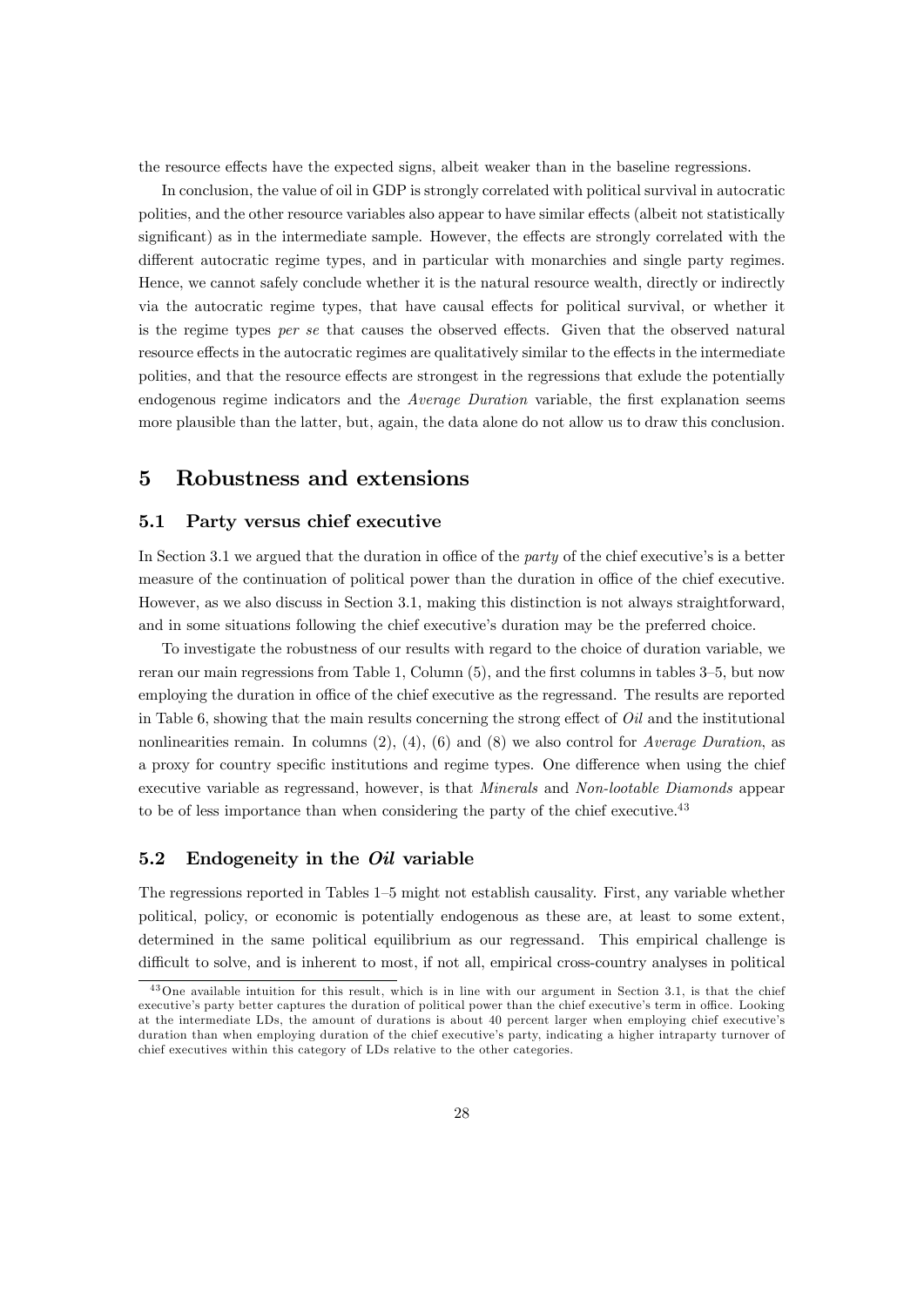economy and political science. In the above regressions, we have employed predetermined, rather than contemporaneous, measures of the political and institutional variables to reduce the severity of this problem.

Second, the natural resource variables, and in particular the value of oil and minerals in GDP, are potentially endogenous to political leaderships: a political leader with the ambition to remain long in office has a strong incentive to intensify the pace of resource exploration; a farsighted leader also has an incentive to optimize the extraction path; a myopic leader has a strong incentive to overextract resources in the short run. Additionally, the resource variables may be subject to measurement errors. In this section we address this objection by replacing the variable Oil with alternative and potentially more exogenous variables in the baseline regressions.

Table 7 shows the results from running the baseline regressions in the first columns of tables  $3-5$ , but with the alternative oil measures. First, we employ the variable *Oil last failure*, which is similar to our main oil variable except that it is calculated using oil production volumes at the time of the last leadership failure, rather than the contemporaneous production volumes. Since a current leader cannot exert any influence upon past production volumes, this variable is arguable less likely to be subject to the type of endogeneity discussed above. The second alternative oil variable in Table 7, *Oil reserves*, is a measure of the size of the proven oil reserves per capita, which, we would argue, is the least endogenous of our oil variables; current leaders can only with great difficulty, and a good deal of luck, have an impact on the amount of oil reserves available under their leadership—at best they may influence upon the level of future reserves by investing heavily in resource exploration. Finally, we employ a variable that is similar to our baseline oil variable, Oil per capita, except that it measures the value of oil production per capita rather than in GDP. The reason is that GDP in itself is potentially endogenous to the LDs; for example, a political leader who illegitimately clings to power might be associated with both long durations and bad economic outcomes, generating a positive correlation between our baseline oil variable (which is denominated in GDP) and duration. Denominating the oil variable in the size of the population, rather than GDP, eliminates this potential source of estimation bias.

The time ratio estimates in Table 7 are strongly supportive that our main results with respect to the effect of oil are robust. First, the oil variables have only very weak, and if anything negative, effects on political survival in the sample of democratic polities. Second, the strongest effects are found in the intermediate subsample, for which all alternative oil measures are highly statistically significant. Interestingly, the specifications employing, arguably, the least endogenous oil measure, oil reserves per capita, has the highest overall explanatory power (as indicated by the highest log pseudolikelihood statistic). This is an additional indication that  $Oil$ 's baseline estimates might be biased downward. Assigning a meaningful economic interpretation to the time ratio estimate of the reserves per capita variable is, however, less straightforward.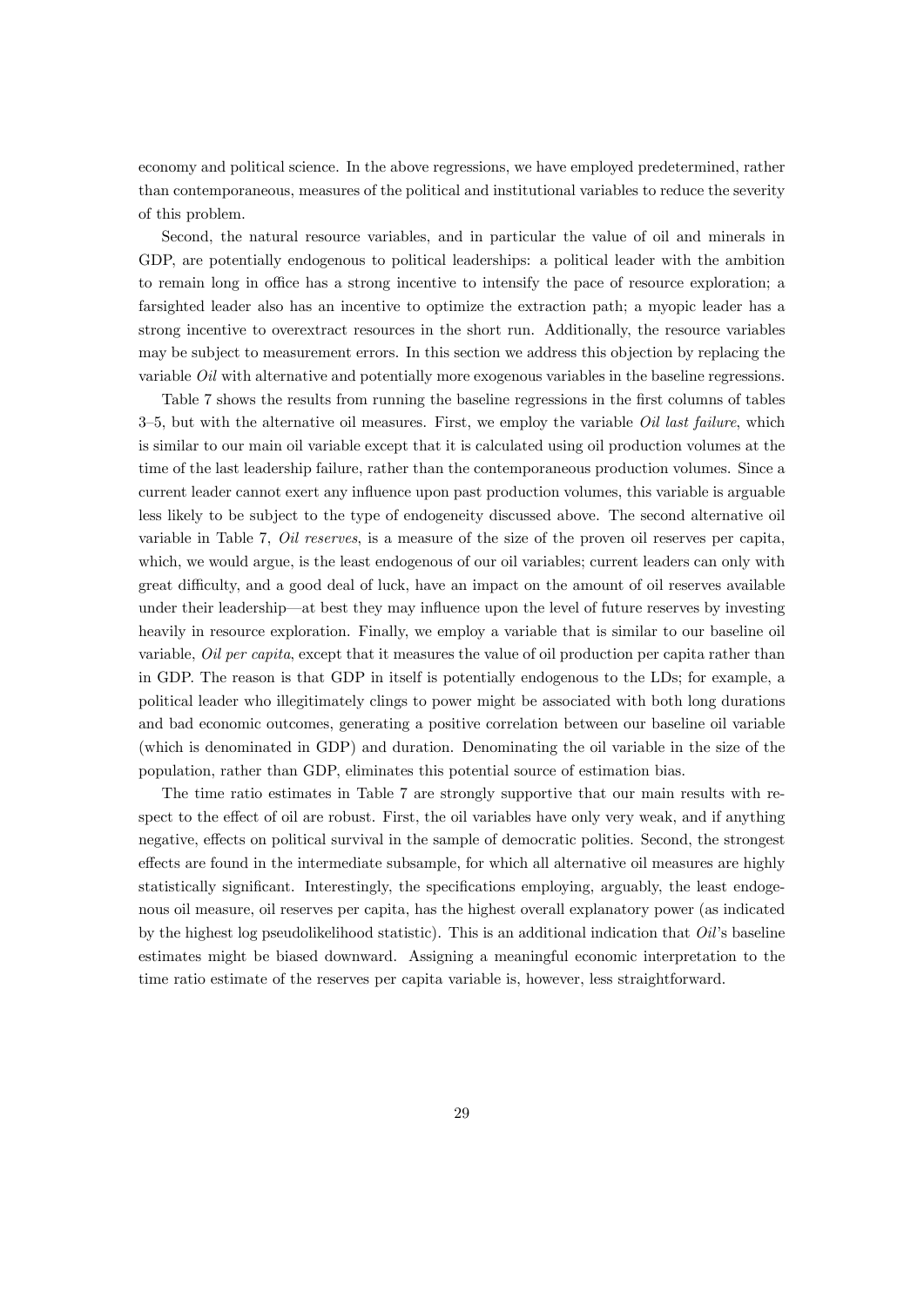#### 5.3 Conflict

As discussed in the literature review, a host of competing or complementary mechanisms may potentially explain why there is a relationship between natural resources and political survival, why this relationship may depend on the type of resource, and why institutions may matter. Several of these mechanisms involve violent conflict, such as oppression by the government, rebel activity, or violent attempts of political takeover by oppositional groups or competing elites.

It is outside the scope of the current paper to investigate all of the different potential and relevant mechanisms. As a simple test on the empirical relevance of conflict, and its association with the resource effects, we have investigated whether the resource effects remain when controlling for different types of conflict variables. This exercise may inform us whether conflict is a key—or even the key—mediating variable, or if there may be other, alternative mechanisms at play.

There exist a variety of conflict variables in the literature. Using data from the UCDP/PRIO dataset and from the World Bank, we have run the baseline and the split sample regressions, with and without the Average Duration variable, when also controlling for various conflict measures. Importantly, the different conflict measures—which captures internal, interstate, or internationalized conflicts, as well as an index for whether the country is a location of different types of conflicts, and the number of battle-related deaths—are strongly and positively correlated. Hence, the regression results were very similar independent of which conflict measure we use.

In Table 8, we report the results when employing the index for whether the country-year is listed as a location of a different types of conflict.<sup>44</sup> Not surprisingly, whenever statistically significant in the regressions, conflict is negatively related to the survival in office of the political leadership. However, more interestingly, the resource effects remain, and are, if anything, stronger than when not including conflict among the regressors. It is important to note that this exercise is not informative about causality; for a recent line of research focussing on the causal relationship between oil and conflict, conditional on institutional and other contextual variables, see, e.g., Cotet and Tsui (2010) and Lei and Michaels (2012). Nevertheless, our results are suggestive that conflict—whether caused by natural resource wealth or not—is not the only driver, and may even not be a significant driver, of the resource effects that we document.<sup>45</sup>

#### 5.4 Further robustness checks

In addition to the robustness exercises discussed above, we have investigated whether the main results remain robust to: the inclusion of a large battery of regional effects; additional tests for institutional nonlinearities (using interaction terms between *Oil* and the institutional variables

 $\frac{44 \text{In this index}}{10 \text{ indicates that the country-year is not listed as location of a conflict}, 1 indicates that the$  $countrv-year$  is listed as a location of a minor armed conflict. 2 indicates that the country-year is listed as location of an intermediate armed conflict, and 3 indicates that the country-year is listed as location of war.

<sup>&</sup>lt;sup>45</sup> Notice that there is a moderate drop in the sample size of some 15-20% in these regressions compared with the regressions in tables 1 and 3-5, which may account for the minor deviations in the values and precisions of the point estimates.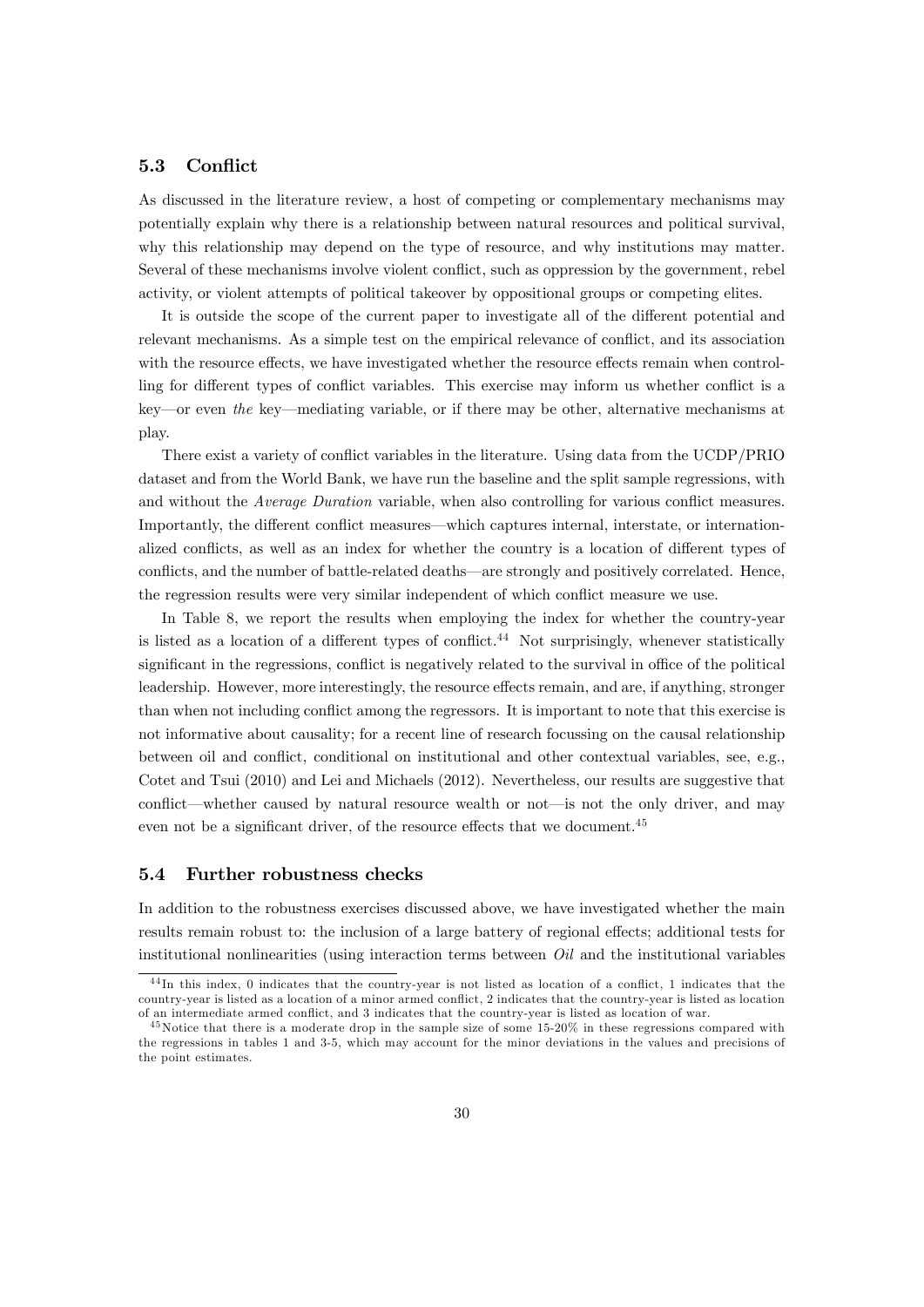in the split sample regressions); alternative survival functions. The results from these exercises strongly indicate that our main results are not driven by the specific political contexts in any of the economic and/or political regions of the world, and that they are robust to a host of different survival models and model specifications. $46$ 

Considering the autocratic leadership durations, a main concern was whether the time ratio estimate of  $Oil$  should be assigned to this variable, or whether it could reflect the effects of the different autocratic regime types per se. We have investigated this concern by running separate regressions for each of the autocratic regime types, and the main results indicate that  $Oil$ , whenever statistically significant, is positively related to political survival even in these small subsamples of leadership durations.

# 6 Conclusion

Motivated by the literature on the political and economic effects of natural resource wealth, we investigate empirically whether natural resource abundance, and in particular the importance of oil in the economy, affect the political leadership's survival in office across countries and over time. In addition to the question of whether natural resources affect political survival, we also investigate whether the type of natural resource matters. Our findings are strongly suggestive that:  $(1)$  natural resources affect political survival; but  $(2)$  primarily in non-democratic polities; and  $(3)$  resource type appears key to whether the resources have positive or negative effects for political survival. Oil is robustly associated with longer political durations in non-democratic polity types, but not in democracies. Minerals, on the other hand, is associated with shorter durations in non-democratic polities.

Theory suggests a large variety of potential mechanisms that relate natural resource income and wealth to the survival in office of political leaderships. The proposed mechanisms include populist and patronage spending, less taxation, group-formation effects, strategic spending, power struggles (within the elites, or between the elites and the opposition), political or violent oppression, international relations and geopolitics, and violent conáict or civil war initiated by rebel groups. It is outside the scope of our analysis to investigate the exact mechanisms behind the resource effects that we document. Analyzing the path from resource type, different dimensions of conflict and elite dynamics, and the duration in office of political leaderships appear to be a natural next step. As a first, exploratory test, we added various conflict measures to our baseline regressions and found that the resource effects remain basically unaltered. This may indicate that also mechanisms that are unrelated to conflict and political violence may be at work. We intend to investigate the role of conflict, as well as other potential mediating mechanisms suggested by theory, in future research.

<sup>4 6</sup> See the Online Appendix at: http://www.bi.edu/research/academic-homepage/?ansattid=a0810301 for an extensive overview of the additional robustness exercises.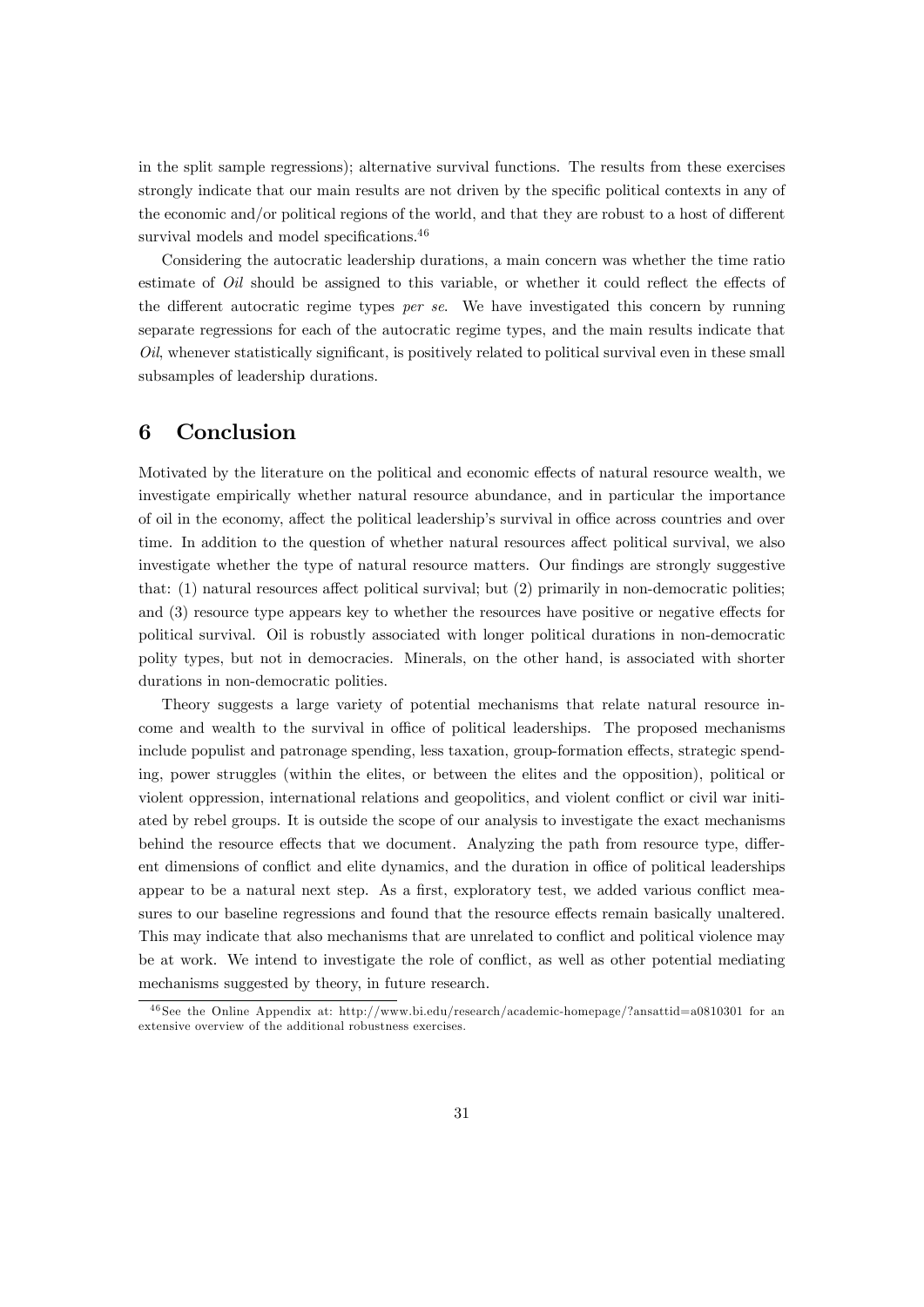# 7 Acknowledgements

We thank Päivi Lujala, Michael Ross, Ragnar Torvik, Håvard Hegre, two anonymous referees, and seminar participants at the University of Oslo (UiO), the Norwegian University of Science and Technology, the BI Norwegian Business School, the Peace Research Institute in Oslo, the 2010 IIPF Congress, EEA-ESEM 2011, the Political Economy of the Gulf States Conference 2011 (UiO), and the Workshop on Globalization, Governance and Natural Resources 2011 (NTNU). While conducting this research, we have been associated with the Centre of Equality, Social Organization, and Performance (ESOP) at the Department of Economics at the University of Oslo. ESOP is supported by the Research Council of Norway.

# References

Acemoglu, D, Finkelstein A., and Notowidigdo, M.J. (2008). ëIncome and Health Spending: Evidence from Oil Price Shocksí, Working Paper No.14744. Cambridge, MA: National Bureau of Economic Research.

Acemoglu, D., Robinson, J.A., and Verdier, T. (2004). ëKleptocracy and divide and rule: a theory of personal rule', *Journal of the European Economic Association* vol. 2(2-3), pp. 162-192.

Acemoglu, D., Ticchi, D., and Vindigni, A. (2010). ëA Theory of Military Dictatorshipsí, American Economic Journal: Macroeconomics, American Economic Association, vol. 2(1), pp. 1-42.

Aslaksen, S. (2010) 'Oil and Democracy – More than a Cross-Country Correlation?', Journal of Peace Research, vol.  $47(4)$ , pp. 1–11.

Auty, R. M. (1997). 'Natural Resource Endowment, the State and Development Strategy', Journal of International Development, vol. 9, pp. 651-663.

Auty, R.M. (1999). ëThe Transition from Rent-driven Growth to Skill-driven Growth: Recent Experience of Five Mineral Economiesí in (J. Maier, B. Chambers and A. Farooq eds.), Development Policies in Natural Resource Economies, pp. 55-77, Cheltenham: Edward Elgar.

Beck, T., Clarke, G., Groff, A., Keefer, P., and Walsh, P. 2001. 'New tools in comparative political economy: the database on political institutions', The World Bank Economic Review, vol.  $15(1)$ , pp.  $165-176$ .

Bhattacharyya, S. and Hodler, R. (2010). 'Natural Resources, Democracy and Corruption', European Economic Review, vol. 54(4), pp. 608-621.

Boschini, A.D., Pettersen, J. and Roine, J. (2007). ëResource Curse or Not: A Question of Appropriability', Scandinavian Journal of Economics vol. 109(3) pp. 593-617.

BP Statistical Review of World Energy 2008. June 2008

Caselli, F. (2006). 'Power struggles and the natural resource curse', LSE Research Online Working Paper. London, LSE.

Caselli, F., and Cunningham, T. (2009). 'Leader behavior and the natural resource curse', Oxford Economic Papers, vol. 61, pp. 628-650.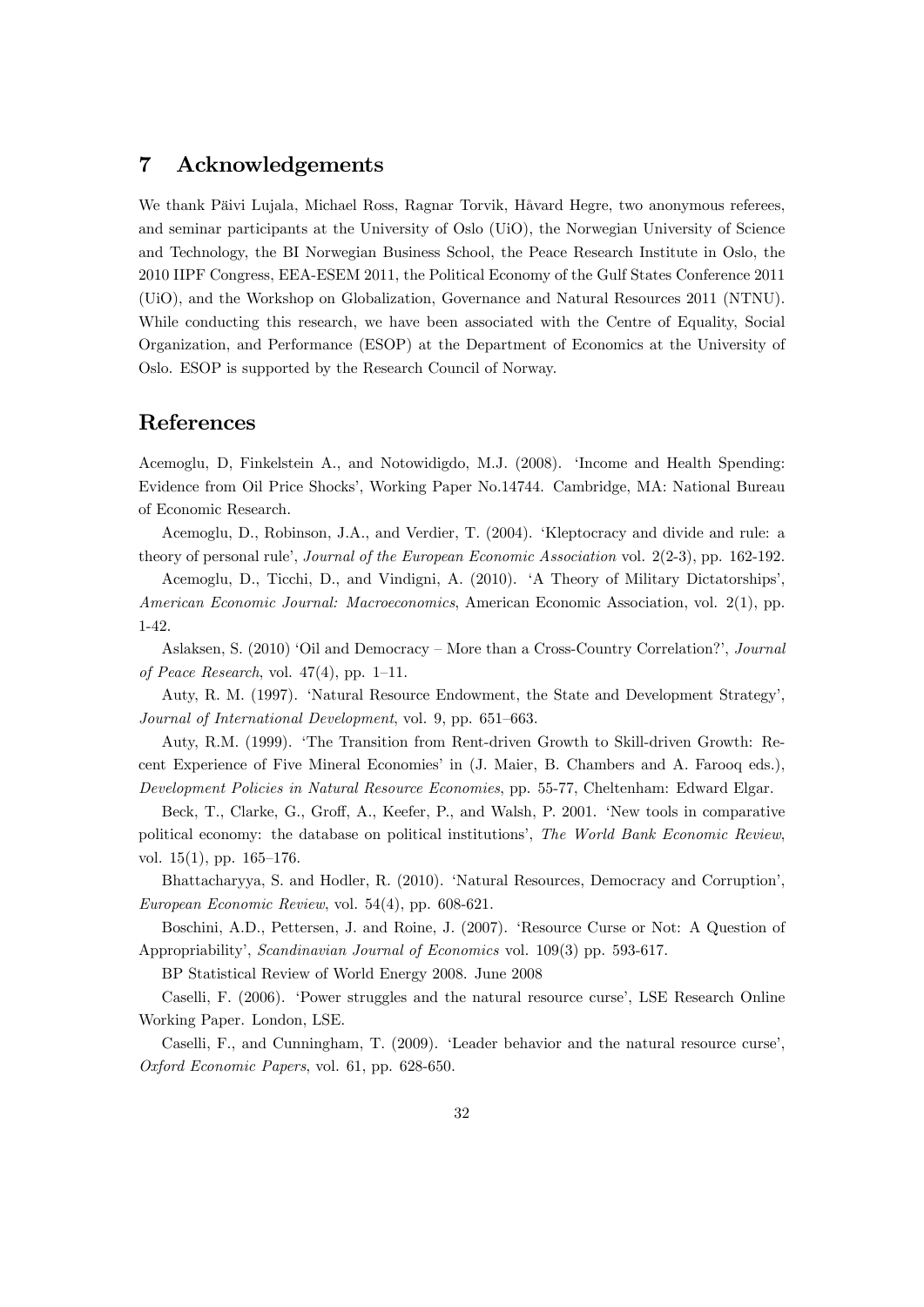Cheibub, J.A., and Limongi, F. (2002). ëDemocratic Institutions and Regime Survival: Parliamentary and Presidential Democracies Reconsidered', Annual Review of Political Science, vol. 5, pp. 151-179.

Cheibub, J.A., and Przeworski, A. (1999). ëDemocracy, Elections, and Accountability for Economic Outcomesí, in (A. Przeworski, S.C. Stokes, and B. Manin eds.) Democracy, Accountability, and Representation, pp. 222-250, Cambridge: Cambridge University Press.

Cleves, M., Gould, W. and Gutierrez, R. (2002). An Introduction to Survival Analysis Using Stata. College Station, TX: Stata Press.

Collier, P., and Hoeffler, A. (2004). 'Greed and Grievance in Civil War', Oxford Economic Papers, vol. 56, pp. 563-95.

Cotet, A. and Tsui, K. (2010). 'Oil and Conflict: What Does the Cross-Country Evidence Really Show?í, unpublished working paper available at: http://ideas.repec.org/p/bsu/wpaper/201002.html.

Cuaresma, C.J., Oberhofer, H. and Raschky, P. (2011). 'Oil and the duration of dictatorships', Public Choice, vol. 148, pp. 505-530.

de Doysa, I. and Neumayer, E. (2007). ëResource Wealth and the Risk of Civil War Onset; Results from a New Dataset on Natural Resource Rents, 1970–1999*′, Conflict Management and* Peace Science, vol.  $24(3)$ , pp.  $201-218$ .

Dunning, T. (2008). Crude Democracy: Natural Resource Wealth and Political Regimes. New York: Cambridge University Press.

EIA - The Energy Information Administration. International Energy Statistics http://www.eia.doe.gov/emeu/inte

Eifert, B., Gelb, A. and Tallroth, N.B. (2002). 'The political economy of fiscal policy and economic management in oil exporting countriesí, World Bank Policy Research Working Paper 2899.

Epstein, D.L., Bates, R., Goldstone, J., Kristensen, I. and O'Halloran, S. (2006). 'Democratic Transitions', American Journal of Political Science vol. 50(3), pp. 551-569.

Fearon, J. and Laitin, D. (2003). 'Ethnicity, Insurgency, and Civil War', Americal Political Science Review, vol. 97(1), pp. 75-90.

Frankel, J. A. (2010). ëThe Natural Resource Curse: A Surveyí, Working Paper No.15836. Cambridge, MA: National Bureau of Economic Research.

Gallego, M. and Pitchik, P. (2004). 'An economic theory of leadership turnover', Journal of Public Economics, vol. 88 (12), pp. 2361-2382.

Gassebner, M., Lamla, B.J. and Vreeland, J.R. (2008). 'Extreme Bounds of Democracy', KOF Working Papers No. 224

Gavin, M. (1993). 'Adjusting to a Terms of trade Shock: Nigeria, 1972-88', in (R. Dornbusch ed.) Policymaking in the Open Economy, pp. 172-219, Oxford: Oxford University Press.

Geddes, B. (1999). 'Authoritarian breakdown: Empirical test of a game theoretic argument', Paper presented at the annual meeting of the American Political Science Association, Atlanta, GA.<http://www.uvm.edu/~cbeer/geddes/Geddes.html>

Geddes, B., Wright, J., and Frantz, E. (2012). 'Authoritarian Regimes: A New Data Set',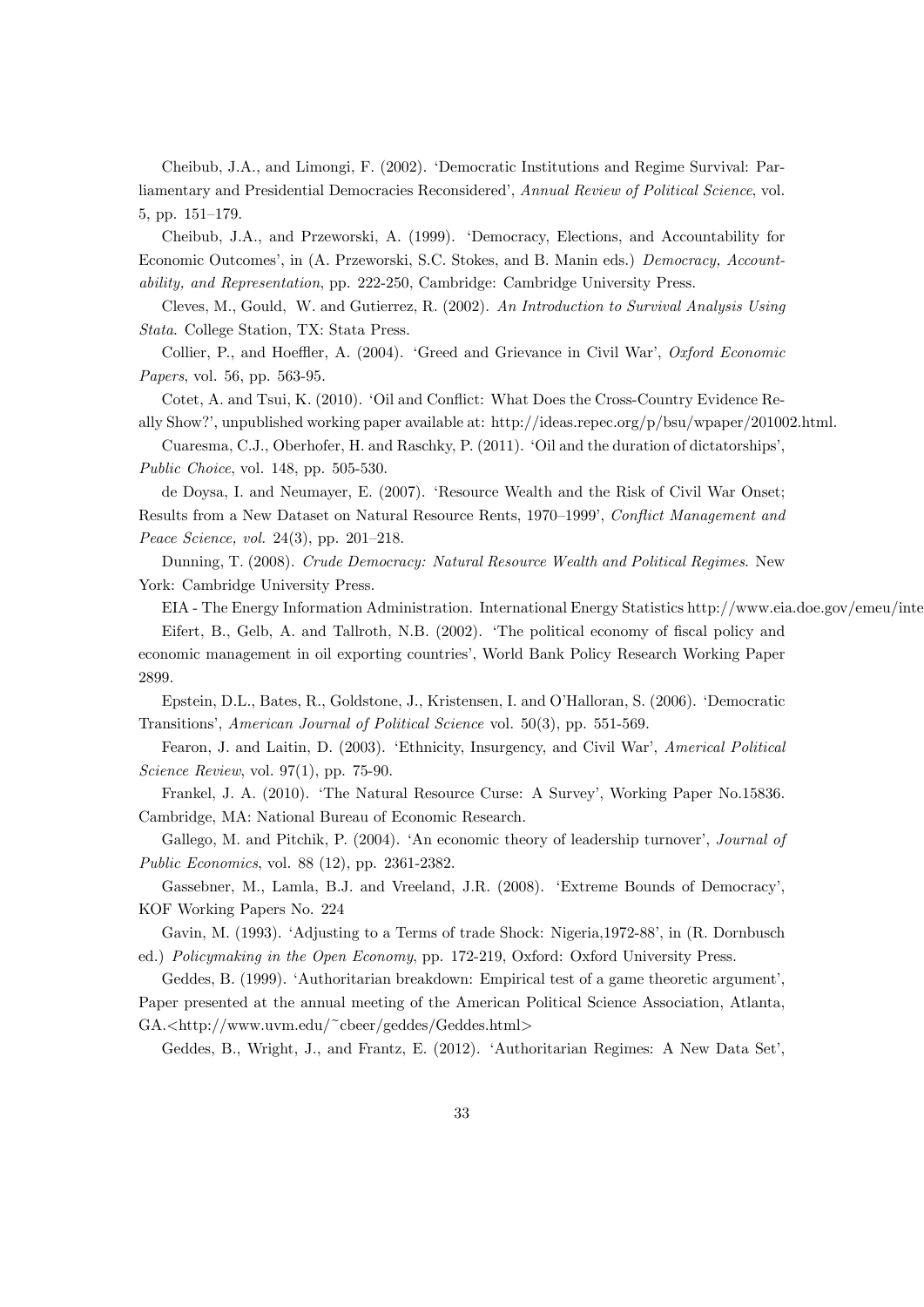unpublished data set in progress.

Gilmore, E., Gleditsch, N.P., Lujala, P. and  $R\phi d$ , J.K. (2005). 'Conflict Diamonds: A New Dataset', Conflict Management and Peace Science, vol. 22(3), pp. 257–292.

Gleditsch, N. P., Wallensteen, P., Eriksson, M., Sollenberg, M., and Strand, H. (2002). 'Armed Con-flict 1946–2001: A New Dataset', Journal of Peace Research, vol. 39(5), pp. 615– 637.

Goemans, H.E., Gleditsch, K.S. and Chiozza, G. (2009). ëIntroducing Archigos: A Data Set of Political Leaders', Journal of Peace Research, vol. 46 (2), pp. 269-283.

Goldberg, E., Wibbels, E. and Mvukiyehe, E. (2009). ëLessons from Strange Cases: Democracy, Development, and the Resource Curse in the U.S. States', Comparative Political Studies, vol. 41 (4/5), pp. 477-514.

Guliyev, F. (2009). 'End of Term Limits: Monarchical Presidencies on the Rise', Harvard International Review, available at SSRN: http://ssrn.com/abstract=1417532.

Hamilton, J. (2008). 'Understanding Crude Oil Prices' *Energy Journal*, vol. 30(2), pp. 179-206.

Henisz, W.J. (2002). 'The Institutional Environment for Infrastructure Investment'. Industrial and Corporate Change, vol 11, pp. 355-389.

Humphreys, M. (2005). 'Natural Resources, Conflict, and Conflict Resolution: Uncovering the Mechanisms', *Journal of Conflict Resolution*, vol. 49(4), pp. 508-537.

Jensen, N., and Wantchekon, L. (2004). 'Resource Wealth and Political Regimes in Africa', Comparative Political Studies, vol. 37(9), pp. 816-841.

Keefer, P. (2007). ëDPI2006. Database of Political Institutions: Changes and Variable DeÖnitions', Development Research Group, World Bank.

Kline, P. (2008). ëUnderstanding Sectoral Labor Market Dynamics: An Equilibrium Analysis of the Oil and Gas Field Services Industryí, Cowles Foundation Discussion Paper No. 1645. New Haven, Connecticut: Yale University.

Lei, Y. and Michaels, G. (2012). 'Do Giant Oilfield Discoveries Fuel Internal Armed Conflicts?'. OxCarre Reasearch Paper 67. Oxford: Oxford Centre for the Analysis of Resource Rich Economies.

Lujala, P. (2010). 'The Spoils of Nature: Armed Civil Conflict and Rebel Access to Natural Resources', *Journal of Peace Research*, vol.  $47(1)$ , pp.  $15-28$ .

Lujala, P., Rød, J.K., and Thieme, N. (2007). 'Fighting over Oil: Introducing A New Dataset', Conflict Management and Peace Science, vol. 24(3), pp. 239-256.

Lipset, S.M. (1960). Political Man: The Social Bases of Politics, Anchor Books, New York.

Mahdavy, H. (1970). ëThe Patterns and Problems of Economic Development in Rentier States: The Case of Iran', in M. A. Cook, ed., *Studies in the Economic History of the Middle* East, Oxford University Press, London, pp. 428–67.

Marshall, M.G and Jaggers, K. (2009). 'Polity IV Project. Political Regime Characteristics and Transitions,  $1800-2007$ ,  $\langle \text{http://www.systemicpeace.org/polity/polity4.htm>}$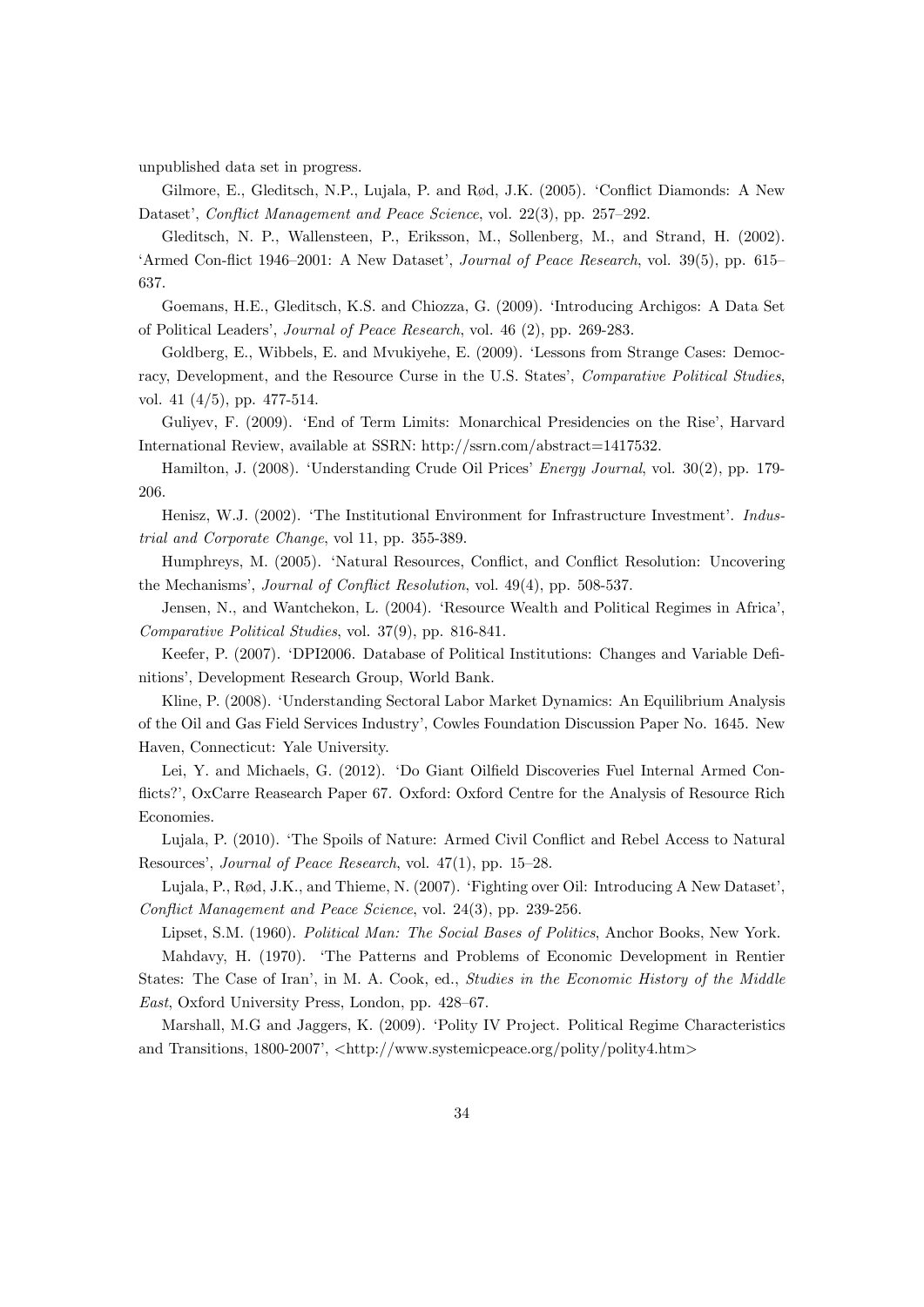Mora, F.O. (1998). ëFrom dictatorship to democracy: the US and regime change in Paraguay, 1954–1994′, Bulletin of Latin American Research, vol. 17(1), pp. 59-79.

Omgba, L.D. (2009). 'On the Duration of Political Power in Africa: The Role of Oil Rents', Comparative Political Studies, vol. 42 (3), pp. 416-436.

Robinson, E.A.G. (1960). Economic Consequences of the Size of Nations, St. Martinís, London.

Robinson, J.A. and Torvik, R. (2005). 'White elephants', *Journal of Public Economics*, vol. 89 (2-3), pp. 197–210.

Robinson, J.A. and Torvik, R. (2008). ëEndogenous Presidentialismí, Working Paper No. 14603. Cambridge, MA: National Bureau of Economic Research.

Robinson, J.A., Torvik, R and Verdier, T. (2006). ëPolitical foundations of the resource curse', Journal of Development Economics, vol. 79 $(2)$ , pp. 447–468

Ross, M.L. (2001). 'Does Oil Hinder Democracy', World Politics, vol. 53, pp. 325-61.

Ross, M.L. (2008). 'But Seriously: Does Oil really Hinder Democracy', UCLA Department of Political Science, mimeo.

Sachs, J.D. and Warner, A.M. (1995). 'Natural Resource Abundance and Economic Growth', Working Paper No. 5398. Cambridge, MA: National Bureau of Economic Research.

Smith, B.  $(2004)$ . 'Oil wealth and regime survival in the developing world, 1960-1999', American Journal of Political Science, vol. 48 (2), pp. 232-246.

Tsui, K.K. (2010). 'More Oil, Less Democracy? Evidence from Worldwide Crude Oil Discoveries', The Economic Journal, vol. 121 (551), pp. 89–115.

Ulfelder, J. (2007). 'Natural Resource Wealth and the Survival of Autocracies', Comparative Political Studies, vol. 40 (8), pp. 995-1018.

van der Ploeg, F. (2011). 'Natural Resources: Curse or Blessing?', Journal of Economic Literature, vol. 49 (2), pp. 366-420.

Vreeland, J.R. (2008). 'The Effect of Political Regime on Civil War: Unpacking Autocracy', Journal of Conflict Resolution, vol. 52  $(3)$ , pp. 401-425

Wright, J., Frantz, E., and Geddes, B. (2012) 'Oil and Autocratic Regime Survival.' Research

in progress, preliminary version downloadable from: http://www.personal.psu.edu/jgw12/blogs/josephwright/rese.htm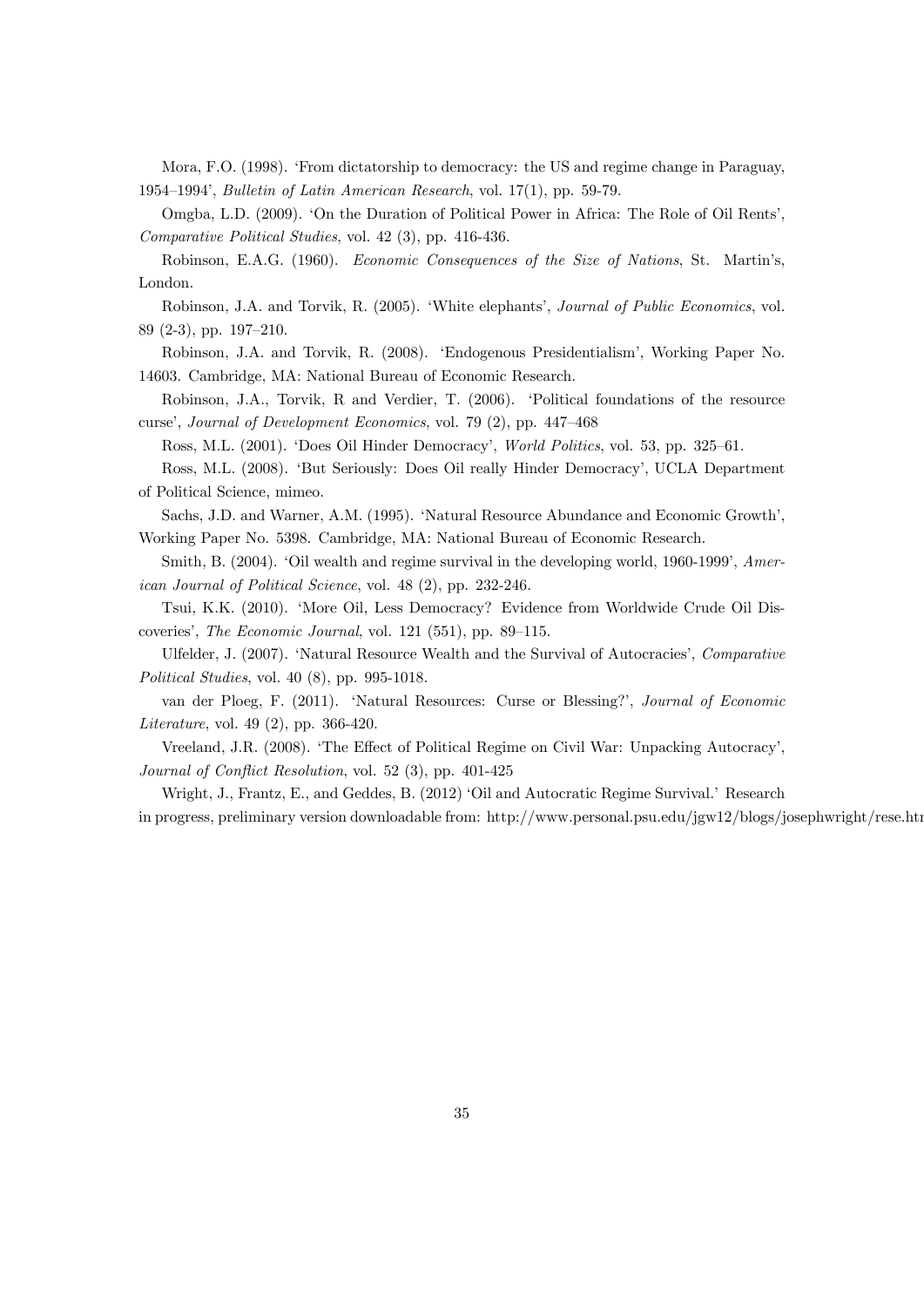| Table 1<br>Baseline survival model |                         |           |           |             |                    |             |                    |                        |             |                    |                    |
|------------------------------------|-------------------------|-----------|-----------|-------------|--------------------|-------------|--------------------|------------------------|-------------|--------------------|--------------------|
|                                    | Baseline sample (>1974) |           |           |             |                    | Full sample |                    | Excluded $($ <1975 $)$ |             |                    |                    |
|                                    | (1)                     | (2)       | (3)       | (4)         | (5)                | (6)         | (7)                | (8)                    | (9)         | (10)               | (11)               |
| Oil                                | 1.011 <sup>a</sup>      | $1.012^a$ | $1.012^a$ | $1.011^a$   | $1.012^a$          | $1.016^{a}$ | 1.017 <sup>a</sup> | 1.011 <sup>a</sup>     | $1.013^{a}$ | $1.020^a$          | 1.006              |
| -percent of GDP                    | (2.29)                  | (2.36)    | (2.41)    | (2.33)      | (2.69)             | (3.32)      | (3.40)             | (2.51)                 | (2.42)      | (3.09)             | (0.61)             |
| Minerals                           |                         | 0.973     | 0.973     | 0.969       | $0.960^{\text{a}}$ |             | 1.017              | 1.001                  |             | $1.076^{\text{a}}$ | 1.047              |
| -percent of GDP                    |                         | $(-1.43)$ | $(-1.39)$ | $(-1.60)$   | $(-2.12)$          |             | (0.50)             | (0.02)                 |             | (1.99)             | (1.63)             |
| Lootable Diamonds                  |                         | 1.042     | 1.049     | 1.043       | 1.036              |             | $1.306^{a}$        | $1.338^{a}$            |             | $1.879^{a}$        | $1.939^{a}$        |
| -indicator var.                    |                         | (0.36)    | (0.40)    | (0.34)      | (0.30)             |             | (2.07)             | (2.26)                 |             | (2.44)             | (2.44)             |
| Non-loot. Diamonds                 |                         | 1.368     | 1.364     | 1.371       | $1.642^a$          |             | 1.429              | $1.796^{\text{a}}$     |             | 1.371              | $1.781^{a}$        |
| -indicator var.                    |                         | (1.34)    | (1.31)    | (1.31)      | (2.28)             |             | (1.59)             | (3.21)                 |             | (0.98)             | (1.78)             |
| Polity $[0,1]$                     |                         |           | 1.034     | 1.025       | 1.032              |             |                    | $0.671^a$              |             |                    | $0.452^{\text{a}}$ |
| -last failure                      |                         |           | (0.17)    | (0.11)      | (0.14)             |             |                    | $(-1.81)$              |             |                    | $(-2.27)$          |
| GDP per capita                     |                         |           |           | 0.993       | 0.963              |             |                    | 1.075                  |             |                    | 1.104              |
| -in logs                           |                         |           |           | $(-0.19)$   | $(-0.78)$          |             |                    | (1.39)                 |             |                    | (0.83)             |
| Economic growth                    |                         |           |           | $1.017^{a}$ | $1.017^a$          |             |                    | $1.032^{a}$            |             |                    | $1.049^{a}$        |
| -perc., GDP/cap                    |                         |           |           | (1.84)      | (1.71)             |             |                    | (3.09)                 |             |                    | (2.18)             |
| Population                         |                         |           |           |             | $0.900^a$          |             |                    | $0.895^{\text{a}}$     |             |                    | 0.901              |
| -in logs                           |                         |           |           |             | $(-2.83)$          |             |                    | $(-3.11)$              |             |                    | $(-1.37)$          |
| Dependency ratio                   |                         |           |           |             | 0.729              |             |                    | 1.680                  |             |                    | 3.188              |
|                                    |                         |           |           |             | $(-0.72)$          |             |                    | (1.08)                 |             |                    | (1.14)             |
|                                    |                         |           |           |             |                    |             |                    |                        |             |                    |                    |
| Sigma                              | 0.98                    | 0.97      | 0.97      | 0.93        | 0.93               | 1.10        | 1.07               | 1.02                   | 1.03        | 0.96               | 0.95               |
| Log pseudolikel.                   | $-604.6$                | $-580.6$  | $-579.2$  | $-552.1$    | $-545.6$           | $-806.1$    | $-751.4$           | $-707.2$               | $-158.1$    | $-131.0$           | $-118.7$           |
| # Countries                        | 138                     | 137       | 137       | 135         | 135                | 152         | 151                | 148                    | 117         | 110                | 106                |
| # Lead. Durations                  | 500                     | 488       | 486       | 465         | 465                | 617         | 598                | 571                    | 117         | 110                | 106                |
| # Failures                         | 363                     | 351       | 351       | 349         | 343                | 466         | 446                | 440                    | 103         | 95                 | 91                 |
| Time at risk                       | 2918                    | 2818      | 2808      | 2630        | 2629               | 5366        | 4934               | 4670                   | 2448        | 2116               | 2040               |

Notes: The table displays time ratio estimates using the Log-normal survival model. Z-statistics in parentheses. <sup>a</sup> indicates a level of significance of <10 percent of the two-sided test of the hypothesis that the time ratio is different from 1. Standard errors are robust, clustered at the country-level. *Polity[0,1]* is a normalized measure of the Polity variable and ranges from 0 to 1.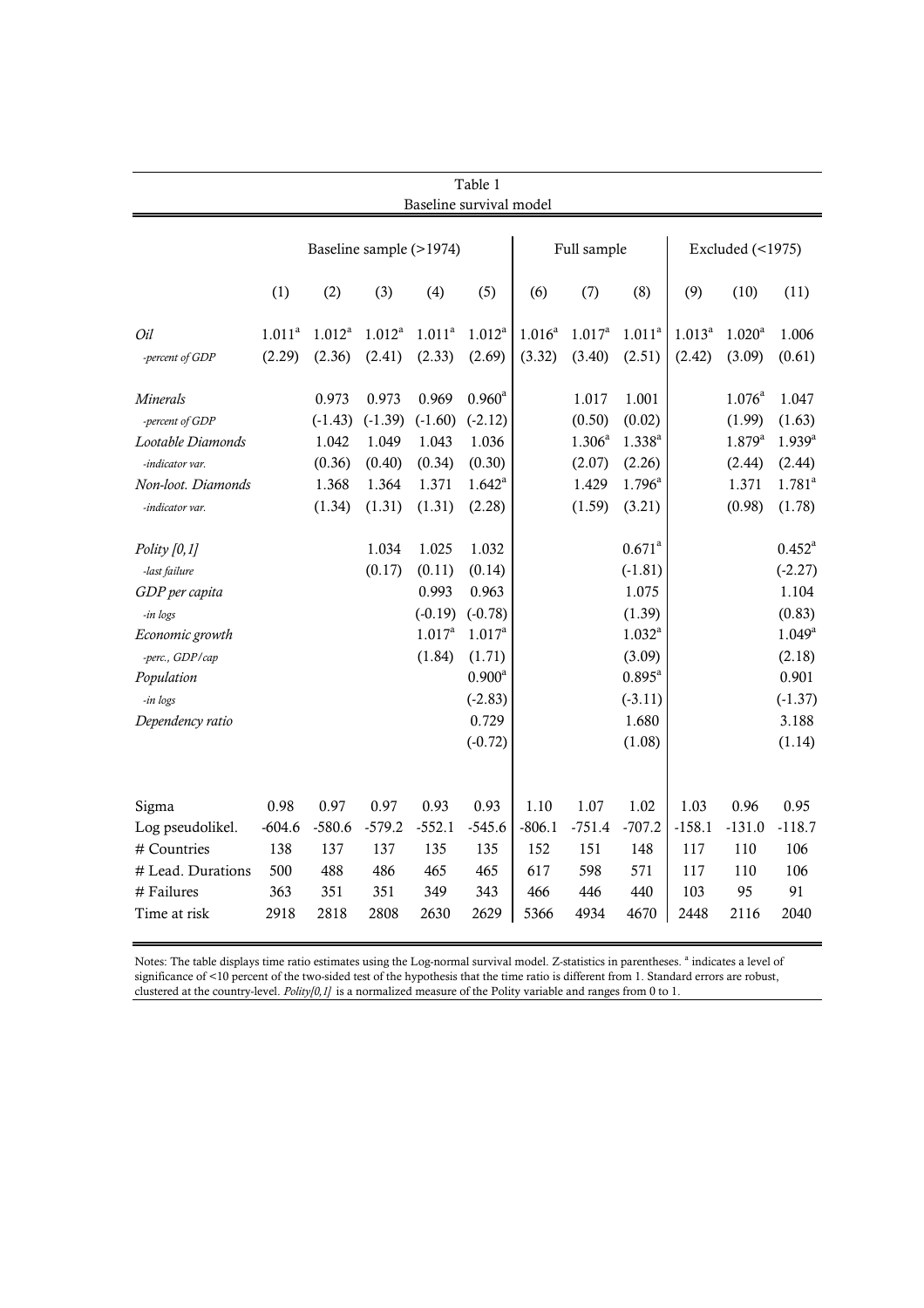|                              |                    |                    |                                       | Table 2     |             |                    |           |                   |                      |  |
|------------------------------|--------------------|--------------------|---------------------------------------|-------------|-------------|--------------------|-----------|-------------------|----------------------|--|
|                              |                    |                    | Institution and resource interactions |             |             |                    |           |                   |                      |  |
|                              |                    |                    |                                       |             |             |                    |           |                   |                      |  |
| Institutional variable       | Polity[0,1]        |                    |                                       |             | Xpoly[0,1]  |                    |           | $X$ const $[0,1]$ |                      |  |
| Scale/Nondem                 | Scale              | Scale              | Nondem                                | Scale       | Scale       | Nondem             | Scale     | Scale             | Nondem               |  |
|                              |                    |                    |                                       |             |             |                    |           |                   |                      |  |
|                              | (1)                | (2)                | (3)                                   | (4)         | (5)         | (6)                | (7)       | (8)               | (9)                  |  |
| Oil                          | 1.023 <sup>a</sup> | $1.026^a$          | 0.997                                 | $1.022^a$   | $1.024^a$   | 0.998              | $1.015^a$ | $1.020^a$         | 0.998                |  |
| -percent of GDP              | (2.37)             | (2.60)             | $(-0.35)$                             | (2.22)      | (2.63)      | $(-0.35)$          | (1.87)    | (2.27)            | $(-0.28)$            |  |
| $Oil \times Inst.var.$       | $0.974^{\text{a}}$ | $0.972^{\text{a}}$ | $1.022^a$                             | $0.974^{a}$ | $0.971^a$   | $1.019^{a}$        | 0.982     | 0.977             | 1.021 <sup>a</sup>   |  |
| -Inst.var. last failure      | $(-1.77)$          | $(-1.77)$          | (2.10)                                | $(-1.92)$   | $(-1.97)$   | (1.87)             | $(-1.38)$ | $(-1.50)$         | (1.68)               |  |
| Minerals                     |                    | $0.862^{\text{a}}$ | 0.982                                 |             | $0.873^{a}$ | 0.989              |           | $0.888^{a}$       | 0.982                |  |
| -share of GDP                |                    | $(-2.68)$          | $(-0.80)$                             |             | $(-2.56)$   | $(-0.51)$          |           | $(-1.88)$         | $(-0.80)$            |  |
| Minerals $\times$ Inst. var. |                    | $1.203^a$          | $0.912^a$                             |             | $1.131^{a}$ | $0.904^{\text{a}}$ |           | 1.104             | $0.915^a$            |  |
| -Inst.var. last failure      |                    | (2.27)             | $(-1.86)$                             |             | (2.05)      | $(-2.29)$          |           | (1.40)            | $(-1.87)$            |  |
| Lootable Diamonds            |                    | 0.792              | 1.322                                 |             | 1.086       | 1.328              |           | 1.209             | 1.277                |  |
| -indicator var.              |                    | $(-0.62)$          | (1.52)                                |             | (0.16)      | (1.55)             |           | $(-0.50)$         | (1.35)               |  |
| $LD \times Inst.var$ .       |                    | 1.577              | 0.612                                 |             | 1.233       | 0.877              |           | 1.056             | 0.955                |  |
| -Inst.var. last failure      |                    | (0.81)             | $(-1.62)$                             |             | (0.32)      | $(-0.33)$          |           | (0.10)            | $(-0.10)$            |  |
| Non-loot. Diamonds           |                    | 2.384              | 1.470                                 |             | 4.026       | 1.343              |           | 3.058             | $1.667$ <sup>a</sup> |  |
| -indicator var.              |                    | (0.89)             | (1.38)                                |             | (1.10)      | (1.06)             |           | (0.98)            | (1.81)               |  |
| $ND \times Inst.var$ .       |                    | 0.609              | 1.460                                 |             | 0.367       | 2.798              |           | 0.502             | 1.419                |  |
| -Inst.var. last failure      |                    | $(-0.44)$          | (0.76)                                |             | $(-0.74)$   | (1.17)             |           | $(-0.55)$         | (0.30)               |  |
| Institutional variable       | 1.216              | 1.042              | 0.920                                 | 1.077       | 1.041       | 1.046              | 1.108     | 1.146             | 0.902                |  |
| -last failure                | (0.99)             | (0.16)             | $(-0.58)$                             | (0.32)      | (0.15)      | (0.27)             | (0.52)    | (0.58)            | $(-0.57)$            |  |
|                              |                    |                    |                                       |             |             |                    |           |                   |                      |  |
| Baseline controls            | No                 | Yes                | Yes                                   | No          | Yes         | Yes                | No        | Yes               | Yes                  |  |
| Sigma                        | 0.94               | 0.91               | 0.91                                  | 0.92        | 0.87        | 0.87               | 0.93      | 0.88              | 0.88                 |  |
| Log pseudolikel.             | $-555.0$           | $-541.5$           | $-541.5$                              | $-489.3$    | $-469.2$    | $-468.3$           | $-490.5$  | $-471.4$          | $-470.7$             |  |
| # Countries                  | 135                | 135                | 135                                   | 129         | 129         | 129                | 129       | 129               | 129                  |  |
| # Lead. Durations            | 465                | 465                | 465                                   | 419         | 419         | 419                | 419       | 419               | 419                  |  |
| # Failures                   | 349                | 349                | 349                                   | 309         | 309         | 309                | 309       | 309               | 309                  |  |
| Time at risk                 | 2630               | 2630               | 2630                                  | 2362        | 2362        | 2362               | 2362      | 2362              | 2362                 |  |

Notes: The table displays time ratio estimates using the Log-normal survival model. Z-statistics in parentheses. <sup>a</sup> indicates a level of significance of <10 percent of the two-sided test of the hypothesis that the time ratio is different from 1. Standard errors are robust, clustered at the country-level. *Polity[0,1], Xpolity[0,1]* and *Xconst[0,1]* are normalized measures of the Polity, Xpolity and Xconst variables, respectivley, and range from 0 to 1. Nondem indicates the use of dummy variable which is equal to one if the LD is categorized as either intermediate (anocracy) or autocratic and otherwise (i.e., if democratic) equal to zero. The thresholds used in the categorization differ depending on which polity variable is used; see the main text for definitions.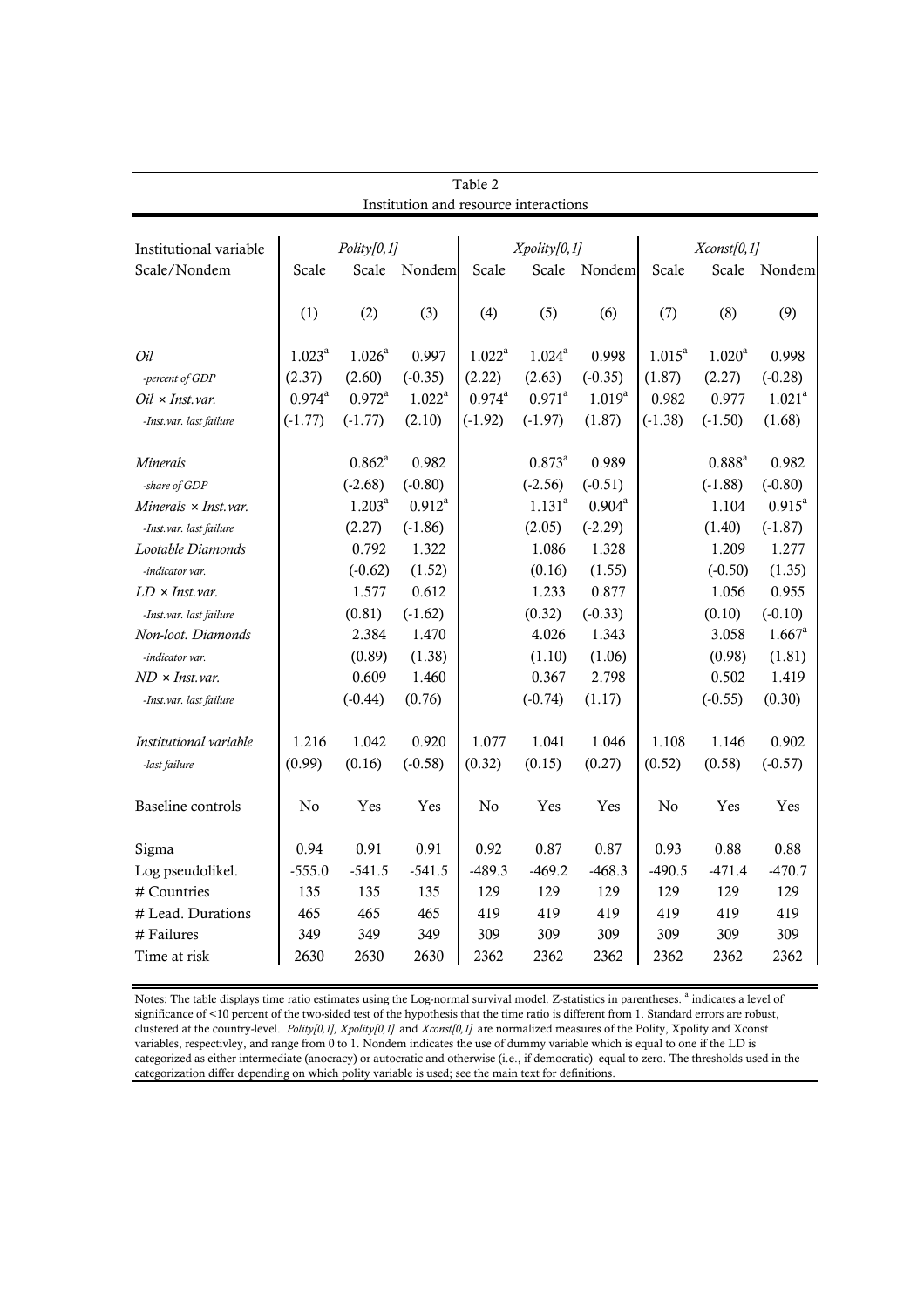| Table 3<br>Democratic polities                                                                                                                                                                                                                       |                                                                             |                                                                                                          |                                                                      |                                                                            |                                                                                                                                                             |                                                                           |                                                                                                  |                                                                |  |
|------------------------------------------------------------------------------------------------------------------------------------------------------------------------------------------------------------------------------------------------------|-----------------------------------------------------------------------------|----------------------------------------------------------------------------------------------------------|----------------------------------------------------------------------|----------------------------------------------------------------------------|-------------------------------------------------------------------------------------------------------------------------------------------------------------|---------------------------------------------------------------------------|--------------------------------------------------------------------------------------------------|----------------------------------------------------------------|--|
| Institutional variable                                                                                                                                                                                                                               |                                                                             |                                                                                                          |                                                                      |                                                                            |                                                                                                                                                             |                                                                           | Polity[0,1] Polity[0,1] Polity[0,1] Polity[0,1] Polity[0,1] Polity[0,1] Xpolity[0,1] Xconst[0,1] |                                                                |  |
|                                                                                                                                                                                                                                                      | (1)                                                                         | (2)                                                                                                      | (3)                                                                  | (4)                                                                        | (5)                                                                                                                                                         | (6)                                                                       | (7)                                                                                              | (8)                                                            |  |
| Oil<br>-percent of GDP                                                                                                                                                                                                                               | 0.997<br>$(-0.45)$                                                          | $0.986^{\text{a}}$<br>$(-1.75)$                                                                          | 1.000<br>(0.00)                                                      | 0.991<br>$(-1.10)$                                                         | 0.996<br>$(-0.45)$                                                                                                                                          | 0.998<br>$(-0.23)$                                                        | 0.999<br>$(-0.12)$                                                                               | 1.004<br>(0.51)                                                |  |
| Minerals<br>-share of GDP<br>Lootable Diamonds<br>-indicator variable<br>Non-loot. Diamonds<br>-indicator variable<br>Institutional variable                                                                                                         | 0.974<br>$(-1.04)$<br>$1.362^{\rm a}$<br>(1.82)<br>1.409<br>(1.49)<br>0.218 | 0.992<br>$(-0.33)$<br>$1.499^{\rm a}$<br>(1.83)<br>1.227<br>(0.67)<br>0.507                              | 1.006<br>(0.20)<br>$1.363^{a}$<br>(1.87)<br>1.332<br>(1.29)<br>0.193 | $1.137^{a}$<br>(3.32)<br>1.241<br>(1.17)<br>1.275<br>(1.09)<br>$0.153^{a}$ | $1.137^{a}$<br>(2.63)<br>1.394<br>(1.35)<br>0.890<br>$(-0.36)$<br>0.240                                                                                     | 0.969<br>$(-1.40)$<br>1.256<br>(1.32)<br>$1.522^a$<br>(1.87)<br>$0.140^a$ | 1.006<br>(0.34)<br>1.181<br>(0.96)<br>$1.450^{\rm a}$<br>(1.66)<br>$0.109^{a}$                   | 1.005<br>(0.26)<br>1.185<br>(0.88)<br>1.382<br>(1.35)<br>0.500 |  |
| -last failure<br>Democratic age<br>Years left in current term<br>Presidential<br>-indicator variable<br>Majoritarian<br>-indicator variable<br>Exec.'s party all houses<br>-at entry, indicator variable<br>Party fract. in legislature<br>-at entry | $(-1.38)$                                                                   | $(-0.56)$<br>1.219<br>(0.53)<br>$1.300^a$<br>(4.66)<br>$1.603^{a}$<br>(3.64)<br>$0.782^{a}$<br>$(-1.82)$ | $(-1.31)$<br>$1.350^{a}$<br>(2.10)<br>0.775<br>(1.33)                | $(-1.93)$                                                                  | $(-0.98)$<br>1.304<br>(0.70)<br>$1.270^a$<br>(3.67)<br>$1.287$ <sup>a</sup><br>(1.72)<br>0.879<br>$(-0.93)$<br>$1.343^{a}$<br>(1.83)<br>$0.641^a$<br>(1.85) | $(-1.94)$                                                                 | $(-2.63)$                                                                                        | $(-0.78)$                                                      |  |
| Average duration<br>Baseline controls<br>Trade, Inflation<br>Gov't exp., Education exp.                                                                                                                                                              | Yes<br>No<br>No                                                             | Yes<br>No<br>No                                                                                          | Yes<br>No<br>No                                                      | Yes<br>Yes<br>Yes                                                          | Yes<br>Yes<br>Yes                                                                                                                                           | $1.028^{a}$<br>(2.49)<br>Yes<br>No<br>No                                  | 1.021 <sup>a</sup><br>(2.07)<br>Yes<br>No.<br>No                                                 | $1.023^a$<br>(2.23)<br>Yes<br>No<br>No                         |  |
| Sigma<br>Log pseudolikelihood<br># Countries<br>#LD<br># Failures<br>Time at risk                                                                                                                                                                    | 0.72<br>$-283.7$<br>87<br>290<br>219<br>1468                                | 0.77<br>$-236.5$<br>85<br>280<br>209<br>1418                                                             | 0.69<br>$-202.1$<br>79<br>218<br>158<br>1111                         | 0.72<br>$-251.4$<br>85<br>270<br>199<br>1356                               | 0.76<br>$-163.0$<br>76<br>204<br>144<br>1037                                                                                                                | 0.72<br>$-279.3$<br>87<br>290<br>219<br>1468                              | 0.72<br>$-275.7$<br>87<br>290<br>219<br>1468                                                     | 0.73<br>$-251.6$<br>87<br>290<br>219<br>1468                   |  |

Notes: The table displays time ratio estimates using the Log-normal survival model. Z-statistics in parentheses. <sup>a</sup> indicates a level of significance of <10 percent of the two-sided test of the hypothesis that the time ratio is different from 1. Standard errors are robust, clustered at the country-level. *Polity[0,1], Xpolity[0,1]* and *Xconst[0,1]* are normalized measures of the Polity, Xpolity and Xconst variables, respectivley, and range from 0 to 1.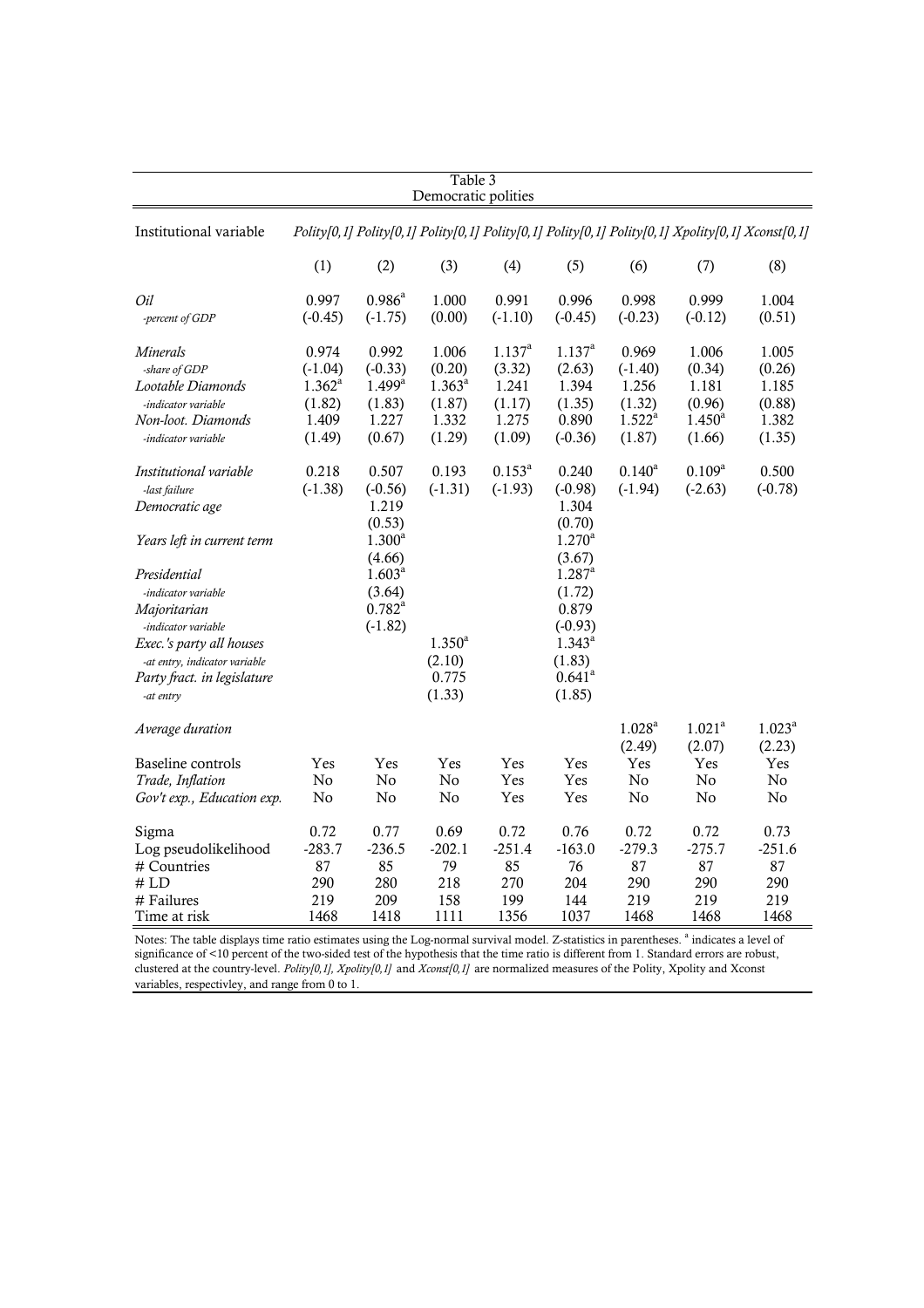|                        | Table 4<br>Intermediate polities |                    |                 |                    |                    |                   |  |  |  |  |  |
|------------------------|----------------------------------|--------------------|-----------------|--------------------|--------------------|-------------------|--|--|--|--|--|
| Institutional variable | Polity[0,1]                      | Polity[0,1]        | Polity[0,1]     | Polity[0,1]        | Xpoly[0,1]         | $X$ const $[0,1]$ |  |  |  |  |  |
|                        |                                  |                    |                 |                    |                    |                   |  |  |  |  |  |
|                        | (1)                              | (2)                | (3)             | (4)                | (5)                | (6)               |  |  |  |  |  |
| Oil                    | $1.025^{\text{a}}$               | $1.017^a$          | $1.017^a$       | $1.024^{\text{a}}$ | $1.014^{a}$        |                   |  |  |  |  |  |
| -percent of GDP        | (2.45)                           | (1.67)             | (1.67)          | (2.45)             | (1.73)             |                   |  |  |  |  |  |
| Minerals               | $0.789^{a}$                      | $0.809^{a}$        | $0.819^{a}$     | $0.793^{\text{a}}$ | $0.911^a$          |                   |  |  |  |  |  |
| -share of GDP          | $(-2.28)$                        | $(-2.06)$          | $(-1.92)$       | $(-2.22)$          | $(-2.03)$          |                   |  |  |  |  |  |
| Lootable Diamonds      | $0.551^{\text{a}}$               | $0.566^{\circ}$    | $0.541^{\circ}$ | $0.553^{a}$        | 0.966              |                   |  |  |  |  |  |
| -indicator variable    | $(-2.00)$                        | $(-1.66)$          | $(-1.70)$       | $(-1.97)$          | $(-0.11)$          |                   |  |  |  |  |  |
| Non-loot. Diamonds     | 2.491 <sup>a</sup>               | $2.257^{\text{a}}$ | $2.052^a$       | $2.369^{a}$        | 2.572              |                   |  |  |  |  |  |
| -indicator variable    | (2.53)                           | (2.13)             | (1.66)          | (2.17)             | (1.01)             |                   |  |  |  |  |  |
| Institutional variable | 1.001                            | 1.001              | 1.000           | 1.001              | 1.931              |                   |  |  |  |  |  |
| -last failure          | (0.02)                           | (0.03)             | (0.01)          | (0.02)             | (1.13)             |                   |  |  |  |  |  |
| Trade                  |                                  | 1.004              | 1.004           |                    |                    |                   |  |  |  |  |  |
| -percent of GDP        |                                  | (0.64)             | (0.66)          |                    |                    |                   |  |  |  |  |  |
| Gov't exp.             |                                  | 1.004              | 1.002           |                    |                    |                   |  |  |  |  |  |
| -percent of GDP        |                                  | (0.15)             | (0.08)          |                    |                    |                   |  |  |  |  |  |
| Average duration       |                                  |                    | 1.013           | 1.007              | $1.077^{\text{a}}$ |                   |  |  |  |  |  |
| -in years              |                                  |                    | (0.63)          | (0.38)             | (2.71)             |                   |  |  |  |  |  |
| Baseline controls      | Yes                              | Yes                | Yes             | Yes                | Yes                |                   |  |  |  |  |  |
| Sigma                  | 1.02                             | 1.01               | 1.02            | 1.02               | 1.01               |                   |  |  |  |  |  |
| Log pseudolikelihood   | $-125.9$                         | $-121.3$           | $-121.1$        | $-125.8$           | $-136.5$           |                   |  |  |  |  |  |
| # Countries            | 56                               | 54                 | 54              | 56                 | 59                 |                   |  |  |  |  |  |
| # LD                   | 98                               | 95                 | 95              | 98                 | 112                |                   |  |  |  |  |  |
| # Failures             | 74                               | 72                 | 72              | 74                 | 80                 |                   |  |  |  |  |  |
| Time at risk           | 585                              | 557                | 557             | 585                | 757                |                   |  |  |  |  |  |

Notes: The table displays time ratio estimates using the Log-normal survival model. Z-statistics in parentheses. <sup>a</sup> indicates a level of significance of <10 percent of the two-sided test of the hypothesis that the time ratio is different from 1. Standard errors are robust, clustered at the country-level. *Polity[0,1]* and *XPolity[0,1]* are normalized measures of the Polity and the XPolity variables and range from 0 to 1. The *Xconst[0,1]* regression did not converge.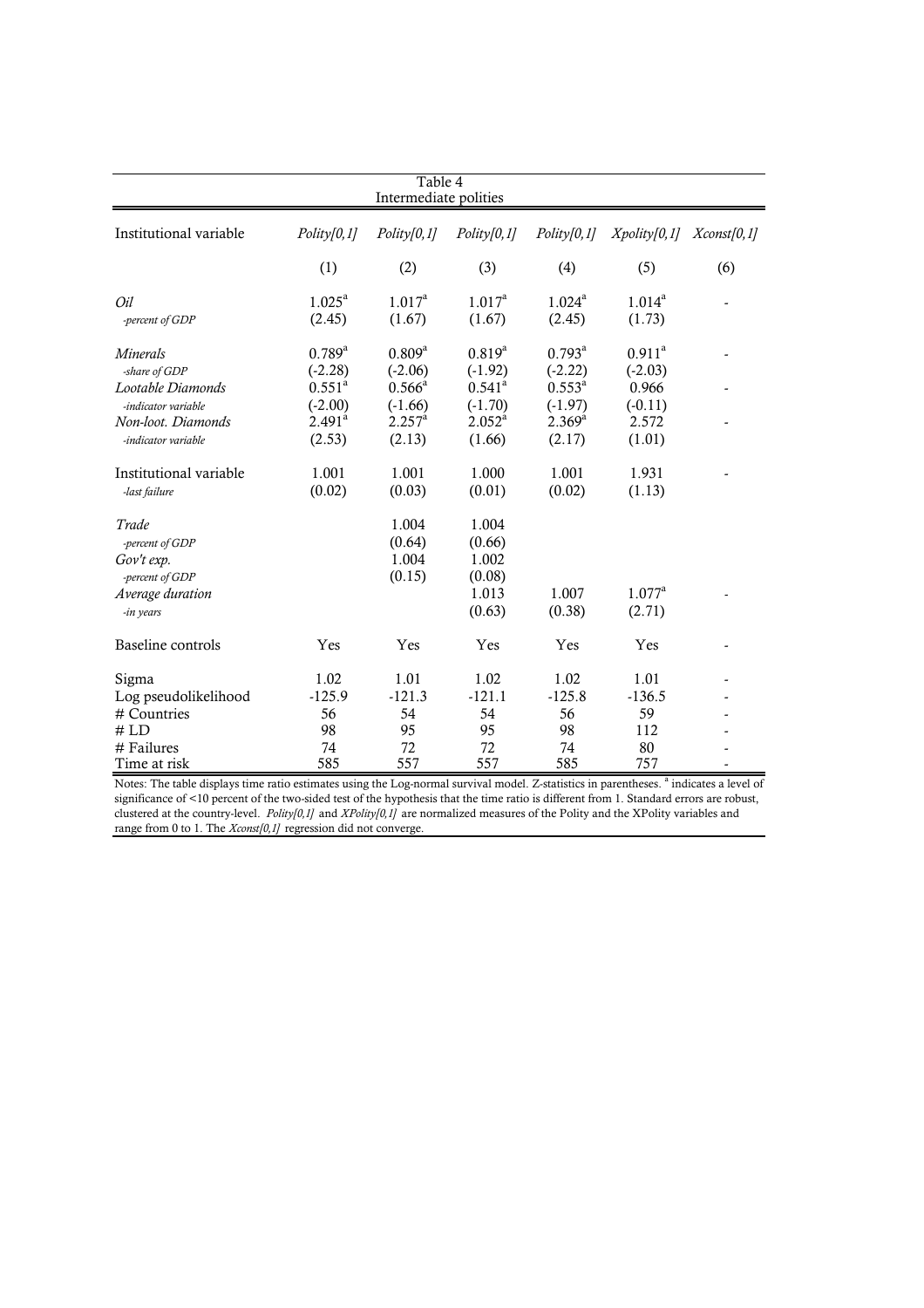|                                                                                                                                                               | (1)                                                               |                                                                             |                                                             | Autocratic polities                                         |                                                             |                                                                |                                                                          |                                                          |                                                             |  |  |
|---------------------------------------------------------------------------------------------------------------------------------------------------------------|-------------------------------------------------------------------|-----------------------------------------------------------------------------|-------------------------------------------------------------|-------------------------------------------------------------|-------------------------------------------------------------|----------------------------------------------------------------|--------------------------------------------------------------------------|----------------------------------------------------------|-------------------------------------------------------------|--|--|
| Instititional var. Polity[0,1]Polity[0,1]Polity[0,1]Polity[0,1]Polity[0,1]Polity[0,1]Polity[0,1]Xpolity[0,1]Xconst[0,1]                                       |                                                                   |                                                                             |                                                             |                                                             |                                                             |                                                                |                                                                          |                                                          |                                                             |  |  |
|                                                                                                                                                               |                                                                   | (2)                                                                         | (3)                                                         | (4)                                                         | (5)                                                         | (6)                                                            | (7)                                                                      | (8)                                                      | (9)                                                         |  |  |
| Oil<br>-percent of GDP                                                                                                                                        | 1.029 <sup>a</sup><br>(2.11)                                      | $1.047^{\rm a}$<br>(2.25)                                                   | $1.030^{a}$<br>(2.33)                                       | $1.019^{a}$<br>(1.97)                                       | 1.021<br>(1.63)                                             | 1.015<br>(1.31)                                                | 1.009<br>(0.95)                                                          | 1.003<br>(0.14)                                          | $1.016^a$<br>(1.79)                                         |  |  |
| <b>Minerals</b><br>-share of GDP<br>Lootable Diamond:<br>-indicator var.<br>Non-loot. Diamona<br>-indicator var.                                              | $0.884^{a}$<br>$(-1.81)$<br>0.706<br>$(-0.63)$<br>1.542<br>(0.28) | 0.798<br>$(-1.52)$<br>0.578<br>$(-0.88)$<br>1.027<br>(0.03)                 | 0.898<br>$(-1.46)$<br>0.644<br>$(-0.84)$<br>1.686<br>(0.35) | 0.957<br>$(-0.66)$<br>0.875<br>$(-0.29)$<br>1.839<br>(0.53) | 0.922<br>$(-1.17)$<br>0.952<br>$(-0.09)$<br>1.257<br>(0.17) | 0.904<br>$(-1.34)$<br>0.747<br>$(-0.54)$<br>0.957<br>$(-0.03)$ | $0.863^{\rm a}$<br>$(-2.38)$<br>0.708<br>$(-0.77)$<br>0.877<br>$(-0.12)$ | $0.194^{\text{a}}$<br>$(-2.96)$<br>NA<br>1.674<br>(0.28) | 0.959<br>$(-0.39)$<br>0.841<br>$(-0.33)$<br>1.161<br>(0.13) |  |  |
| Instititional var.<br>-last failure                                                                                                                           | 0.011<br>$(-1.10)$                                                | 0.079<br>$(-0.58)$                                                          | 0.002 <sup>a</sup><br>$(-1.66)$                             | 0.041<br>$(-0.98)$                                          | $0.0003^a$<br>$(-2.13)$                                     | 0.117<br>$(-0.47)$                                             | 0.040<br>$(-0.91)$                                                       | $1.6E-6$<br>$(-1.49)$                                    | 7.929<br>(0.69)                                             |  |  |
| Trade<br>-percent of GDP<br>Inflation<br>-annual rates<br>Gov't exp.<br>-percent of GDP<br>Education exp.<br>-percent of GDP<br>Average duration<br>-in years |                                                                   | 1.000<br>(0.04)<br>1.004<br>(0.65)<br>0.948<br>$(-1.04)$<br>1.379<br>(1.45) |                                                             |                                                             |                                                             |                                                                | $1.238^{a}$<br>(3.06)                                                    | $1.187^{a}$<br>(4.15)                                    | $1.158^{a}$<br>(2.84)                                       |  |  |
| Personal rule<br>Military regime                                                                                                                              |                                                                   |                                                                             | 1.586<br>(1.03)                                             | $0.282^{\text{a}}$                                          |                                                             |                                                                |                                                                          |                                                          |                                                             |  |  |
| Single party reg.                                                                                                                                             |                                                                   |                                                                             |                                                             | $(-3.60)$                                                   | $4.033^{a}$<br>(2.07)                                       |                                                                |                                                                          |                                                          |                                                             |  |  |
| Monarchy                                                                                                                                                      |                                                                   |                                                                             |                                                             |                                                             |                                                             | $11.18^{\rm a}$<br>(3.16)                                      |                                                                          |                                                          |                                                             |  |  |
| Baseline controls                                                                                                                                             | Yes                                                               | Yes                                                                         | Yes                                                         | Yes                                                         | Yes                                                         | Yes                                                            | Yes                                                                      | Yes                                                      | Yes                                                         |  |  |
| Sigma<br>Log pseudolikel.<br># Countries<br>$\#$ LD<br># Failures<br>Time at risk                                                                             | 1.21<br>$-104.0$<br>45<br>77<br>56<br>577                         | 1.13<br>$-72.8$<br>37<br>60<br>43<br>412                                    | 1.20<br>$-99.7$<br>44<br>74<br>54<br>566                    | 1.07<br>$-93.4$<br>44<br>74<br>54<br>566                    | 1.13<br>$-97.0$<br>44<br>74<br>54<br>566                    | 1.15<br>$-97.3$<br>44<br>74<br>54<br>566                       | 1.02<br>$-91.7$<br>45<br>77<br>56<br>577                                 | 0.66<br>$-10.7$<br>15<br>21<br>11<br>176                 | 1.06<br>$-91.4$<br>42<br>72<br>53<br>464                    |  |  |

Notes: The table displays time ratio estimates using the Log-normal survival model. Z-statistics in parentheses. <sup>a</sup> indicates a level of significance of <10 percent of the two-sided test of the hypothesis that the time ratio is different from 1. Standard errors are robust, clustered at the country-level. *Polity[0,1], Xpolity[0,1]* and *Xconst[0,1]* are normalized measures of the Polity, Xpolity and Xconst variables, respectivley, and range from 0 to 1.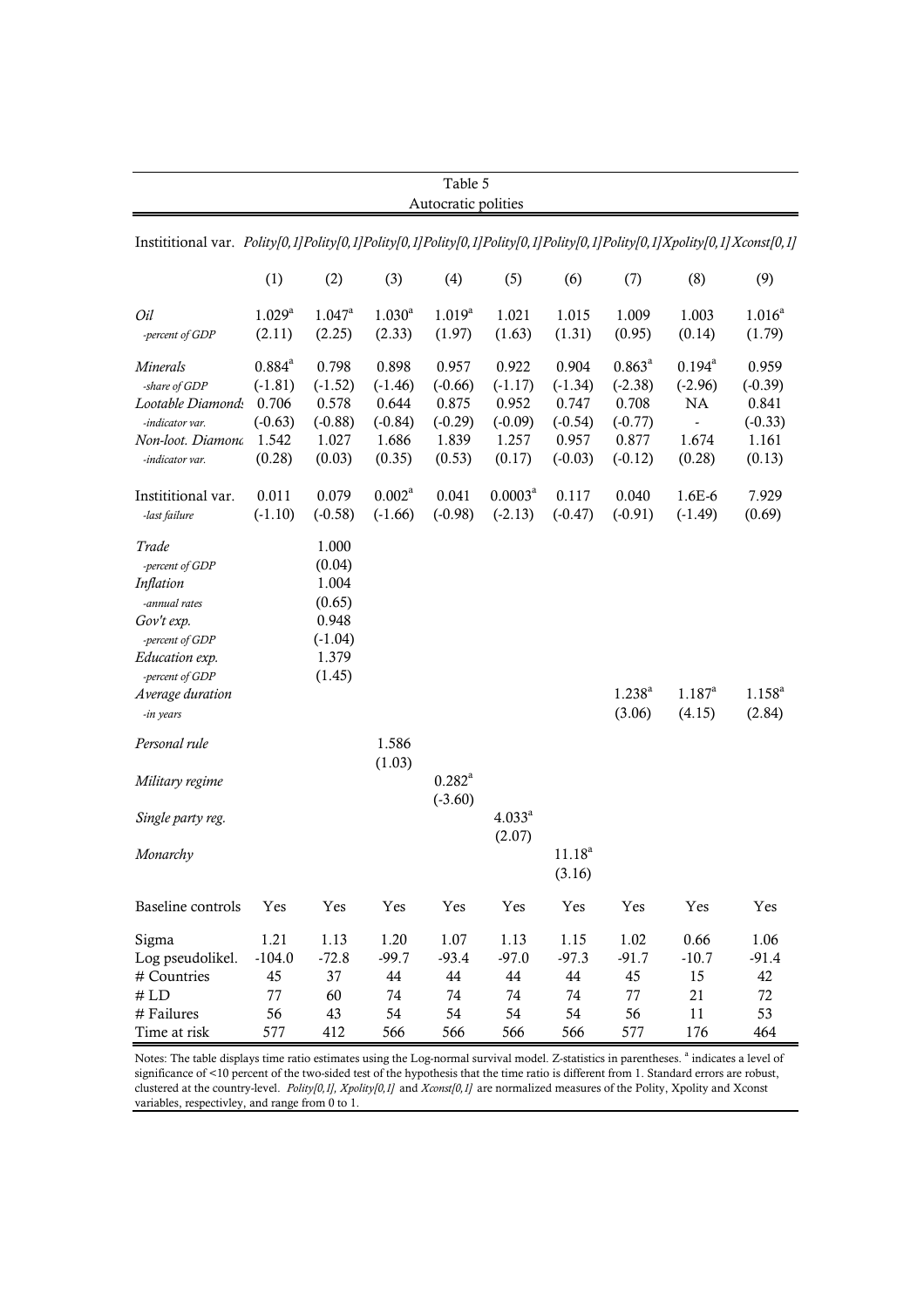|                    |                 |                 | Table 6            |                                                                |              |             |             |             |
|--------------------|-----------------|-----------------|--------------------|----------------------------------------------------------------|--------------|-------------|-------------|-------------|
|                    |                 |                 |                    | Regressions on chief executive using the POLITY categorization |              |             |             |             |
|                    | <b>Baseline</b> |                 | Democratic         |                                                                | Intermediate |             | Autocratic  |             |
|                    | (1)             | (2)             | (3)                | (4)                                                            | (5)          | (6)         | (7)         | (8)         |
| Oil                | $1.015^a$       | $1.013^a$       | 1.006              | 1.009                                                          | $1.020^a$    | $1.016^{a}$ | $1.021^{a}$ | $1.018^{a}$ |
| -percent of GDP    | (3.63)          | (3.96)          | (1.03)             | (1.49)                                                         | (2.40)       | (2.28)      | (2.48)      | (2.16)      |
| Minerals           | 0.973           | 0.979           | 0.979              | 0.986                                                          | 1.013        | 1.036       | $0.917^a$   | $0.901^a$   |
| -share of GDP      | $(-1.47)$       | $(-1.06)$       | $(-1.19)$          | $(-1.01)$                                                      | (0.14)       | (0.40)      | $(-1.76)$   | $(-2.09)$   |
| Lootable Diamonds  | 1.041           | 0.969           | 1.151              | 1.001                                                          | 0.839        | 0.775       | 1.144       | 1.171       |
| -indicator var.    | (0.34)          | $(-0.25)$       | (0.99)             | (0.01)                                                         | $(-0.60)$    | $(-0.90)$   | (0.34)      | (0.43)      |
| Non-loot. Diamonds | $1.500^a$       | $1.365^{\circ}$ | $1.490^{\text{a}}$ | $1.492^{\text{a}}$                                             | 1.331        | 1.004       | 1.251       | 1.045       |
| -indicator var.    | (2.22)          | (1.72)          | (2.01)             | (2.19)                                                         | (0.96)       | (0.01)      | (0.38)      | (0.08)      |
| Polity $[0,1]$     | 0.826           | 1.046           | 0.368              | 0.361                                                          | 0.645        | 0.860       | $0.004^a$   | 0.065       |
| -last failure      | $(-1.14)$       | (0.27)          | $(-1.18)$          | $(-1.33)$                                                      | $(-0.64)$    | $(-0.22)$   | $(-2.17)$   | $(-0.91)$   |
| Baseline controls  | Yes             | Yes             | Yes                | Yes                                                            | Yes          | Yes         | Yes         | Yes         |
| Average Duration   | No              | Yes             | No                 | Yes                                                            | No           | Yes         | No          | Yes         |
| Sigma              | 0.85            | 0.81            | 0.67               | 0.64                                                           | 1.01         | 0.98        | 1.03        | 0.98        |
| Log pseudolikel.   | $-703.8$        | $-683.7$        | $-351.0$           | $-338.1$                                                       | $-176.3$     | $-171.1$    | $-140.4$    | $-134.2$    |
| # Countries        | 143             | 143             | 88                 | 88                                                             | 66           | 66          | 59          | 59          |
| # Lead. Durations  | 629             | 629             | 382                | 382                                                            | 138          | 138         | 117         | 117         |
| # Failures         | 508             | 508             | 312                | 312                                                            | 110          | 110         | 86          | 86          |
| Time at risk       | 3064            | 3064            | 1561               | 1561                                                           | 741          | 741         | 762         | 762         |

Notes: The table displays time ratio estimates using the Log-normal survival model. Z-statistics in parentheses. <sup>a</sup> indicates a level of significance of <10 percent of the two-sided test of the hypothesis that the time ratio is different from 1. Standard errors are robust, clustered at the country-level. *Polity[0,1]* is a normalized measure of the Polity variable and ranges from 0 to 1.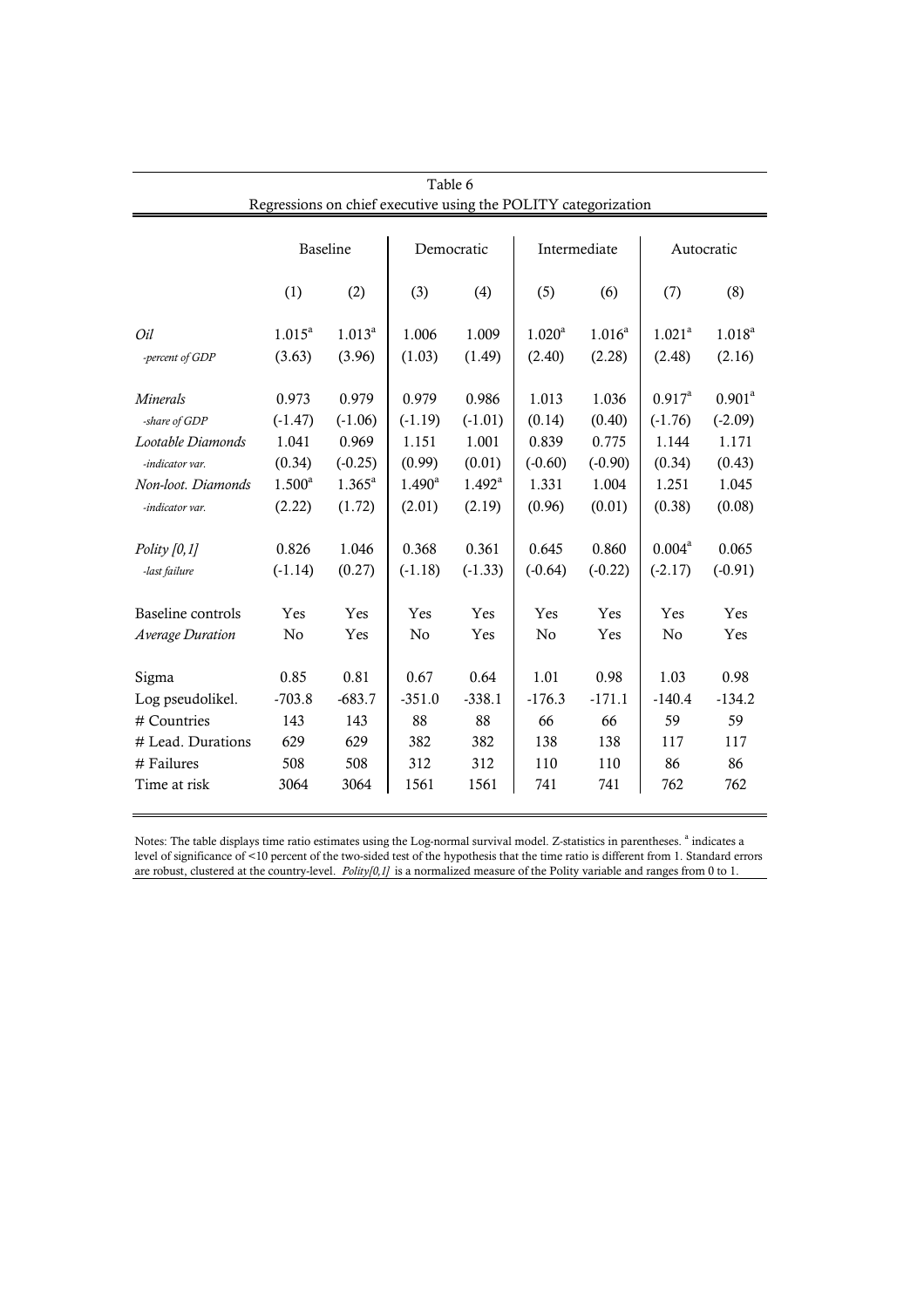|                                                    | Table 7<br>Alternative oil measures in the Table 2-regressions, columnns (3), (6), and (9) |           |                    |              |           |             |            |                    |                 |  |  |
|----------------------------------------------------|--------------------------------------------------------------------------------------------|-----------|--------------------|--------------|-----------|-------------|------------|--------------------|-----------------|--|--|
|                                                    | Democratic                                                                                 |           |                    | Intermediate |           |             | Autocratic |                    |                 |  |  |
|                                                    | (1)                                                                                        | (2)       | (3)                | (4)          | (5)       | (6)         | (7)        | (8)                | (9)             |  |  |
| Oil last failure                                   | 0.996                                                                                      |           |                    | $1.024^a$    |           |             | $1.031^a$  |                    |                 |  |  |
| (using production vol.<br>in last year of failure) | $(-0.53)$                                                                                  |           |                    | (2.07)       |           |             | (2.28)     |                    |                 |  |  |
| Oil reserves                                       |                                                                                            | 0.899     |                    |              | $4.073^a$ |             |            | $1.275^{\text{a}}$ |                 |  |  |
| (proven, per capita)                               |                                                                                            | $(-0.80)$ |                    |              | (3.67)    |             |            | (3.14)             |                 |  |  |
| Oil per capita                                     |                                                                                            |           | $0.928^{\text{a}}$ |              |           | $3.579^{a}$ |            |                    | $1.149^{\rm a}$ |  |  |
|                                                    |                                                                                            |           | $(-2.64)$          |              |           | (2.21)      |            |                    | (1.67)          |  |  |
|                                                    |                                                                                            |           |                    |              |           |             |            |                    |                 |  |  |
| Sigma                                              | 0.71                                                                                       | 0.73      | 0.72               | 1.04         | 1.01      | 1.03        | 1.22       | 1.22               | 1.23            |  |  |
| Log pseudolikel.                                   | $-261.3$                                                                                   | $-270.3$  | $-282.5$           | $-126.7$     | $-102.2$  | $-126.5$    | $-103.9$   | $-78.6$            | $-104.9$        |  |  |
| # Countries                                        | 78                                                                                         | 87        | 87                 | 56           | 48        | 56          | 45         | 38                 | 45              |  |  |
| # Lead. Durations                                  | 268                                                                                        | 283       | 290                | 98           | 82        | 98          | 77         | 63                 | 77              |  |  |
| # Failures                                         | 206                                                                                        | 212       | 219                | 74           | 61        | 74          | 56         | 45                 | 56              |  |  |
| Time at risk                                       | 1360                                                                                       | 1401      | 1468               | 585          | 475       | 585         | 577        | 441                | 577             |  |  |

Notes: All regressions include the baseline set of control variables. The table displays time ratio estimates using the Log-normal survival model. Z-statistics in parentheses. <sup>a</sup> indicates a level of significance of <10 percent of the two-sided test of the hypothesis that the time ratio is different from 1. Standard errors are robust, clustered at the country-level.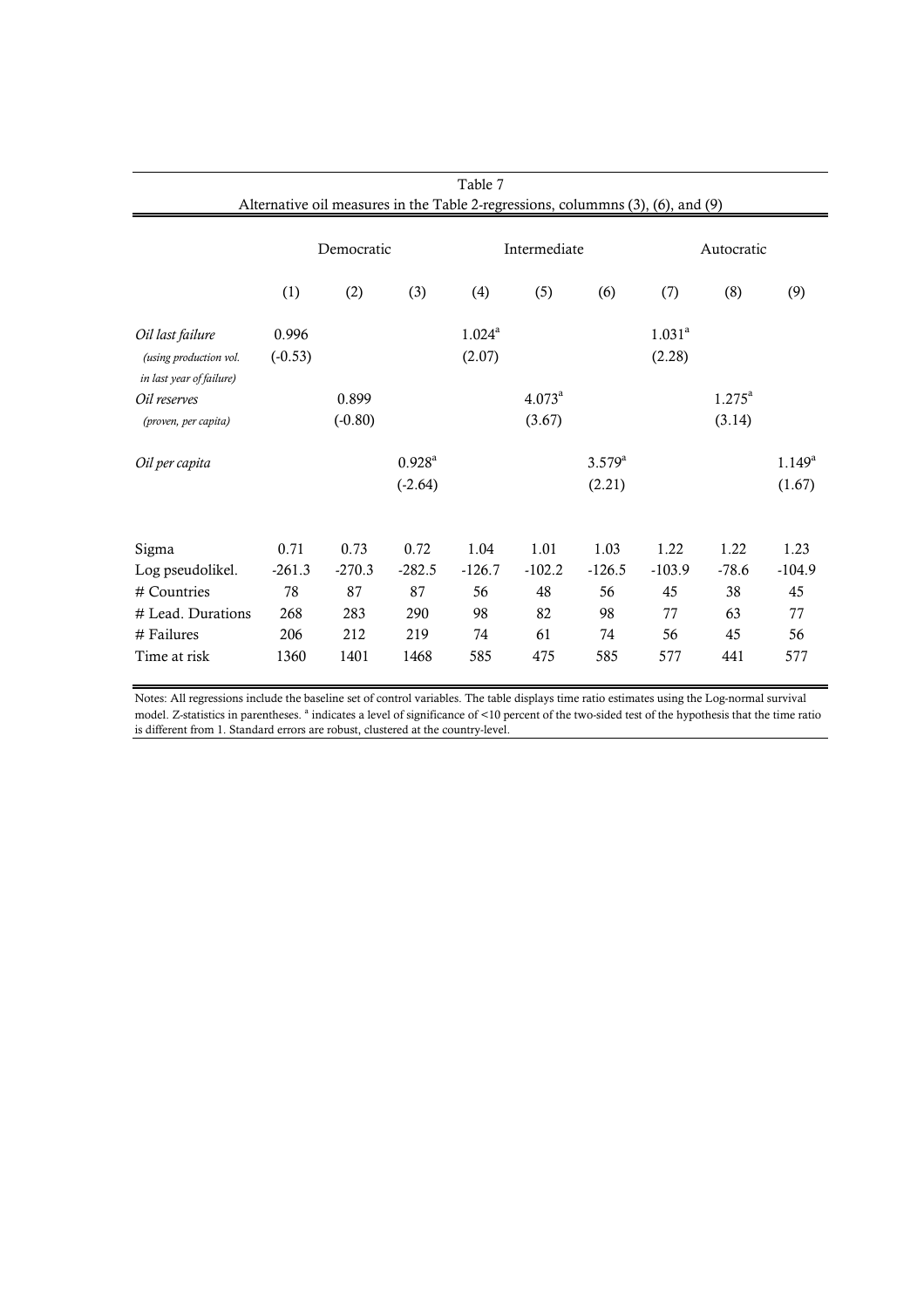|                                                                                                                           | Table 8<br>Conflict                                                            |                                                                       |                                                                |                                                              |                                                                             |                                                                           |                                                                         |                                                                      |  |  |  |
|---------------------------------------------------------------------------------------------------------------------------|--------------------------------------------------------------------------------|-----------------------------------------------------------------------|----------------------------------------------------------------|--------------------------------------------------------------|-----------------------------------------------------------------------------|---------------------------------------------------------------------------|-------------------------------------------------------------------------|----------------------------------------------------------------------|--|--|--|
|                                                                                                                           |                                                                                | Baseline sample                                                       |                                                                | Democratic                                                   |                                                                             | Intermediate                                                              |                                                                         | Autocratic                                                           |  |  |  |
|                                                                                                                           | (1)                                                                            | (2)                                                                   | (3)                                                            | (4)                                                          | (5)                                                                         | (6)                                                                       | (7)                                                                     | (8)                                                                  |  |  |  |
| Oil<br>-percent of GDP                                                                                                    | $1.012^a$<br>(2.18)                                                            | $1.011^a$<br>(2.31)                                                   | 0.992<br>$(-0.79)$                                             | 0.993<br>$(-0.72)$                                           | $1.033^{a}$<br>(3.33)                                                       | $1.033^{a}$<br>(3.34)                                                     | $1.029^{a}$<br>(2.27)                                                   | $1.016^{a}$<br>(1.65)                                                |  |  |  |
| <i>Minerals</i><br>-share of GDP<br>Lootable Diamonds<br>-indicator variable<br>Non-loot. Diamonds<br>-indicator variable | $0.945^{\text{a}}$<br>$(-3.37)$<br>0.863<br>$(-1.13)$<br>$1.709^{a}$<br>(2.10) | $0.948^{a}$<br>$(-2.90)$<br>0.792<br>$(-1.56)$<br>$1.702^a$<br>(2.10) | 0.969<br>$(-1.28)$<br>1.075<br>(0.47)<br>$1.459^{a}$<br>(1.70) | 0.962<br>$(-1.77)$<br>0.974<br>(0.17)<br>$1.591^a$<br>(2.12) | $0.700^a$<br>$(-5.21)$<br>$0.382^{a}$<br>$(-2.86)$<br>$2.523^{a}$<br>(1.93) | $0.700^a$<br>$(-5.12)$<br>$0.382^{a}$<br>$(-2.69)$<br>$2.522^a$<br>(1.84) | $0.883^{a}$<br>$(-2.62)$<br>0.540<br>$(-1.33)$<br>$1337.6^a$<br>(10.49) | $0.872^a$<br>$(-2.78)$<br>0.682<br>$(-0.87)$<br>$3012.1^a$<br>(7.80) |  |  |  |
| Polity[0.1]<br>-last failure                                                                                              | 1.168<br>(0.72)                                                                | 1.229<br>(1.00)                                                       | 0.391<br>$(-0.82)$                                             | 0.211<br>$(-1.45)$                                           | 1.095<br>(0.13)                                                             | 1.095<br>(0.13)                                                           | 0.023<br>$(-0.94)$                                                      | 0.069<br>$(-0.68)$                                                   |  |  |  |
| Conflict<br>$-Index[0,3]$                                                                                                 | $0.906^{a}$<br>$(-2.11)$                                                       | $0.896^{a}$<br>$(-2.11)$                                              | $0.900^a$<br>$(-2.30)$                                         | $0.890^{\text{a}}$<br>$(-2.48)$                              | $0.705^{\text{a}}$<br>$(-3.14)$                                             | $0.705^a$<br>$(-3.15)$                                                    | 1.221<br>(1.51)                                                         | 1.143<br>(0.82)                                                      |  |  |  |
| Average duration<br>-in years                                                                                             |                                                                                | $1.032^{a}$<br>(2.21)                                                 |                                                                | $1.032^{a}$<br>(2.21)                                        |                                                                             | 1.000<br>(0.00)                                                           |                                                                         | $1.135^{a}$<br>(1.73)                                                |  |  |  |
| <b>Baseline</b> controls                                                                                                  | Yes                                                                            | Yes                                                                   | Yes                                                            | Yes                                                          | Yes                                                                         | Yes                                                                       | Yes                                                                     | Yes                                                                  |  |  |  |
| Sigma<br>Log pseudolikel.<br># Countries<br># Lead.Durations<br># Failures                                                | 0.87<br>$-437.5$<br>120<br>397<br>291                                          | 0.86<br>$-432.9$<br>120<br>397<br>291                                 | 0.69<br>$-232.2$<br>78<br>248<br>188                           | 0.69<br>$-228.7$<br>78<br>248<br>188                         | 0.90<br>$-90.6$<br>51<br>83<br>56                                           | 0.90<br>$-90.6$<br>51<br>83<br>56                                         | 0.94<br>$-74.5$<br>37<br>66<br>47                                       | 0.89<br>$-70.4$<br>37<br>66<br>47                                    |  |  |  |
| Time at risk                                                                                                              | 2107                                                                           | 2107                                                                  | 1234                                                           | 1234                                                         | 463                                                                         | 463                                                                       | 410                                                                     | 410                                                                  |  |  |  |

Notes: The table displays time ratio estimates using the Log-normal survival model. Z-statistics in parentheses. <sup>a</sup> indicates a level of significance of <10 percent of the two-sided test of the hypothesis that the time ratio is different from 1. Standard errors are robust, clustered at the country-level. *Polity[0,1]* is a normalized measure of the Polity variable and ranges from 0 to 1. The *Conflict* index is equivalent to the Conflict Location variable in the UCDP/PRIO dataset (Gleditsch et al. 2002), where: 0 indicates that the countryyear is not listed as location of a conflict; 1 indicates that the country-year is listed as a location of a minor armed conflict; 2 indicates that the country-year is listed as location of an intermediate armed conflict; 3 indicates that the country-year is listed as location of war. Notice that there are only two countries (Tanzania and Swaziland) in the Autocratic sample with non lootable diamonds - both of which have no recorded political leadership changes within the sample - which may explain the implausibly high coefficient on this variable.